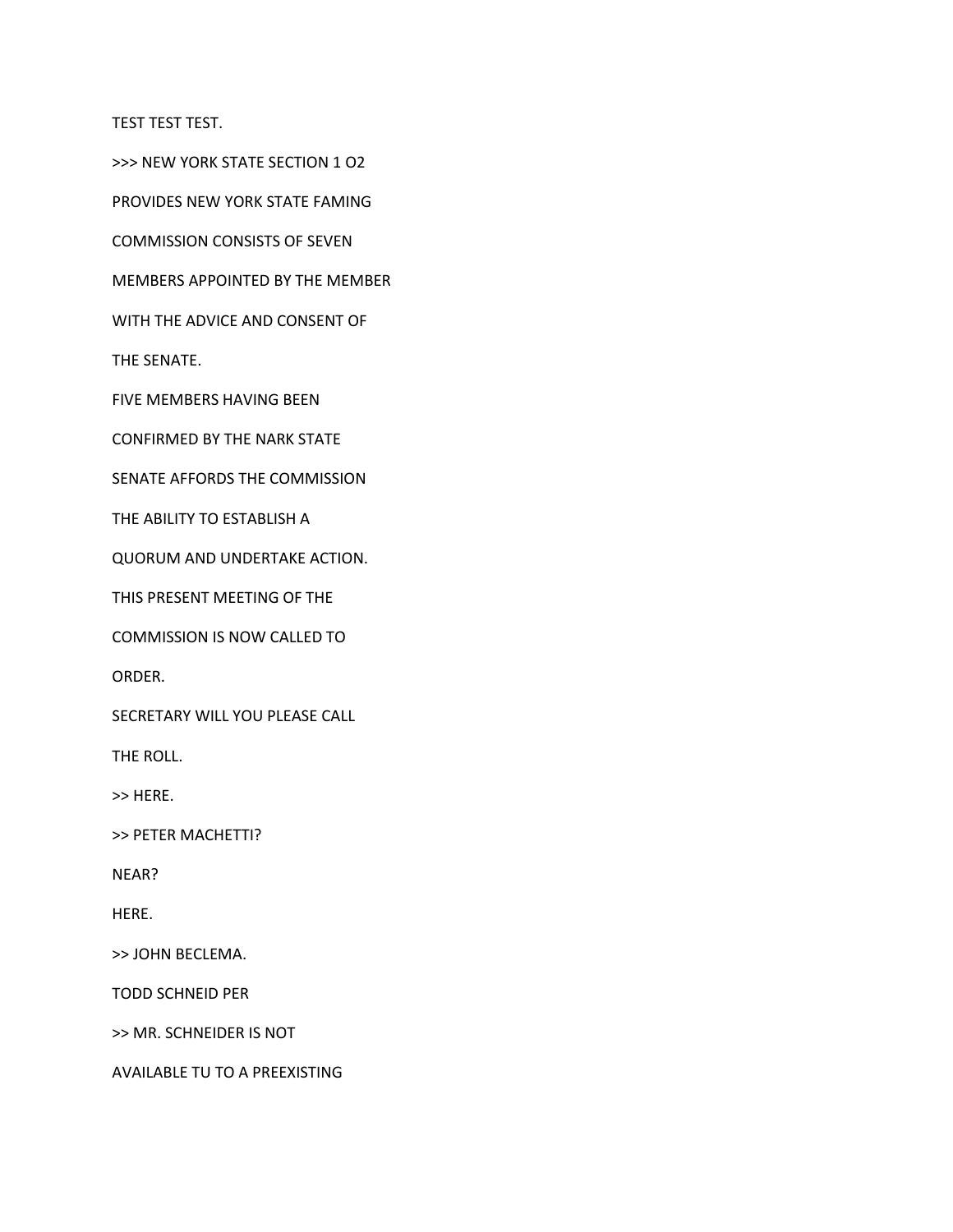COMMITMENT.

MR. SECRETARY PLEASE HAVE THE

RECORD REFLECT A QUORUM OF

QUALIFIED MEMBERS ARE PRESENT

THUS ENABLING THE TRANSACTION OF

BUSINESS.

PLEASE ALSO NOTE THAT TWO-WAY

AUDIO AND VISUAL COMMUNICATIONS

HAVE BEEN ESTABLISHED BETWEEN

THE TWO MEETING LOCATIONS.

GIVEN THE ABSENCE OF THE CHAIR,

WOULD THE MEMBERS LIKE TO SELECT

A MEMBER FOR THE PURPOSE OF

PRESIDING OVER TODAY'S MEETING?

>> I NOMINATE PETER MACHETTI.

>> SECOND.

>> COMMISSIONER MACHETTI?

>> MINUTES OF THE COMMISSION

MEETING CONDUCTED ON JULY 25th,

2016 HAVE BEEN PROVIDED TO THE

MEMBERS IN ADVANCE.

AT THIS TIME I'D LIKE TO ASK THE

MEMBERS IF THERE ARE ANY EDITS,

CORRECTIONS OR AMENDMENTS.

NOT HEARING ANY, MADAM SECRETARY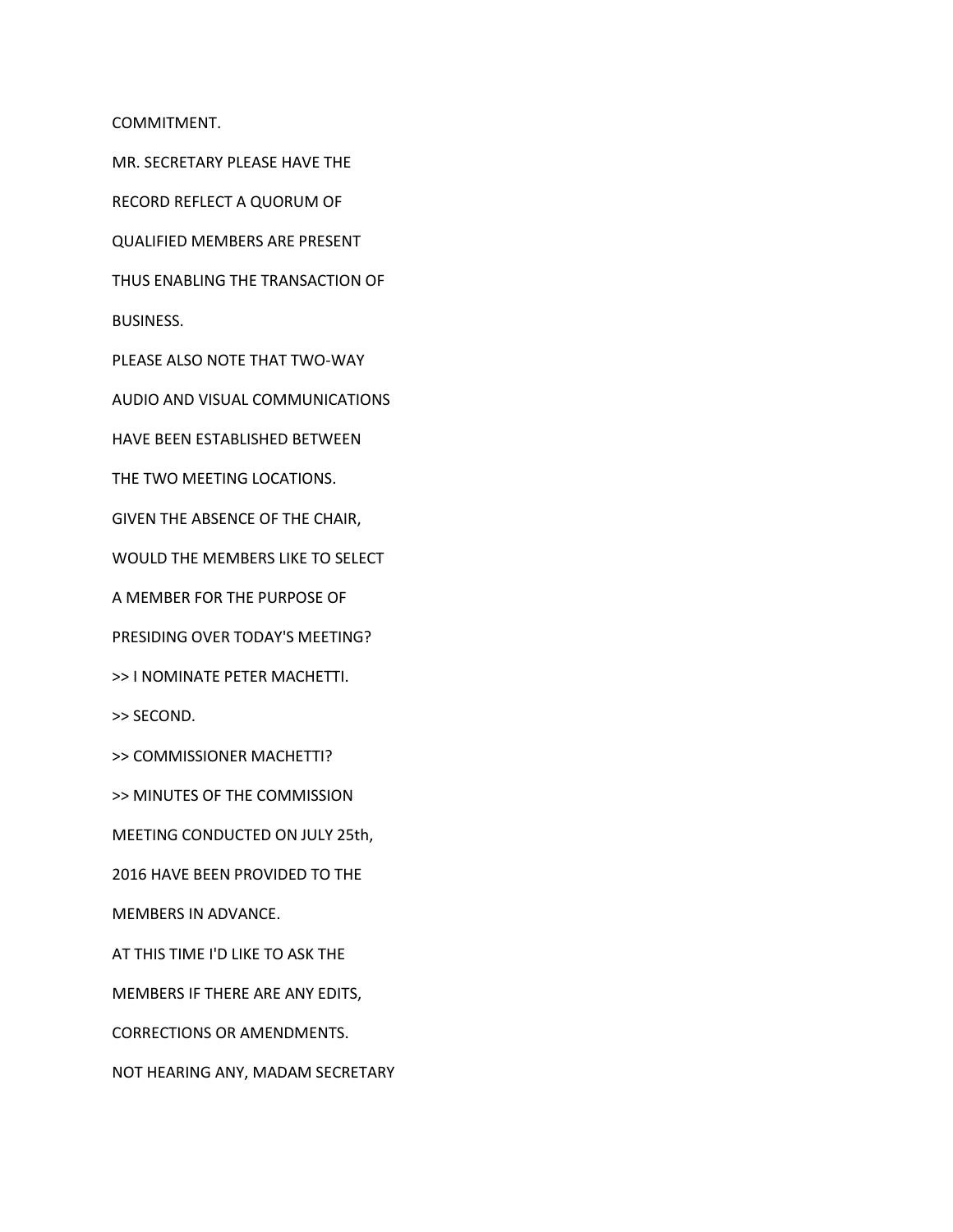PLEASE LET THE RECORD REFLECT

THE MINUTES WERE ACCEPTED AS

CIRCULATED.

THE NEXT ON THE AGENDA IS THE

EXECUTIVE DIRECTOR'S REPORT BY

MR. WILLIAMS.

>> AT YOUR REQUEST I USUALLY

PROVIDE AN OVERVIEW REGARDING

THE DEVELOPMENT STATUS OF THE

THREE COMMERCIAL CASINO

PROJECTS.

GIVEN THE LENGTH OF TODAY'S

AGENDA I'VE CHOSE ON IT

DISTRIBUTE A WRITTEN VERSION OF

THAT OVERVIEW.

TWO ITEMS HOWEVER I WOULD LIKE

TO DISCUSS.

THE FIRST REGARDS FATALITIES AT

SARATOGA.

BETWEEN MAY 30th AND AUGUST

28th, THERE HAVE BEEN 14 EQUINE

FATALITIES AT THE SARATOGA RACE

COURSE.

WHILE ANY EQUINE FATALITY ON THE

GROUNDS OF A NEW YORK RACETRACK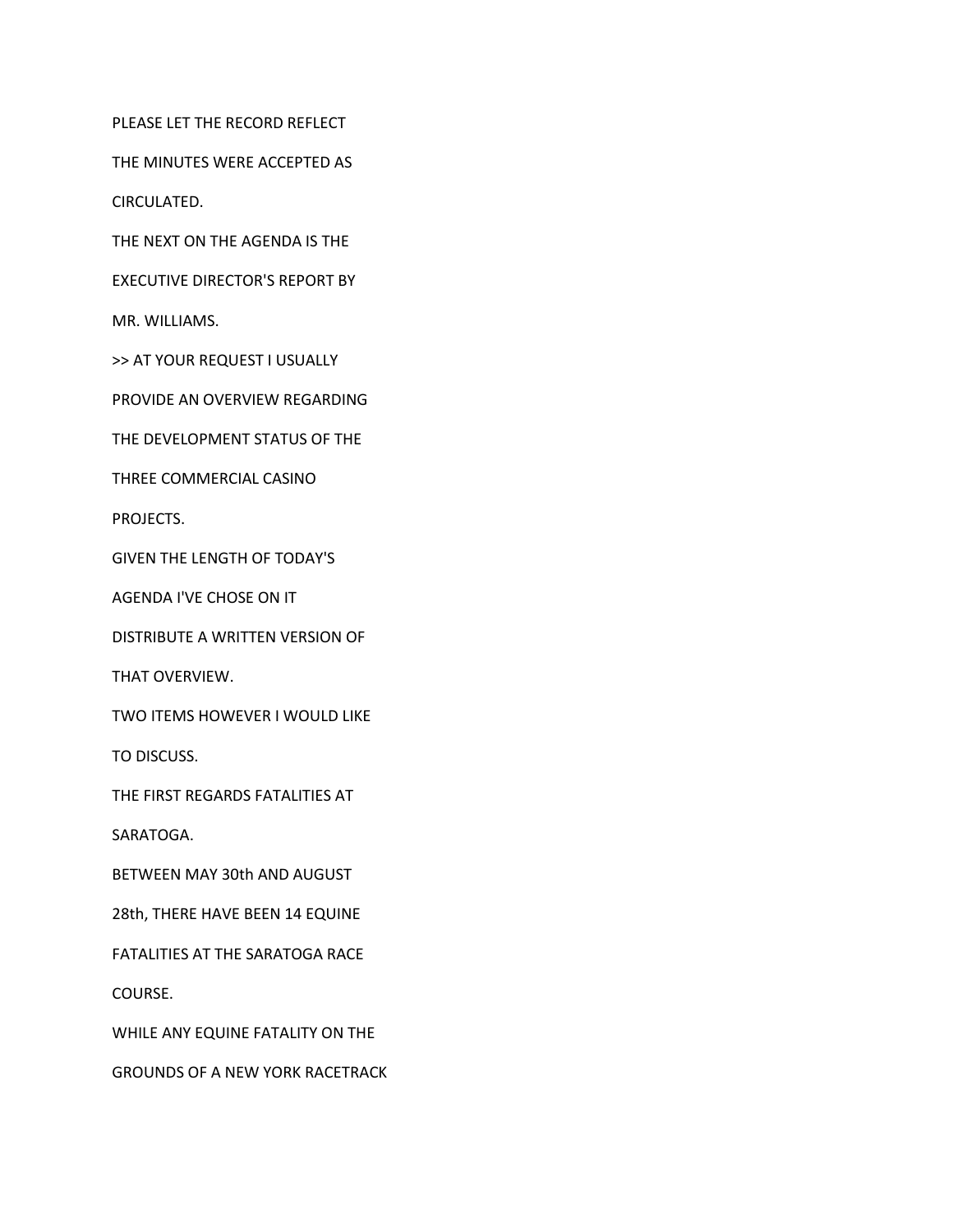IS SIGNIFICANT THIS SPIKE IS A

CAUSE FOR GREAT CONCERN FOR THE

COMMISSION STAFF AND THE NEW

YORK RACING ASSOCIATION.

THIS YEAR'S 14 FATALITIES

INCLUDED SIX RACING FATALITIES

THAT OCCUR ON THE TRACK DURING A

RACE OR DUE TO AN INJURY DURING

THE RACE AND FOUR TRAINING

FATALITIES, THOSE THAT OCCUR

WHILE TRAINING ON THE OKLAHOMA

OR MAIN TRACK.

PRELIMINARY REVIEW FINDS ALL TEN

SUFFERED EXERCISE RELATED

MUSCULOSKELETAL INJURIES.

THERE HAS BEEN ONE ACCIDENTAL

DEATH, ONE DEATH FROM INFECTIOUS

DISEASE AND TWO SUDDEN CARDIAC

DEATHS, BOTH OF WHICH OCCURRED

FOLLOWING EXERCISE WHILE HORSES

WERE COOLING OUT.

TO PUT THIS IN PERSPECTIVE, THE

NUMBER OF FATALITIES AT SARATOGA

IN 2016 IS SIMILAR TO 2014,

WHERE THERE WERE 14 FATALITIES,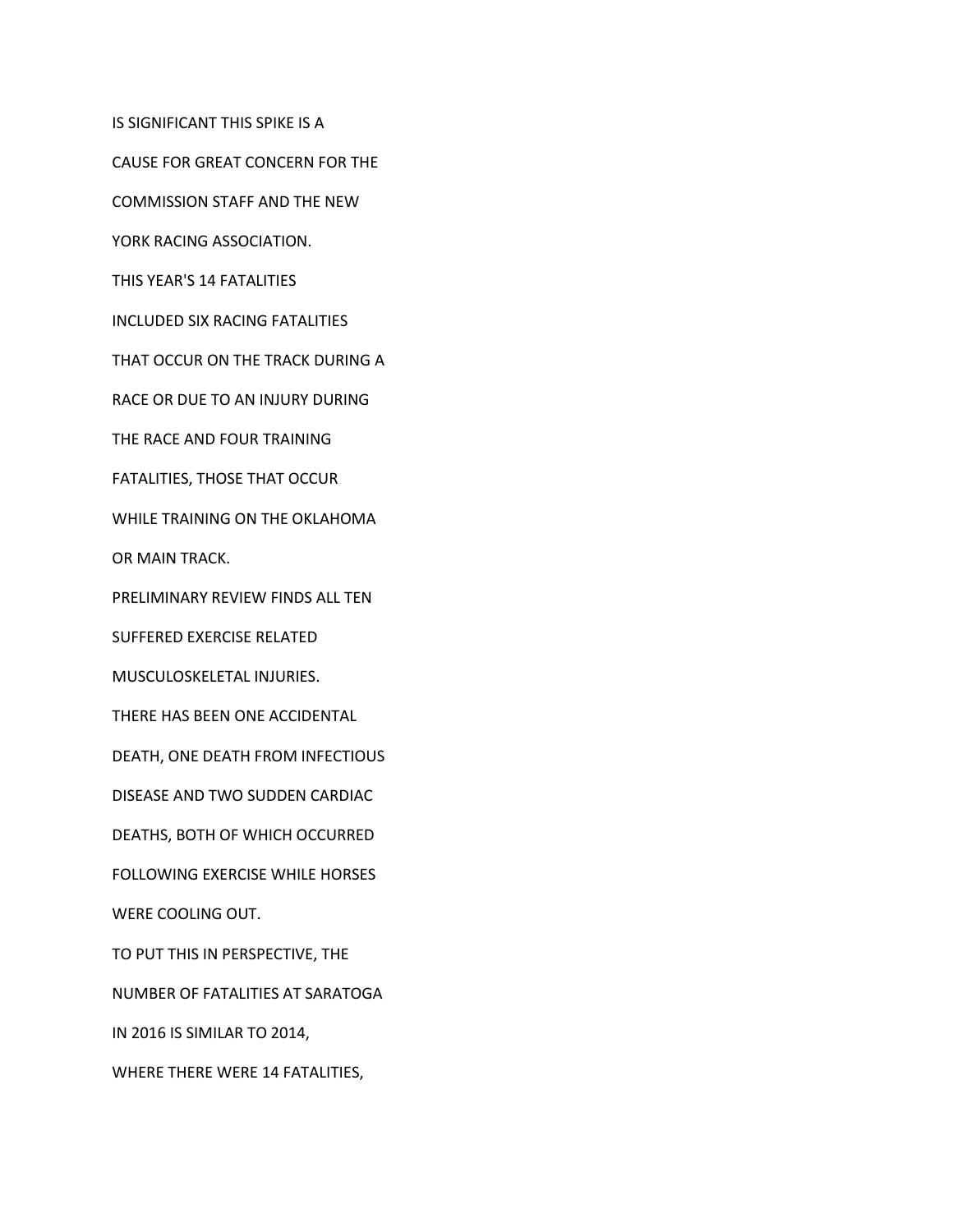EIGHT RACING AND SIX TRAINING.

IN 2015, WHERE THERE WERE 13

FATALITIES WITH THREE RACING,

EIGHT TRAINING AND TWO

NON-RACING DEATHS.

AS YOU ARE AWARE A NECROPSY IS

HAD AND IN ADDITION THE TRAINING

RECORDS FOR EACH HORSE ARE

COLLECTED.

THE EQUINE SAFETY REVIEW BOARD

REVIEWS THE MATERIAL AND

CONDUCTS INTERVIEWING USUALLY

WITH ATTENDING VETERINARIANS,

TRAIPER ANSWER JOCKEYS IF THE

INJURY WAS TRAUMATIC.

THE EQUINE SAFETY REVIEW BOARD

IS A COLLECTIVE CHAIRED BY DR.

SCOTT PALMER, THE STATE EQUINE

MEDICAL DIRECTOR.

OTHER MEMBERS THE CHIEF

EXAMINING VETERINARIAN ANTHONY

VITEROSA AND PRESIDENT GLENN

COSACK.

THE PURPOSE OF THE EQUINE SAFETY

REVIEW BOARD IS TO REVIEW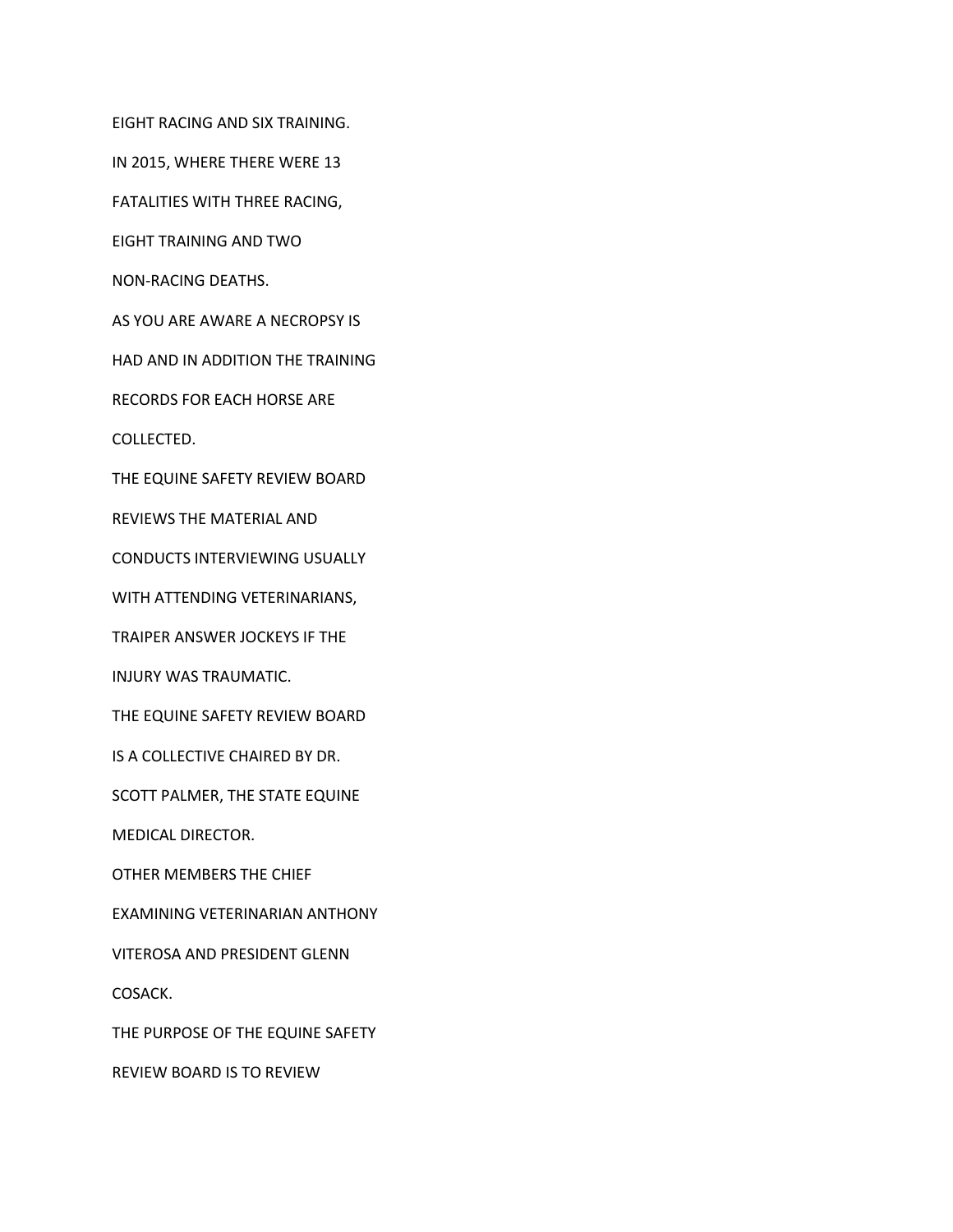CIRCUMSTANCES THAT MAY

CONTRIBUTE TO EQUINE FATALITIES

AND USES INFORMATION TO EDUCATE

THE STAKEHOLDERS AND DESIGN

SAFETY MEASURES TO PREVENT OR

LIMIT EQUINE FATALITIES IN THE

FUTURE.

WHILE THIS BODY MEETS WITH

REGULARITY OF LATE THEY'VE BEEN

MEETING WEEKLY TO DISCUSS THESE

INCIDENTS.

I NOTE THAT INDEPENDENT OF THE

EQUINE SAFETY REVIEW BOARD NYRA

HAS BEEN ACTIVELY STUDYING THE

BREAK DOWNS AND EVEN BROUGHT IN

RENOWNED RACING SURFACE EXPERT

DR. PETERSON FROM THE UNIVERSITY

OF MAINE TO STUDY THE ISSUE.

I'VE BEEN INFORMED THAT A REVIEW

OF THE TRACK SURFACE INDICES

INCLUDING CUSHION DEPTH,

MOISTURE CONTENT, AND TRAINING

TIMES INDICATE THAT THE 2016

MAIN TRACK SURFACE MEETS

STANDARDS CONSISTENT WITH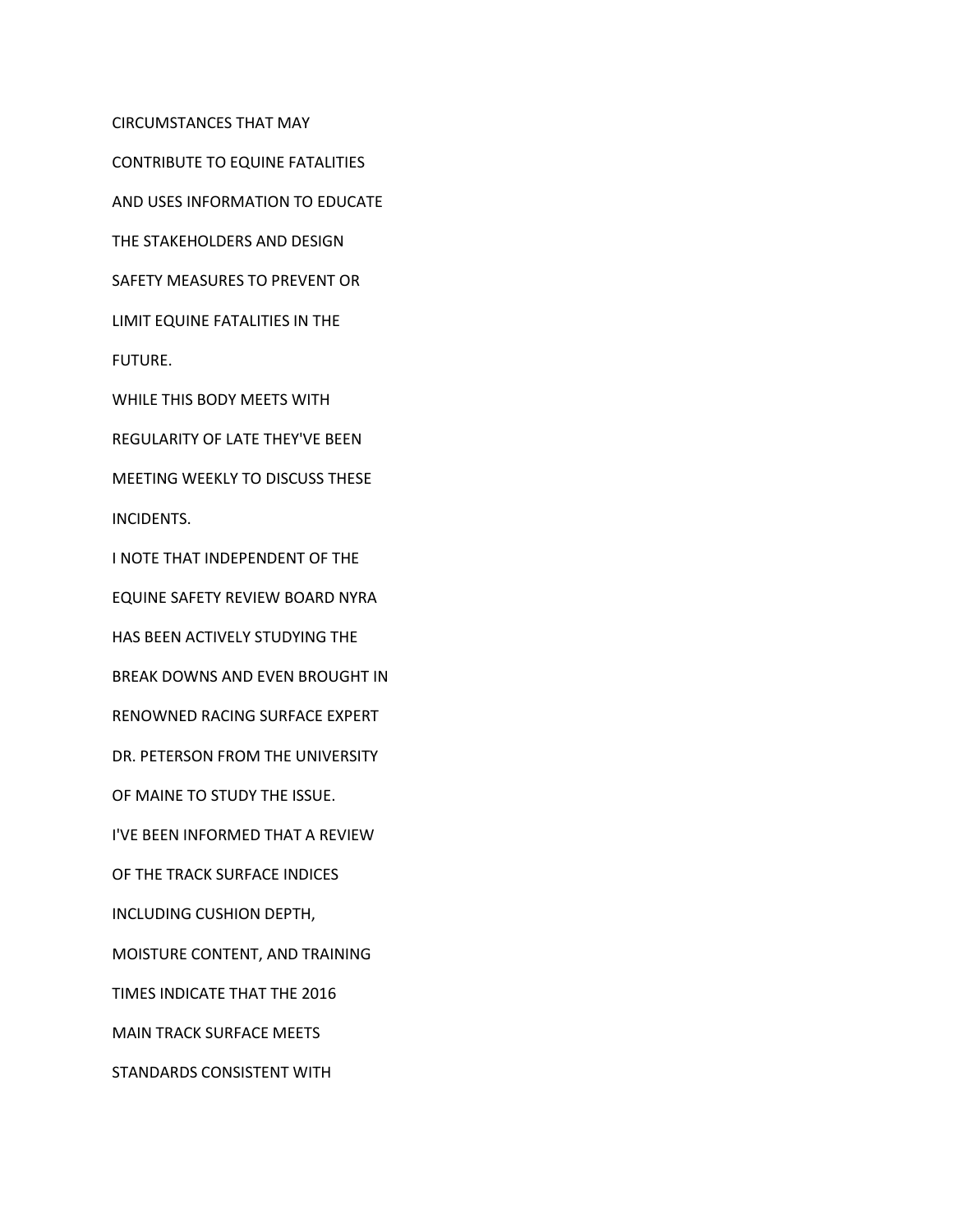PREVIOUS YEARS, THEREBY MAKING

TRACK CONDITION UNLIKELY AS A

CONTRIBUTING FACTOR FOR THE 2016

SARATOGA EQUINE FATALITIES.

CONSISTENT WITH FAST PRACTICE

THE EQUINE SAFETY REVIEW BOARD

WILL PUBLISH A SUMMARY REPORT OF

ITS FINDINGS IN THE UPCOMING

WEEKS.

FINALLY I WOULD BE REMISS IF I

DID NOT PUBLICLY MENTION AN

IMPENDING RETIREMENT.

GARDNER GRONEY, PRESIDENT OF THE

DIRECTOR OF LOTTERY SUBMITTED

HIS PAPERS EFFECTIVE SEPTEMBER

21st.

GARDNER HAS SPENT NEARLY 28

YEARS WITH THE DIVISION,

STARTING AS AN ASSISTANT AUDITOR

IN THE AUDITING DEPARTMENT.

HE HAS HELD PROGRESSIVELY

RESPONSIBLE POSITIONS WITHIN THE

FINANCE DEPARTMENT BEFORE TAKING

ON RESPONSIBILITIES AS THE

LOTTERY'S ADMINISTRATIVE OFFICER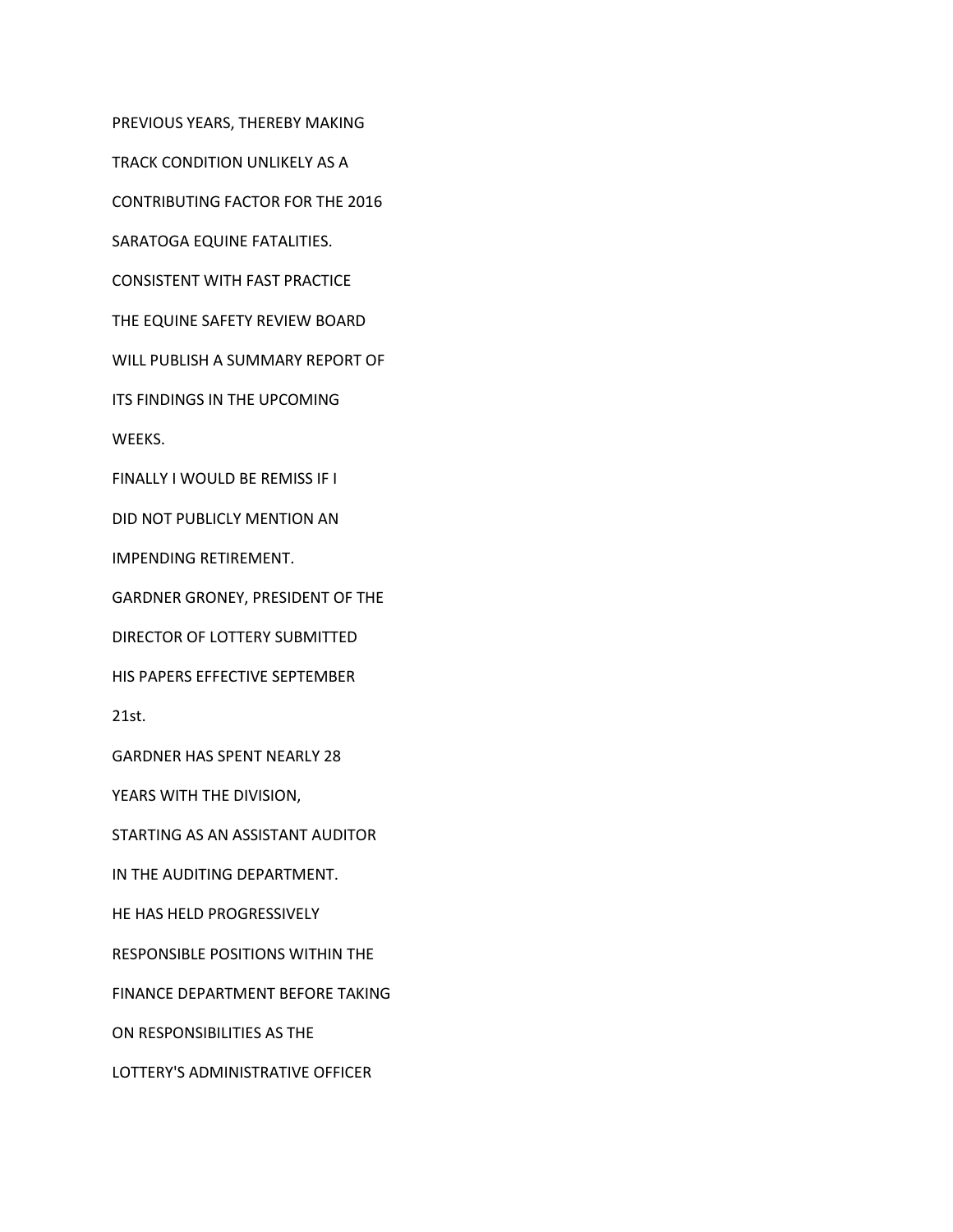AND THEN BECOMING THE DIRECTOR

OF LOTTERY OPERATIONS BEFORE HE

REACHED MANAGEMENT, AND TOOK

POSITIONS AS EXECUTIVE DEPUTY

DIRECTOR AND THEN DIRECTOR OF

THE LOTTERY DIVISION.

I THINK I SPEAK FOR EVERY

EMPLOYEE AT THE COMMISSION IN

WISHING HIM WELL WITH HIS

RETIREMENT AND ANY FUTURE

ENDEAVORS.

>> THANK YOU.

SO LET'S GO TO RULEMAKING, NEW

YORK STATE RACING PARAMUTUAL

WAGERING BREEDING LAW SECTION

104.19, AUTHORIZES THE

COMMISSION TO PROMULGATE RULES

AND REGULATIONS THAT IT DEEMS

NECESSARY TO CARRY OUT ITS

RESPONSIBILITIES.

THEREFORE THE COMMISSION WILL

FROM TIME TO TIME PROMULGATE

RULES AND RULE AMENDMENTS

PURSUANT TO THE STATE

ADMINISTRATIVE PROCEDURE ROUTE.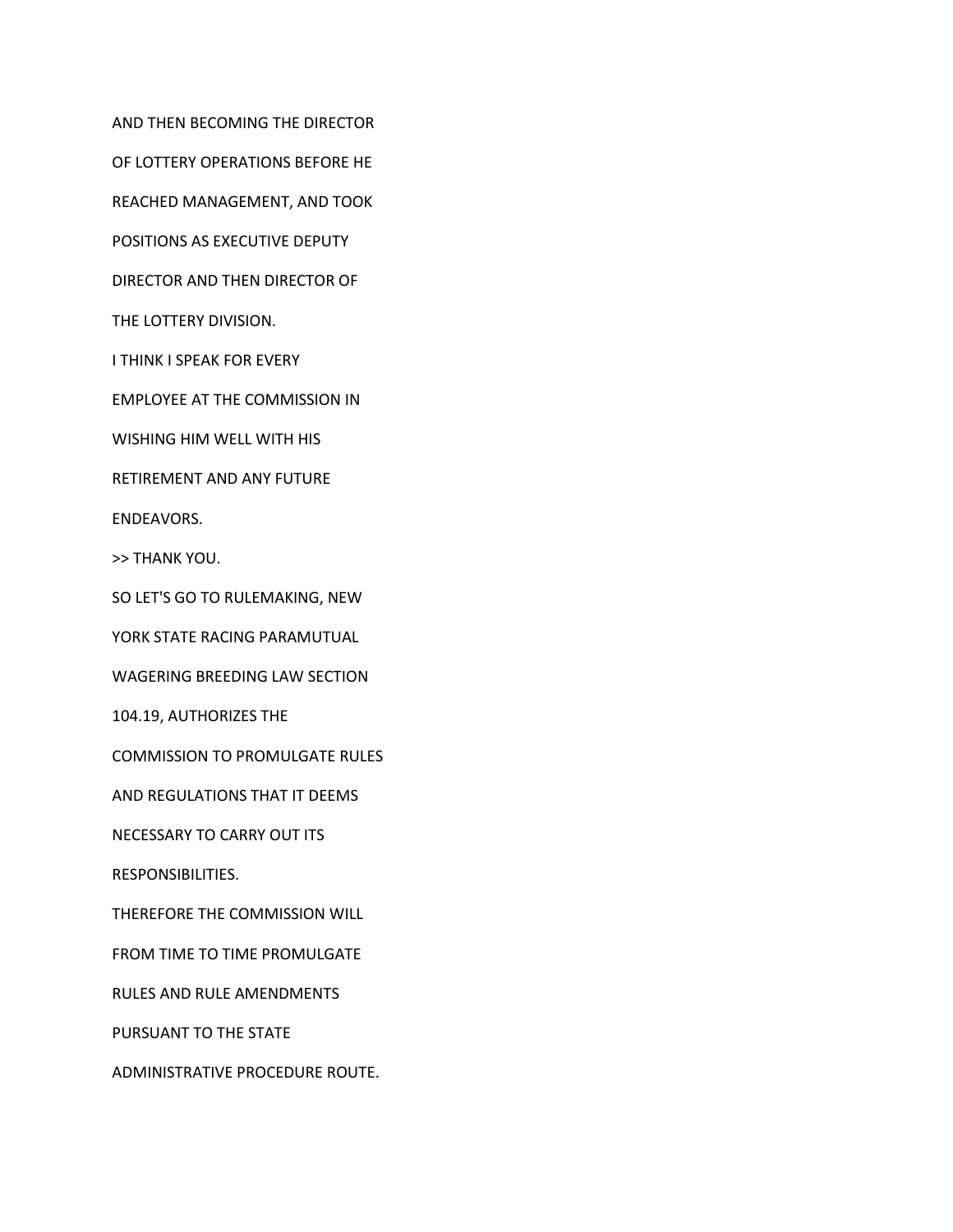TODAY WE HAVE 16 ITEMS FOR

CONSIDERATION.

MR. WILLIAMS WILL YOU PLEASE

OUTLINE THE FIRST ITEM.

>> FOR COMMISSION CONSIDERATION

ADOPTION OF REPEAL THOROUGHBRED

HORSE RACING TRULY DELETE THE

PROVISION FOR EXTRA WEIGHT

ALLOWANCE FOR AN APPRENTICE

JOCKEY WHO CONTINUES TO RIDE FOR

THE JOCKEY'S ORIGINAL CONTRACT

EMPLOYER.

THIS PROVISION HAD EXISTED TO

REWARD STABLES THAT BROUGHT A

YOUNG JOCKEY INTO RACING THROUGH

A DEFAULT SYSTEM OF A JOCKEY

NEEDING A SPONSORING STABLE FOR

HOUSING, FOOD, MEDICAL CARE,

TRAINING AND ELIGIBILITY FOR

JOCKEY LICENSE.

THE PROPOSAL OF THIS RULE WAS

AUTHORIZED THE COMMISSION'S MAY

23rd, 2016 MEETING, THE PROPOSED

POLL WAS PUBLISHED IN THE STATE

REGISTER JUNE 15th, PUBLIC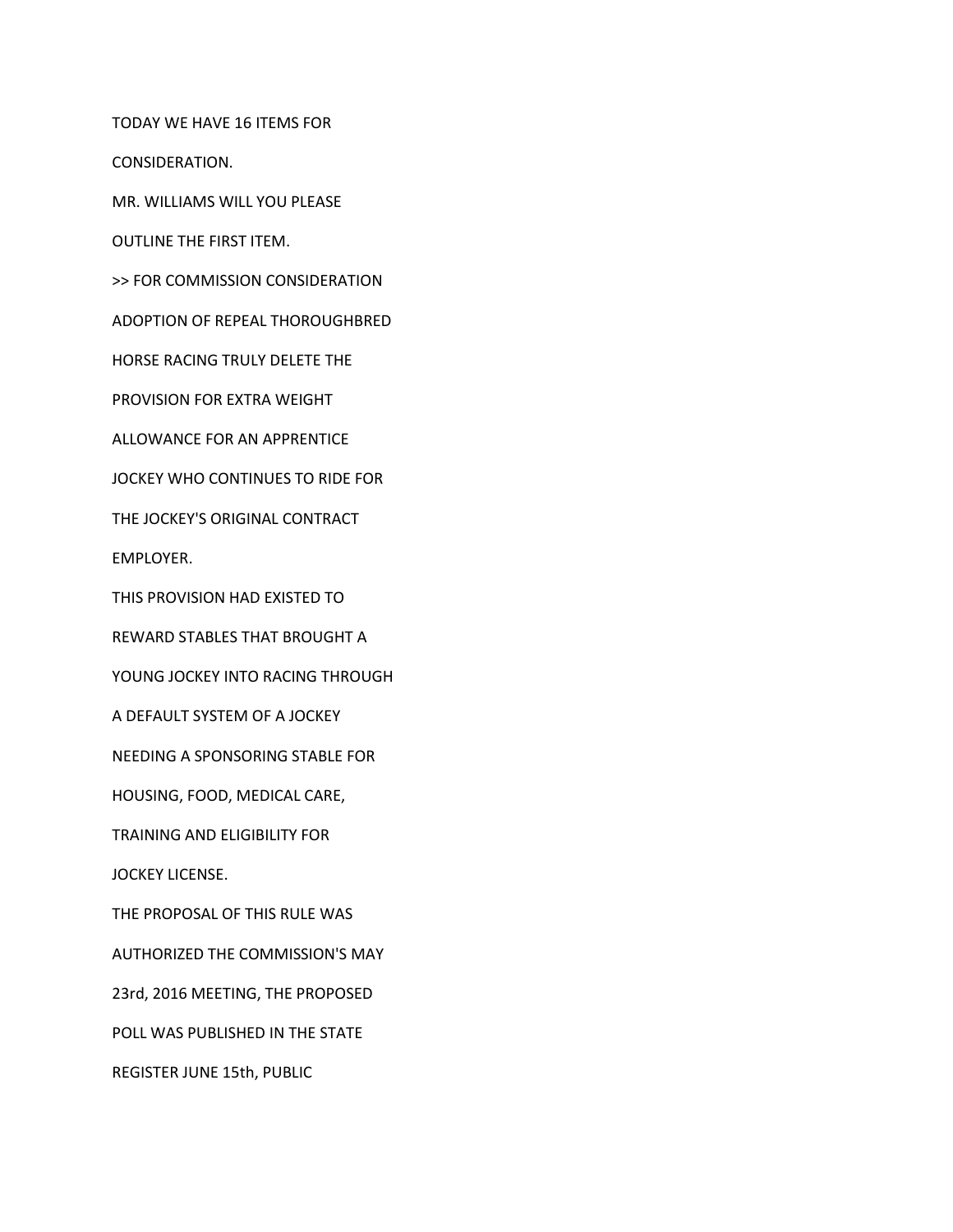COMMENT PERIOD EXPIRED AUGUST

1st.

NO PUBLIC COMMENTS WERE

RECEIVED.

STAFF RECOMMENDS THAT THE

COMMISSION ADOPT THIS PROPOSEED

ARULE MAKING AS A PERMANENT

RULE.

>> COMMISSIONERS ANY QUESTION ON

THE THE DOCUMENT FOR APPEAL OF

THIS JOCKEY RULE?

HEARING NONE, MAY I HAVE A

MOTION TO ADOPT THESE RULES?

>> SO MOVED.

>> SECOND?

>> SECOND.

>> DISCUSSION ON THE MOTION

ANYONE?

HEARING NONE, ALL IN FAVOR?

>> AYE.

>> ANY OPPOSED?

THE MOTION CARRIES.

WOULD YOU CALL THE NEXT ITEM,

PLEASE.

>> FOR COMMISSION CONSIDERATION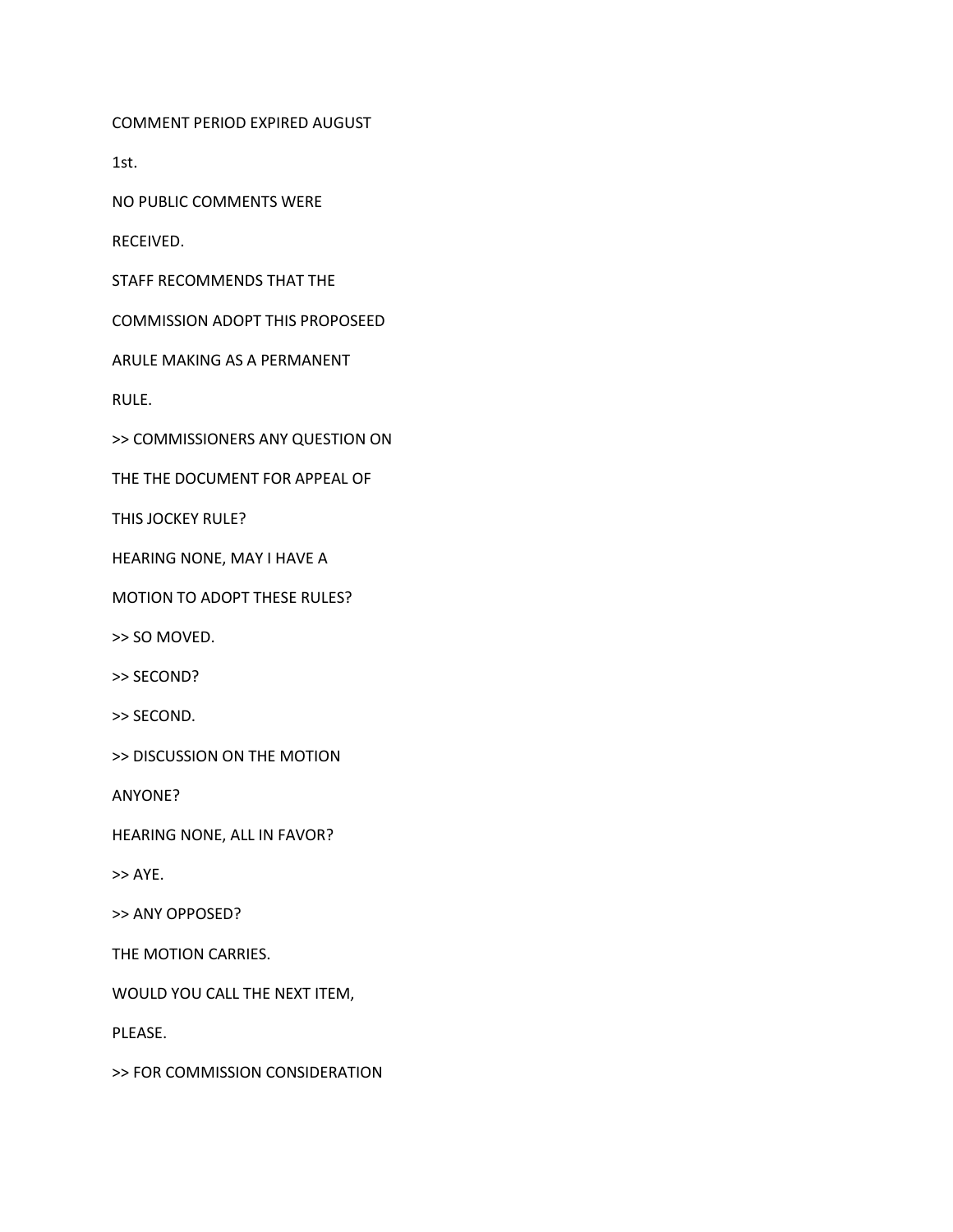IS THE ADOPTION OF RULES FOR

EXCLUDED PERSONS AT CASINOS, THE

PROPOSED RULES SET FORTH

CRITERIA FOR EXCLUSION, THE

PROCESS REPLACEMENT ON AN

EXCLUDED PERSON'S LIST, THE

PROCESS TO PETITION TO REMOVE A

NAME FROM THE EXCLUDED PERSON'S

LIST, AND THE REQUIREMENTS ONCE

A PERSON IS PLACED ON THE

EXCLUDED PERSON'S LIST.

THE TEXT OF THE PROPOSED RULE

WAS PUBLISHED IN STATE REGISTER

JULY 13th, 2016, MEANING THE

PUBLIC COMMENT PERIOD EXPIRED

YESTERDAY.

ONE PUBLIC COMMENT WAS RECEIVED,

COMMISSION STAFF CONSIDERED THIS

COMMENT AND DOES NOT RECOMMEND

ANY AMENDMENT TO THE PROPOSED

RULE MAKING.

STAFF RECOMMENDS THAT THE

COMMISSION ADOPT THIS PROPOSED

RULE MAKING AS A PERMANENT RULE.

>> DO THE COMMISSIONERS HAVE ANY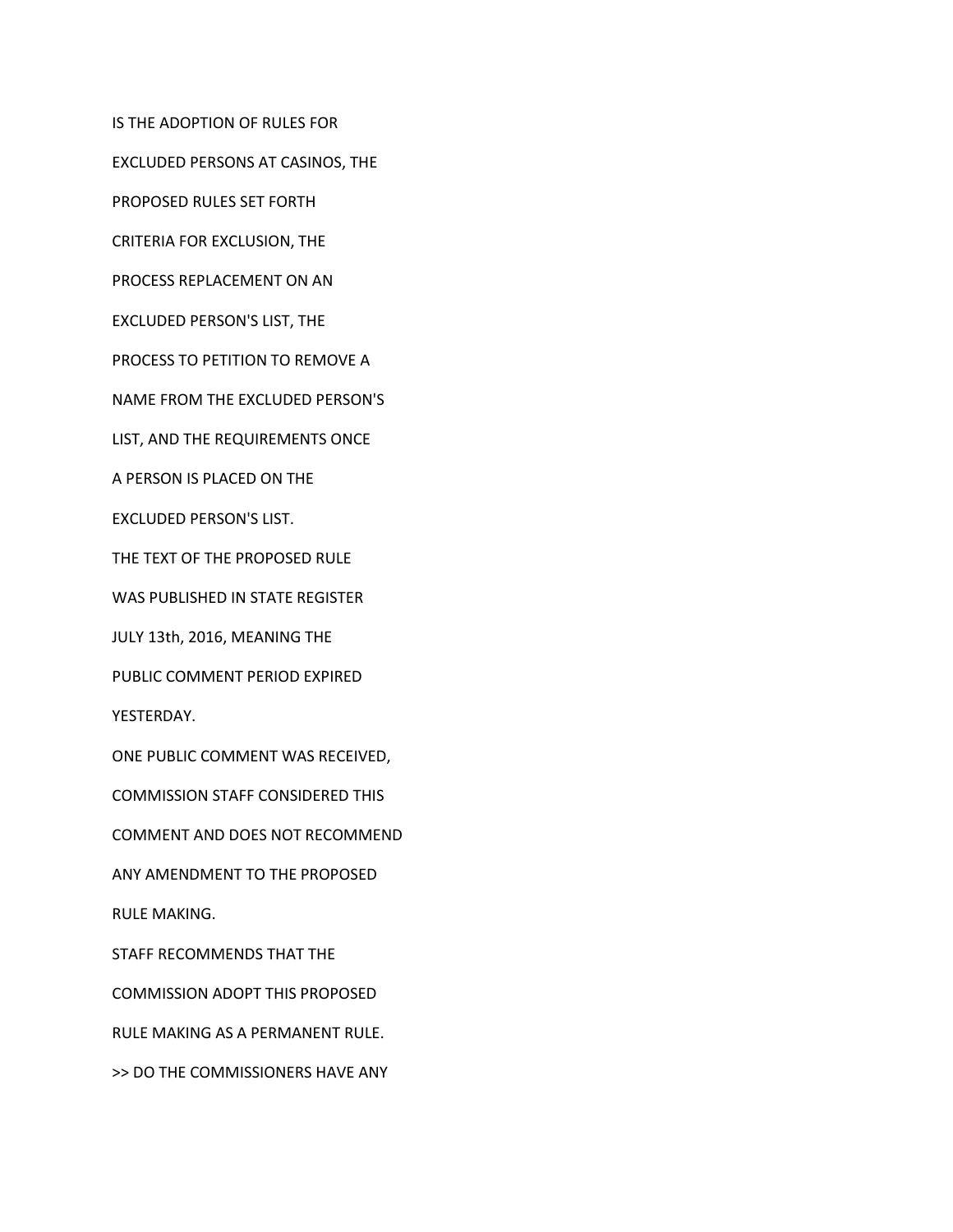QUESTIONS ON THESE OPTION OF

EXCLUDED PERSONS AT THE CASINO

RULES?

>> NO.

>> WHEN WAS THE COMMENT

RECEIVED?

>> YESTERDAY.

>> WHAT WAS THE COMMENT?

>> I DON'T KNOW OFFHAND P ED, DO

YOU REMEMBER WHAT THE COMMENT

WAS?

IT WAS A COMMENT THAT WAS

PREVIOUSLY RECEIVED DURING THE

SOLICITATION FOR PREPROPOSAL

INDUSTRY COMMENT THAT WE HAD

CONSIDERED AND REJECTED.

WE'RE LOOKING UP THAT RIGHT NOW.

THE COMMENT "WE SUGGEST SHALL BE

CHANGED TO MAY WITH THIS

PROVISION IN ORDER TO GIVE

DISCRETION WHO AND SHOULD BE

PLACED ON THE EXCLUSION.

THIS MAY STANDARD IS UTILIZED BY

OTHER WELL-ESTABLISHED GAMING

AGENCIES, THEREFORE "A" SHOULD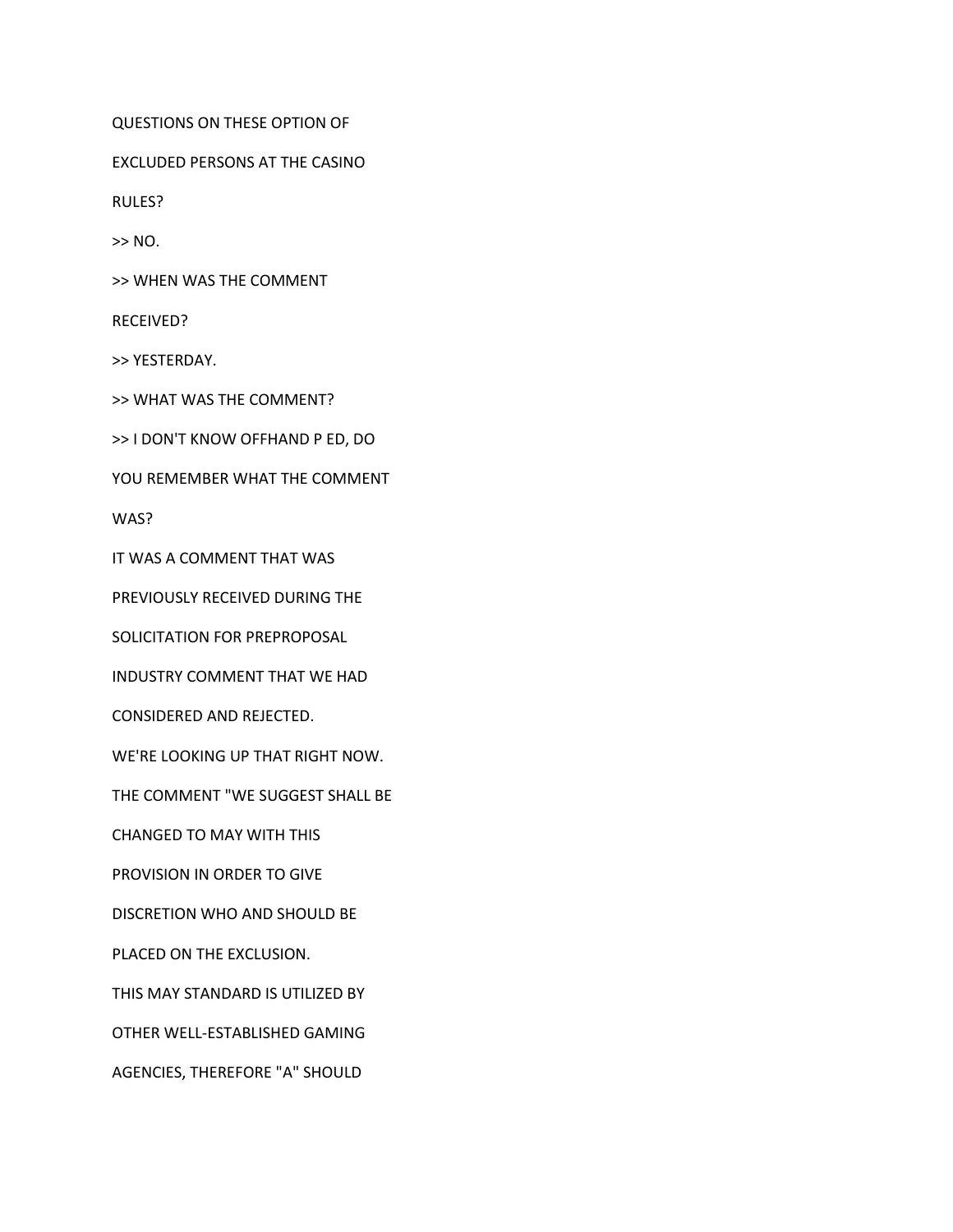READ IF A PERSON MAY BE PLACED

ON THE EXCLUDED PERSON'S LIST IF

THE COMMISSION DETERMINES THEER.

MEETS ONE OR MORE OF THE

FOLLOWING CRITERIA."

THANK YOU.

>> JOHN, ANYTHING FURTHER?

>> NO.

>> MOTION TO ADOPT THESE RULES.

>> SO MOVED.

>> SECOND.

>> SECOND.

>> ANY DISCUSSION ON THE MOTION?

HEARING NONE, ALL IN FAVOR.

>> AYE.

>> AYE.

>> OPPOSED?

THE MOTION CARRIES.

NEXT ITEM.

>> THE ADOPTION OF AMENDMENTS TO

RULE SETTING FORTH THE

DEFINITIONS OF TERMS ON

COMMISSIONS ON CASINO GAMBLING

ADDING DEFINITIONS RELEVANT TO

NEW RULES IN THE ONGOING CASINO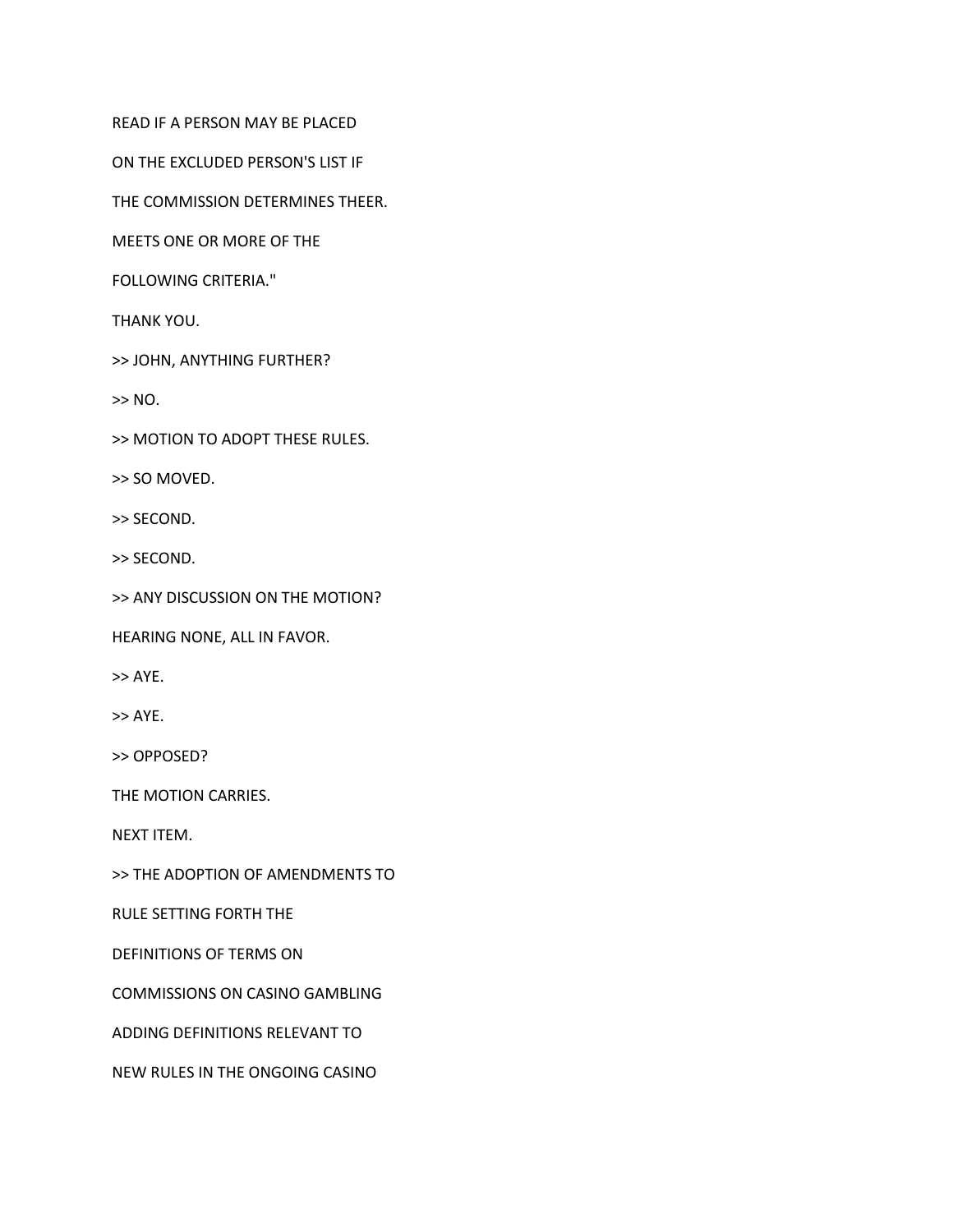RULE MAKING PROCESS AND

CLARIFYING DEFINITIONS IN

CERTAIN CIRCUMSTANCES.

IT WAS PROPOSED JULY 13th, 2016,

THE PUBLIC COMMENT PERIOD

INCLUDED AUGUST 29th.

ONE PUBLIC COMMENT WAS RECEIVED.

COMMISSION STAFF CONSIDERED THIS

COMMENT AND DOES NOT RECOMMEND

ANY AMENDMENTS TO THE PROPOSED

RULE MAKING.

STAFF RECOMMENDS THE COMMISSION

ADOPT THIS PROPOSED RULE MAKING

AS A PERMANENT RULE.

>> ANY QUESTION ON THE ADOPTION

OF THE AMENDMENTS TO THE CASINO

DEFINITION RULES?

>> I HAVE ONE QUESTION, A SERIES

OF SEVEN, EIGHT OR NINE ITEMS.

DID WE GET COMMENTS ON ANY OF

THEM?

TO WE HAVE TO PROVE EACH ONE

SEPARATELY?

>> SORRY, I DIDN'T HEAR YOUR

FULL QUESTION, JOHN.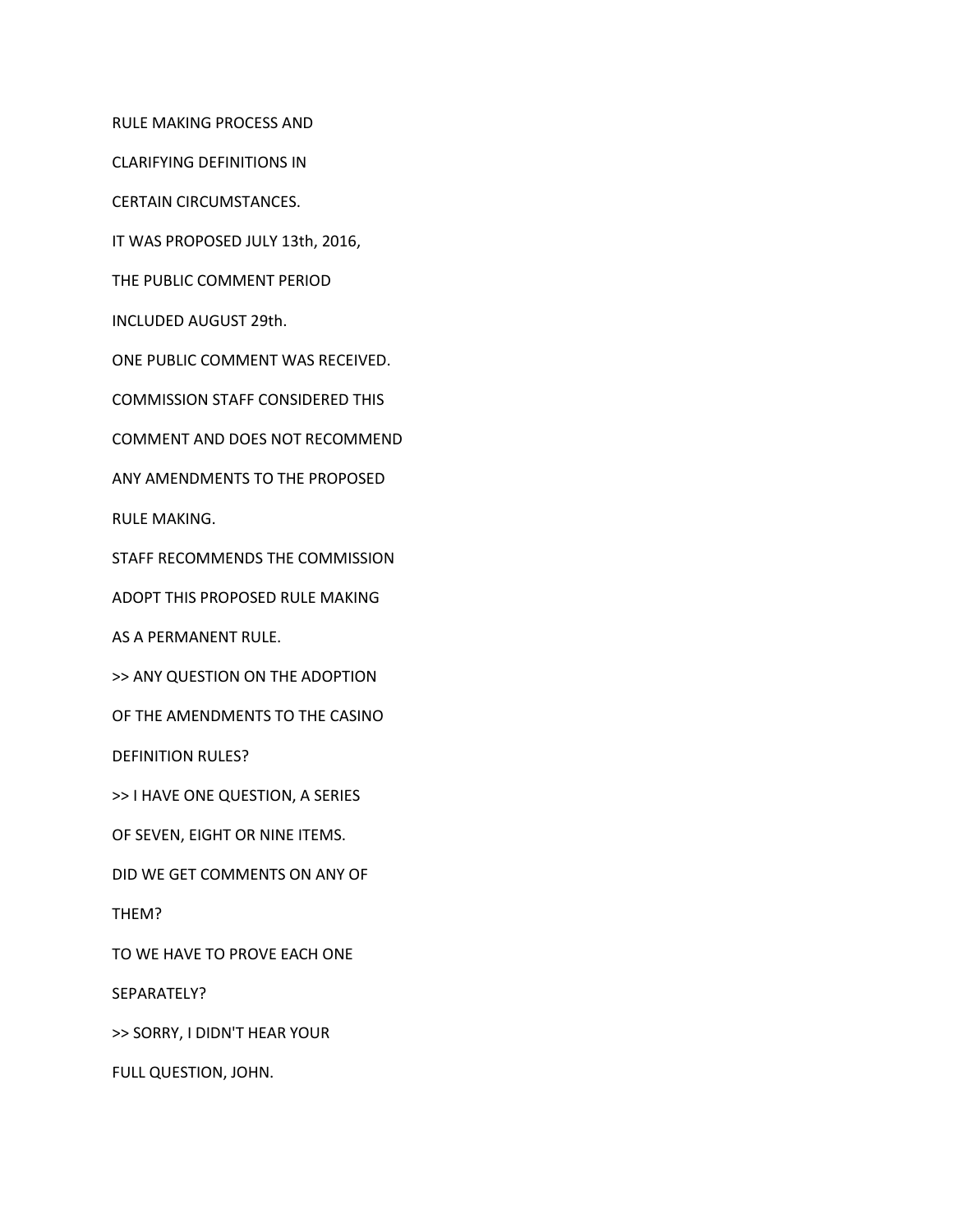>> A SERIES OF THESE CASINO

RULES WERE PUT OUT, VOTING ON

THEM NOW.

WE RECEIVED COMMENTS ON ANY OF

THEM?

>> WHILE WE RECEIVED COMMENTS I

MENTIONED WE HAVE COMMENTS, THE

FIRST ONE WE HAD A COMMENT, THIS

ONE WE ALSO HAD A COMMENT AS

WELL.

>> I GUESS WE'RE VOTING ON THEM

EACH AS SEPARATE MATTERS, TO WE

HAVE TO DO IT THAT WAY?

>> YES.

IT'S THE WAY WE PROPOSED THE

RULES.

 $>>.$ 

>> WHAT WAS THE COMMENT?

>> THIS ONE IS DEFINITIONS --

THE COMMENT WAS 5300.1 SUBF,

BANK ROLL IS NOT THE APPROPRIATE

TERM, THE MORE APPROPRIATE TERM

IS A "FILL BANK."

ACCORDINGLY WE SUGGEST THE

SECTION BE REVIALSED TO STATE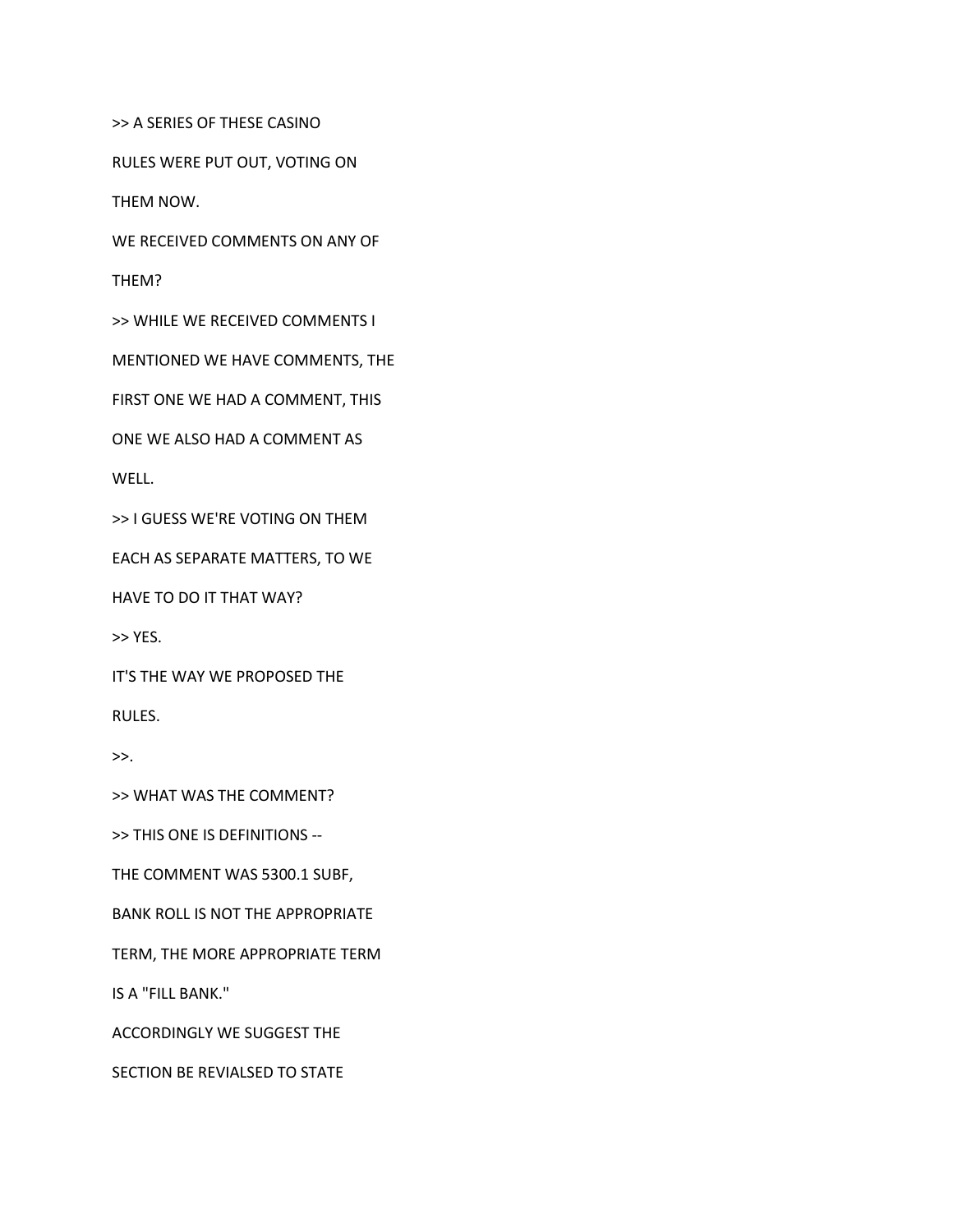"CREDIT SLIP MEANS A FORM USED

TO RECORD EITHER THE RETURN OF

CHIPS FROM A GAMING TABLE TO THE

CAGE OR TRANSFER OF MARKERS AND

NEGOTIABLE CHECKS FROM THE

GAMING TABLE TO A CAGE OR FILL

BANK."

>> SEEMS VERY DETAILED.

WHO SMILTED THAT?

>> THAT WAS SUBMITTED BY

REPRESENTATIVES OF MONTRAIN

OPERATING COMPANY.

>> WE DECIDED TO?

>> THAT IS CORRECT THEY

SUBMITTED THE SAME WHEN WE WENT

OUT FOR INDUSTRY COMMENT IN THE

PREPROPOSAL, THE PRERULE-MAKING

PERIOD HAD THE SAME COMMENT THAT

STAFF CONSIDERED AND REJECTED

DURING THAT POINT BEFORE IT WAS

BROUGHT UP FOR PROPOSAL.

>> THIS IS JUST A TECHNICAL

OBJECTION, CORRECT?

>> YES.

>> CORRECT.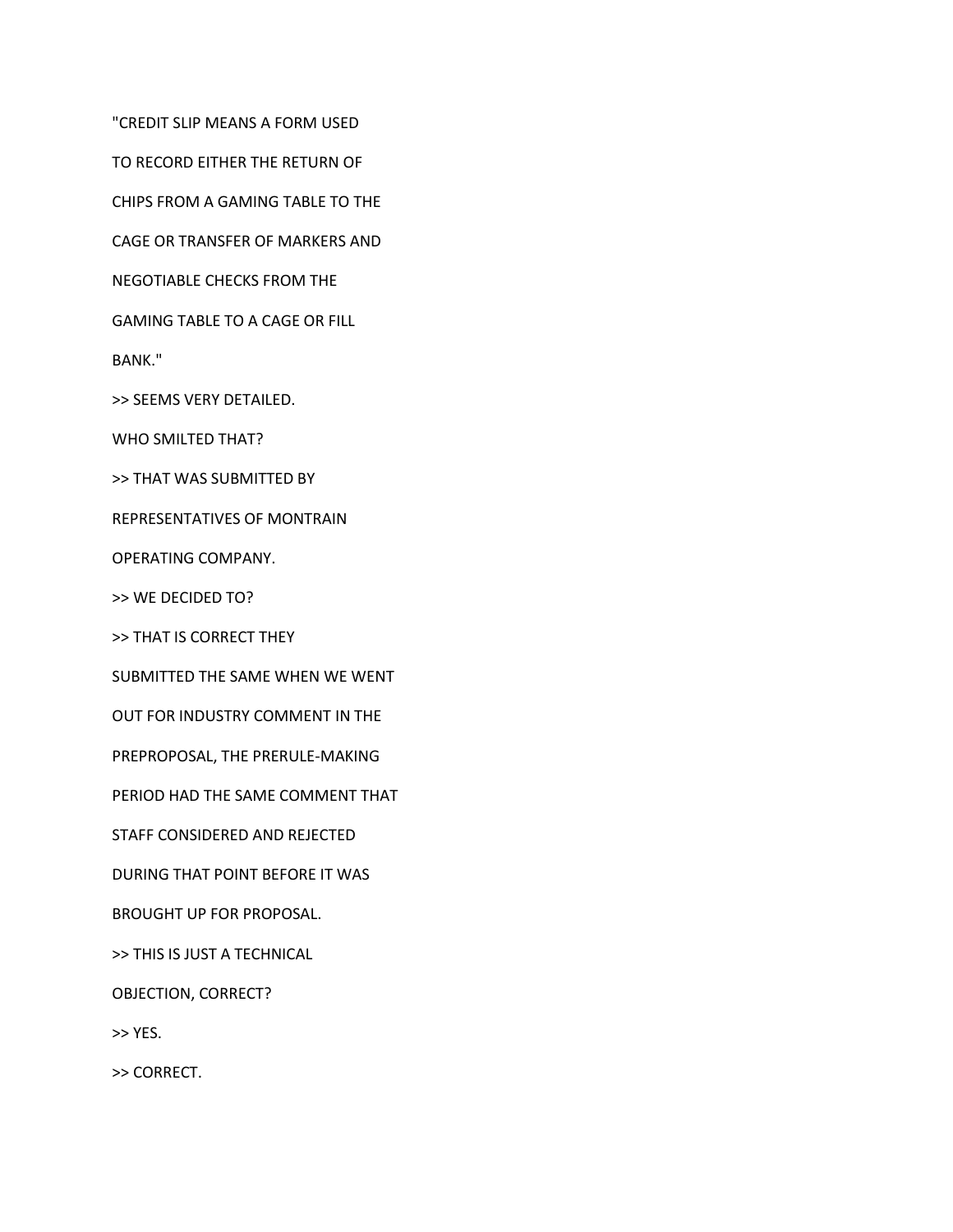>> AND STAFF KNOWS THAT THE

ORIGINAL WORDING IS SUFFICIENTLY

CLEAR?

>> I'M SORRY.

>> STAFF FEELS THE ORIGINAL WORD

SOMETHING SUFFICIENTLY CLEAR, WE

DON'T NEED TO AMEND IT AS

SUGGESTED AS COMMENT?

>> THAT IS CORRECT, STAFF

CONSIDERED THE COMMENT AND

REJECTED THE COMMENT IN LINE

WITH OTHER COMMENTS WE MIGHT

HAVE RECEIVED IN PREPROPOSAL OR

THE DEVELOPMENT PROCESS.

>> OKAY, THANK YOU.

>> ANYTHING FURTHER?

>> NOPE.

>> MAY I HAVE A MOTION TO ADOPT

THE RULES?

>> SO MOVED.

>> SECOND?

>> SECOND.

>> ANY DISCUSSION ON THE MOTION?

HEAR NONE, ALL IN FAVOR?

>> AYE.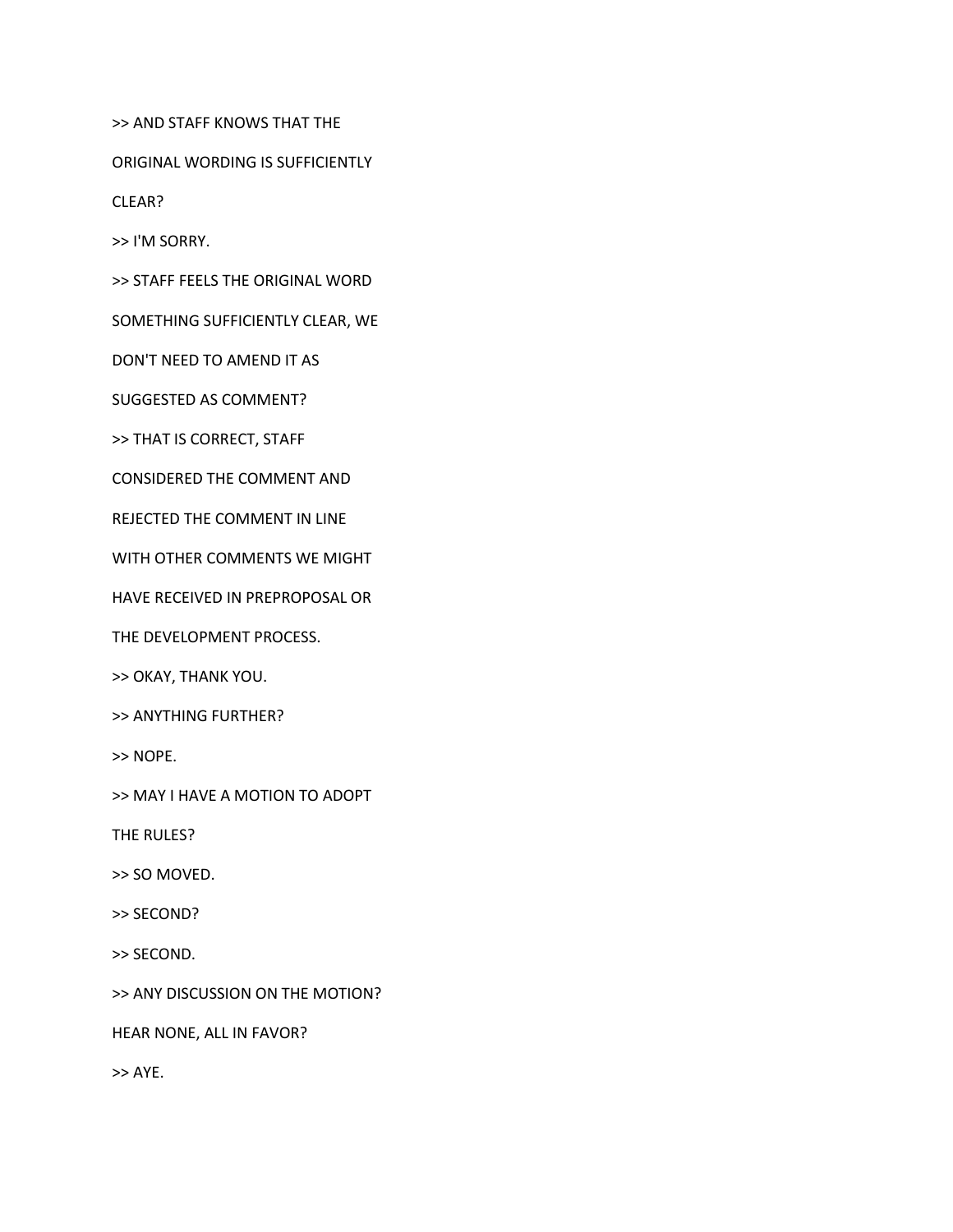>> AYE.

>> OPPOSED?

THE MOTION CARRIES.

NEXT ITEM.

>> FOR COMMISSION CONSIDERATION

ADOPTION OF RULES THAT SET FORTH

REQUIREMENTS FOR THE THE

INSPECTION, USE, STORAGE AND

DESTRUCTION OF GAMING EQUIPMENT.

THE PROPOSED RULES ALSO

PRESCRIBE THE PHYSICAL

CHARACTERISTICS FOR PERSON TABLE

GAMING EQUIPMENT ADDRESSING

CHIPS, TOURNAMENT CHIPS AND

PLAQUES, BIG WHEELS, ROULETTE,

MANUAL AND AUTOMATED WHEELS,

CARD READERS AND DEALING SHOES.

NOTICE THE PROPOSED RULE WAS

PUBLISHED IN THE STATE REGISTER

ON JULY 13th, 2016, MAENG THAT

THE PUBLIC COMMENT PERIOD

EXPIRED AUGUST 29th.

ONE PUBLIC COMMENT WAS RECEIVED.

COMMISSION STAFF CONSIDERED THIS

COMMENT AND DOES NOT RECOMMEND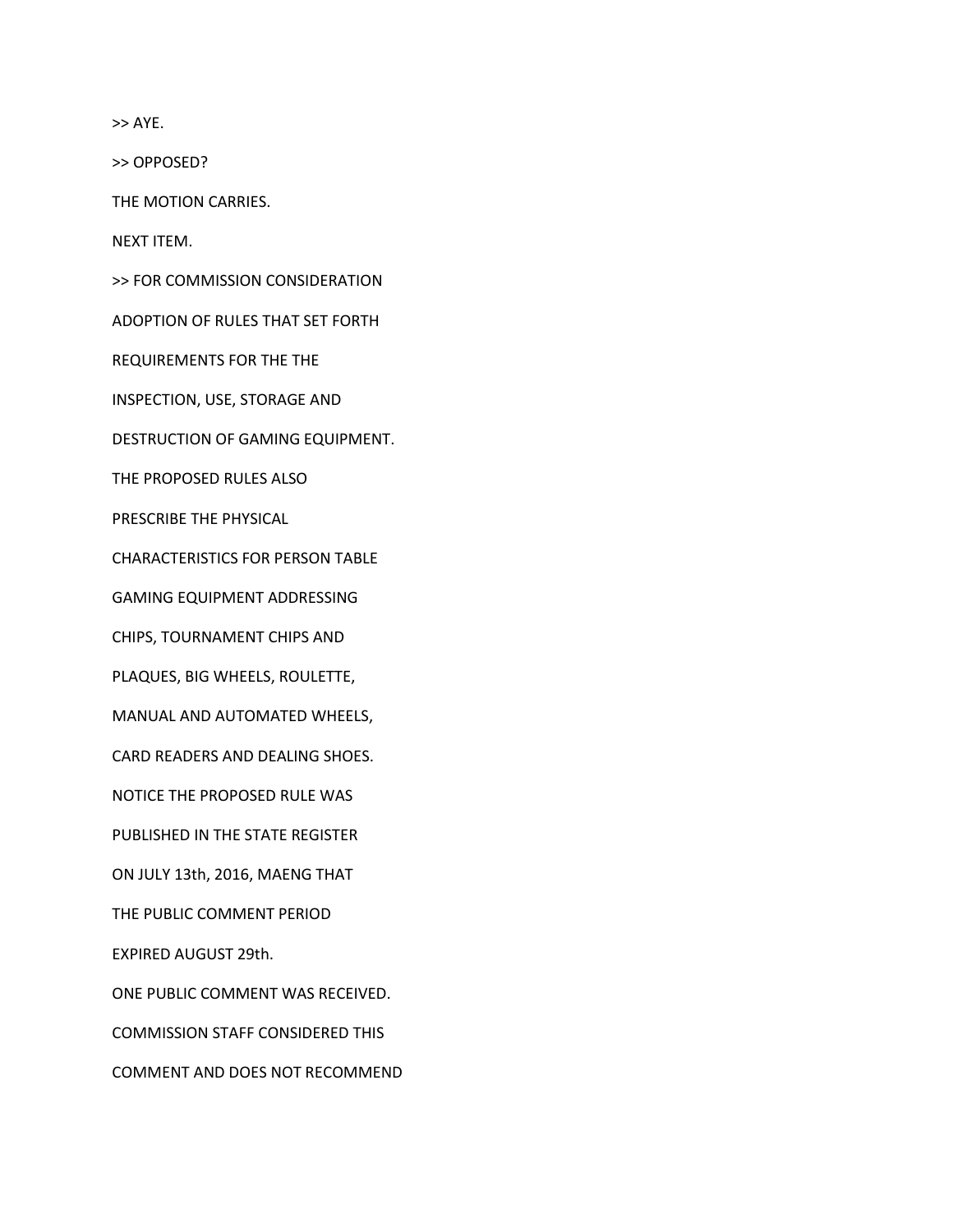ANY AMENDMENT TO THE PROPOSED RULE MAKING.

PLEASE NOTE THAT YOU ARE VOTING

ON AN AMENDED VERSION THAT WAS

PROVIDED TO YOU THIS AFTERNOON

THAT CONTAINED TECHNICAL AND

NONSUBSTANTIVE AMENDMENTS.

STAFF RECOMMENDS THAT THE

COMMISSION ADOPT THIS PROPOSED

RULE MAKING AS A PERMANENT RULE.

>> ANY QUESTIONS ON THE ADOPTION

OF CASINO TABLE GAME EQUIPMENT?

>> THE AMENDMENTS WE RECEIVED

TODAY WERE THEY RELATED TO THE

COMMENT?

.

>> NO, THEY WERE NOT.

THEY WERE TYPOGRAPHICAL ERRORS.

>> I THINK I NEED TO GO WITH

WHAT THE COMMENT WAS.

>> THE COMMENT ON THIS ONE, SECTION 5322 B LE, WE REQUEST EACH VALUE CHIP OF THE DENOMINATION OF \$2,500, ONLY REQUIRE TWO COUNTERFEITING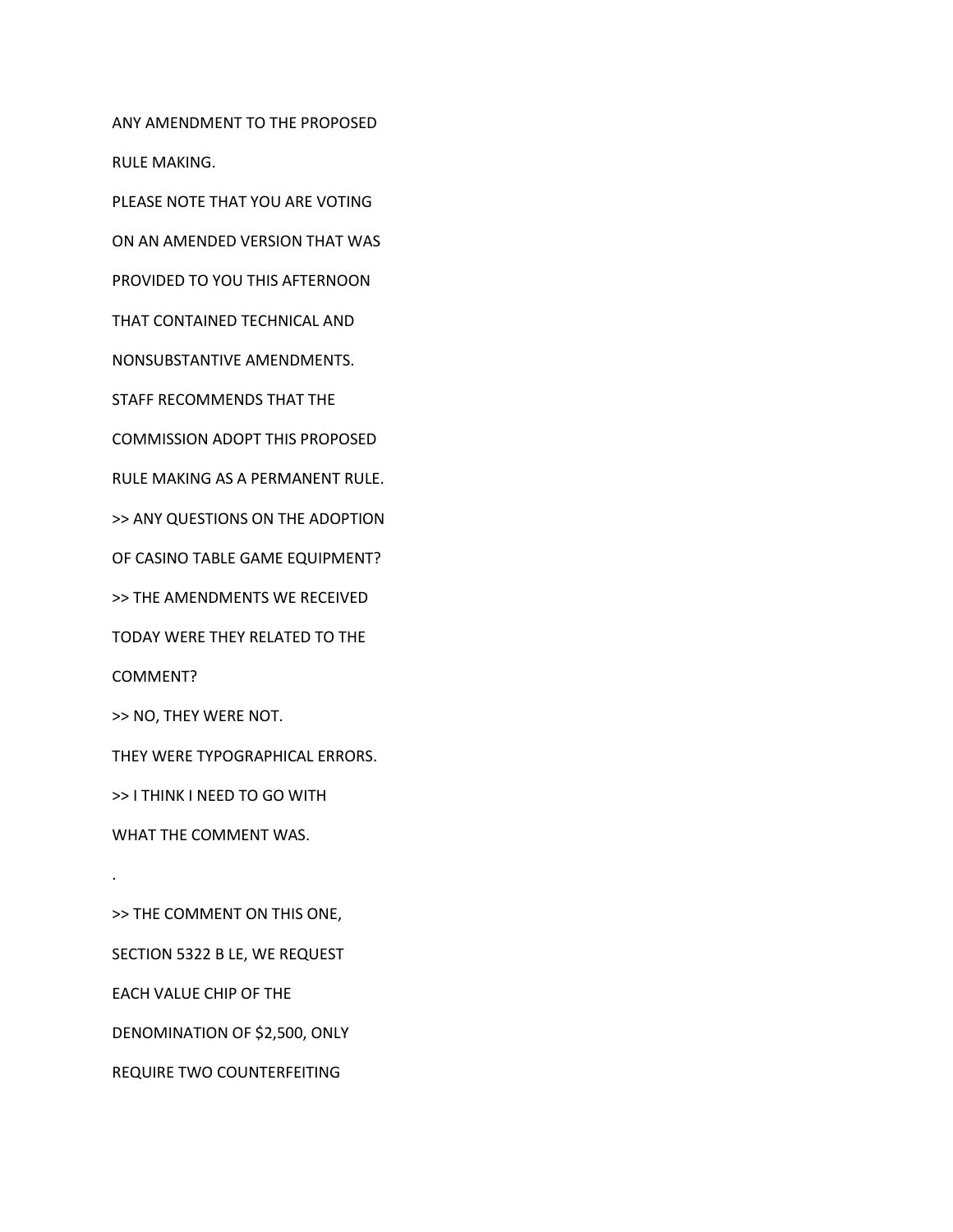MEASURES.

ONLY TWO ARE REQUIRED IN NEW

JERSEY AND MASSACHUSETTS.

SECTION 53-22.2-D4 AND E4, FOR

PROMOTIONAL GAMING CHIPS THE

REQUIREMENTS FOR THE CHIP TO

CONTAIN NY AND THE NAME OF THE

CITY OR COUNTY IN WHICH THE

GAMING FACILITY IS LOCATED BE

REMOVED.

THESE REQUIREMENTS ADD A

NECESSARY DETAIL TO THE FACE OF

THE CHIP WITHOUT ENHANCING

SECURITY.

THERE IS NO SIMILAR REQUIREMENT

IN MASSACHUSETTS FOR PROMOTIONAL

GAMING CHIPS.

MASSACHUSETTS ONLY REQUIRES THAT

THEY BE UNIQUE IN TERMS OF COLOR

OR SIZE, HAVE NO EDGE DESIGN

UNIQUE TO GAMING CHIPS AND BEAR

THE NAME OF THE GAMING LICENSEE

ISSUING THEM AND LANGUAGE THAT

THEY HAVE NO REDEEMABLE VALUE.

SECTION 53.22.4C, WE REQUEST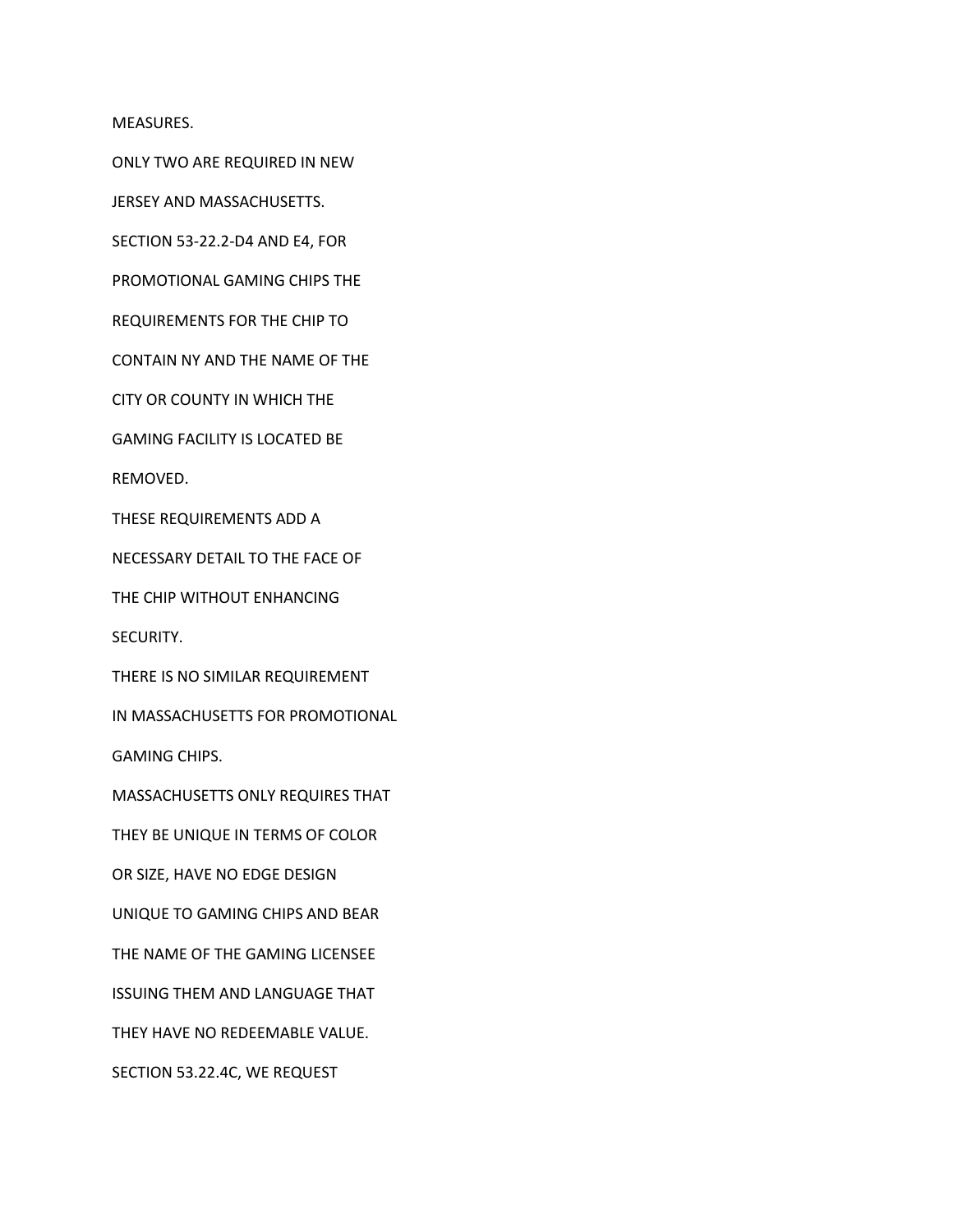PATRONS BE ALLOWED TO USE VALUE CHIPS FOR PAYMENT OF FOOD OR BEVERAGE WHILE SEATED AT A GAMING TABLE AND FOR GRATUITIES TO NON-TABLE GAMING EMPLOYEES. THIS IS A COMMONLY PERMITTED PRACTICE THROUGHOUT THE INDUSTRY AND PROVIDES A CONVENIENT MEANS FOR PATRONS TO PURCHASE FOOD AND BEVERAGE. ALSO WE REQUEST THAT THE GAMING CHIPS BE PERMITTED TO BE ISSUED AT THE CAGE BEING ABLE TO ISSUE VALUE CHIPS AT THE CAGE IS ESPECIALLY IMPORTANT FOR HIGH VALUE PATRONS, OTHER WISE CHIPS AT TABLES WILL BE QUICKLY COMPLETED AND FILLS WILL BE NECESSARY AND PLAY DISRUPTED. SECTION 5322.18B, AUTOMATIC CARD SHUFFLING DEVICES ARE PERMANENTLY SECURED TO A TABLE. WE SUGGEST THE DEVICES WHICH ARE PERMANENTLY SECURED TO A TABLE NOT BE REQUIRED TO BE STORED IN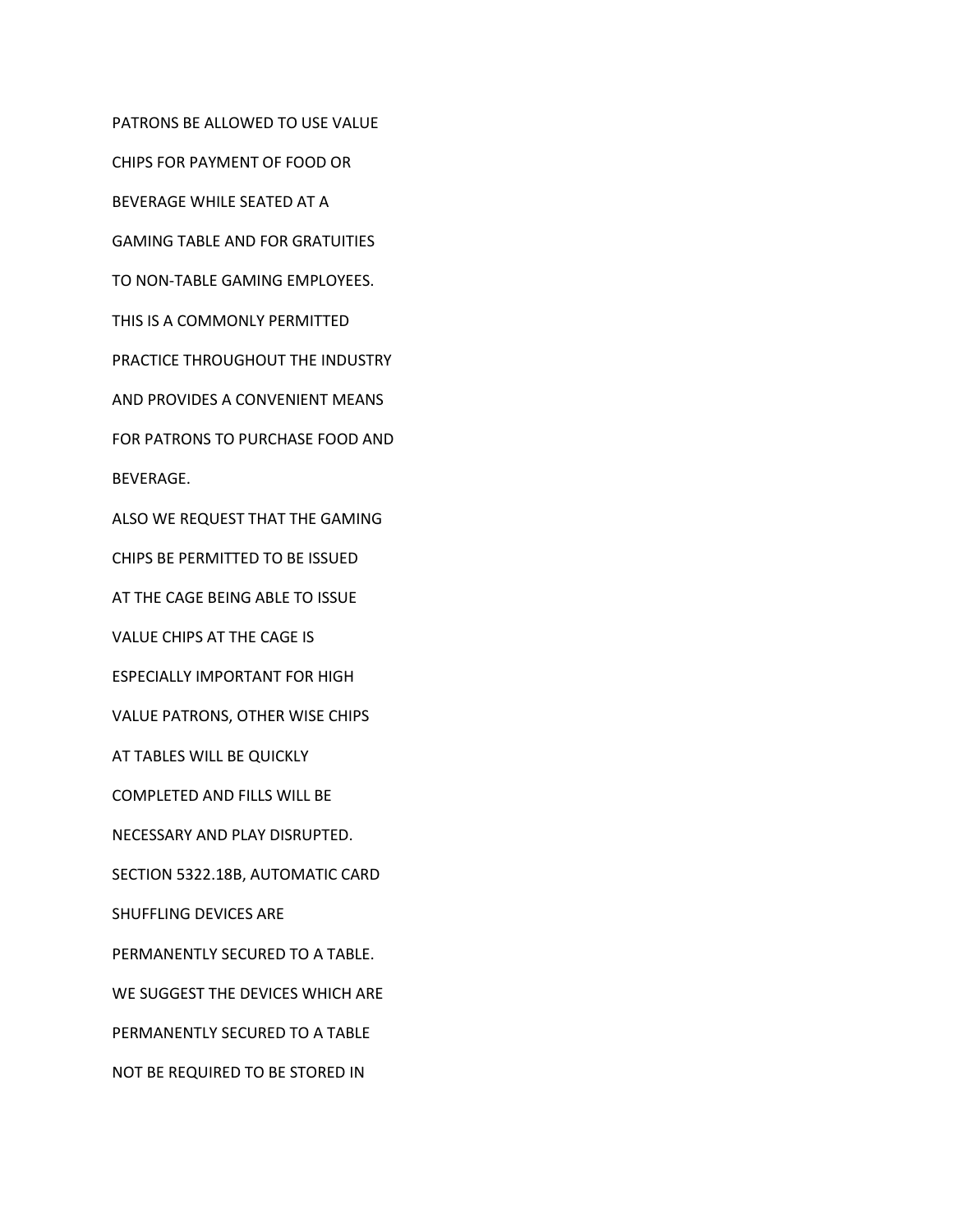A LOCK COMPARTMENT WHEN NOT IN USE.

>> WE'RE IMPOSING ADDITIONAL

REQUIREMENTS THAT THEY DO IN NEW

JERSEY AND MASSACHUSETTS?

>> AS A GENERAL SENSE, THE WAY

THAT WE DEVELOPED THE CASINO

REGULATIONS WAS BY LOOKING AT

MANY DIFFERENT JURISDICTIONS,

THERE ARE DISSIMILARITIES AMONG

DIFFERENT JURISDICTIONS AND WE

TOOK WHAT WE DETERMINED BEST

PRACTICES AMONG PREVAILING

LOCATIONS.

>> AND WHAT'S THE RATIONALE

BEHIND NOT ALLOWING THE USE OF

THE CHIPS?

TO PURCHASE THINGS?

>> I'M GOING TO DEFER TO DEEMA.

OR SOMEONE ELSE FROM ED'S UPITY.

>> THE MAIN CONCERN THERE --

>> YOU NEED TO SPEAK UP.

>> OTHERWISE THEY'RE NOT GOING

TO HEAR YOU IN NEW YORK.

>> THE MAIN CONCERN IS THAT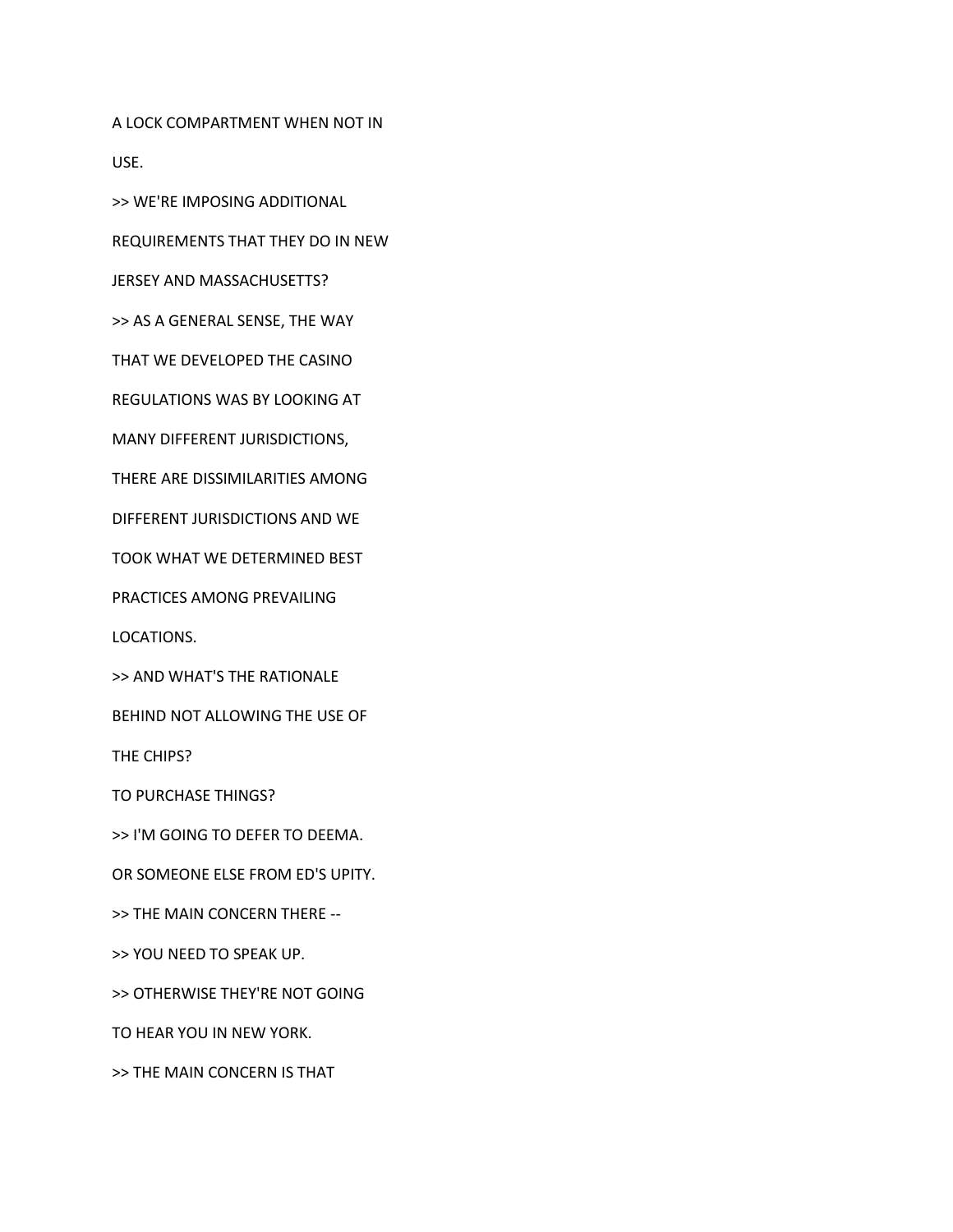UNDER FEDERAL LAW AND

REGULATIONS, PEOPLE CAN'T CREATE

THEIR OWN CURRENCIES, SO WE

THOUGHT THE WAY WE HAD

ORIGINALLY HAD IT WOULD BE MORE

IN COMPLIANCE WITH FEDERAL

STANDARDS.

>> THAT WAS NOT INCONSISTENT

WITH OTHER JURISDICTIONS?

>> CORRECT.

>> OKAY, ANYTHING ELSE?

NOBODY WANTS TO TALK ABOUT THE

BIG WHEEL RULES?

ALL RIGHT.

>> I FORGOT WHAT IT WAS.

>> MAY I HAVE A NOTION ADOPT THE

RULES?

>> SO MOVED.

>> SECOND?

ANYONE WANT TO SECOND?

>> SECOND.

>> ANY DISCUSSION ON THE MOTION?

HEARING NONE, ALL IN FAVOR?

>> AYE.

>> AYE.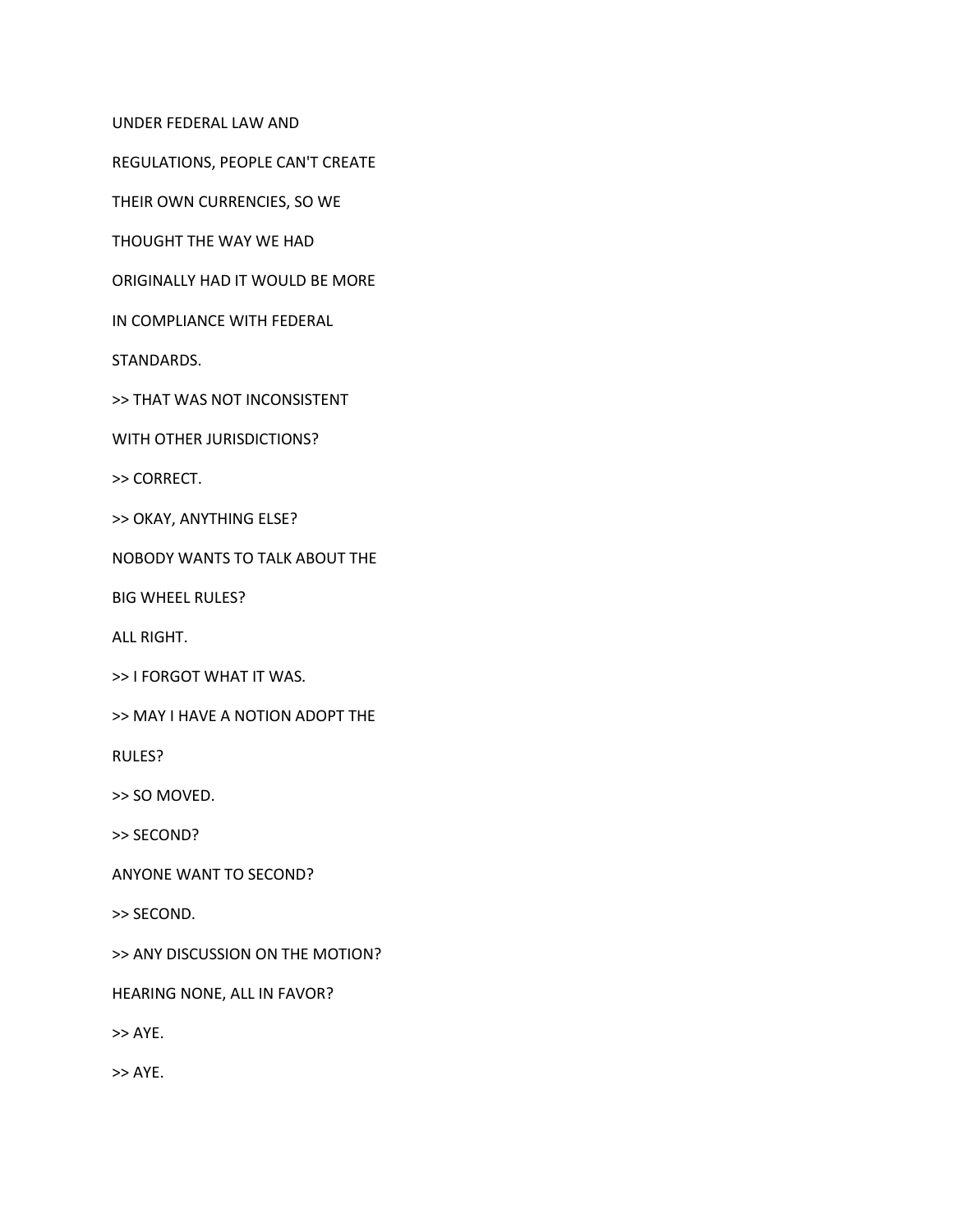>> OPPOSED?

THE MOTION CARRIES.

NEXT ITEM.

FOR COMMISSION CONSIDERATION

ADOPTION OF RULES FOR THE

LICENSING OF CASINO JUNKET.

THE PROPOSED PART IS ACTIVITY,

LICENSESING, WAIVERS OF

LICENSING AND REPORTED

REQUIREMENTS.

THE PROPOSED RULES WAS PUBLISHED

JULY 13, 2016, THE PUBLIC

COMMENT PERIOD CONCLUDED AUGUST

29th.

ONE COMMENT PUBLIC WAS RECEIVED.

COMMISSION STAFF CONSIDER THIS

COMMENT AND DOES NOT RECOMMEND

ANY AMENDMENT TO THE PROPOSED

RULE MAKING.

STAFF RECOMMENDS THAT THE

COMMISSION ADOPT THIS PROPOSED

RULE MAKING AS A PERMANENT RULE.

>> ANY QUESTIONS ON ADOPTION OF

THE JUNKET RULES?

>> ONCE AGAIN, WE NEED TO KNOW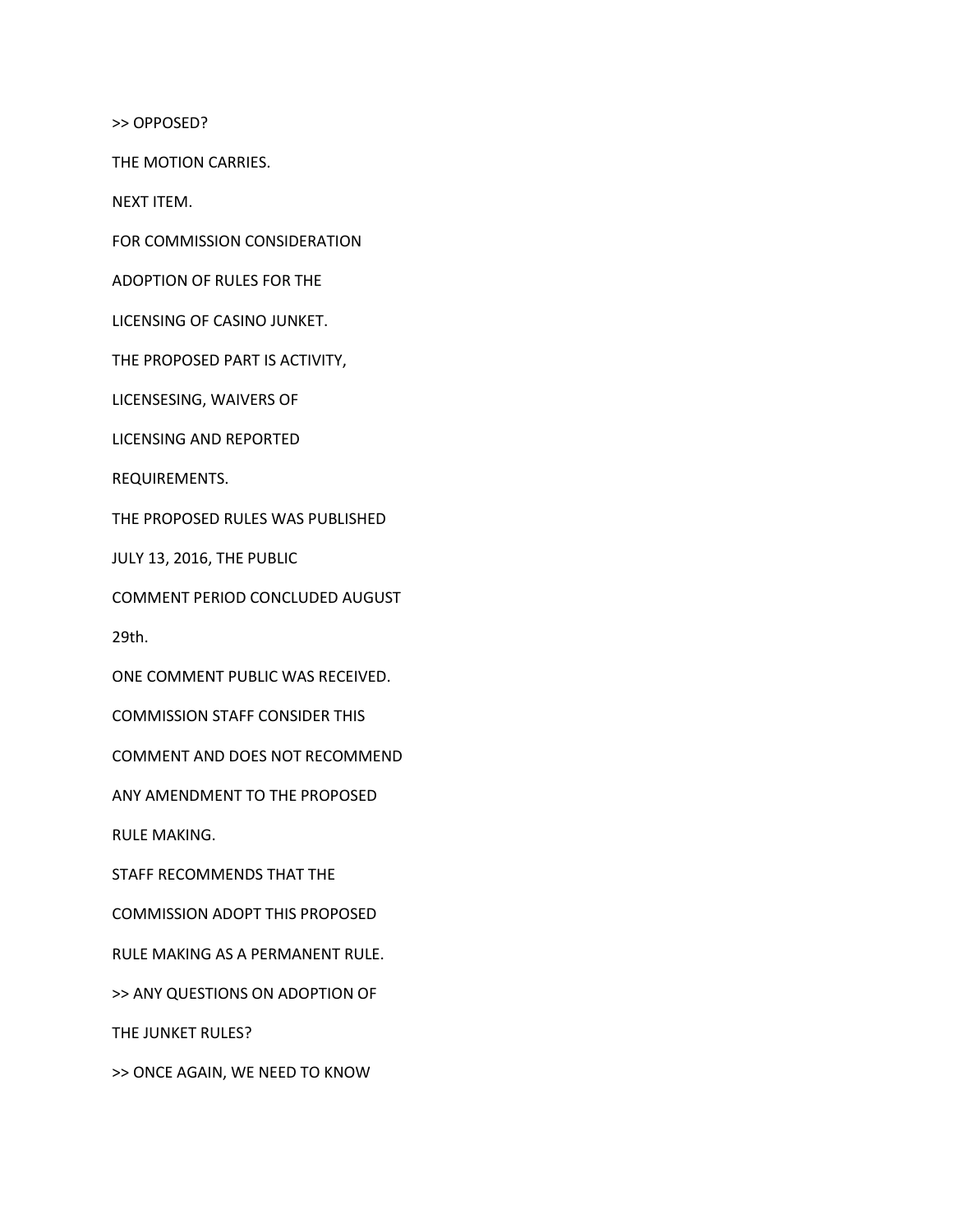THE COMMENT, WHY IT WAS

REJECTED.

>> YOU WANT ME TO READ THE

COMMENT FIRST AND THEN HAVE THAT

COME BACK TO EXPLAIN IT?

>> WHATEVER'S EASIER.

>> SECTION 5308.1, PLEASE

CONFIRM A CHARTER BUS TOUR WOULD

NOT BE CONSIDERED A JUNKET.

SECTION 5308.2A WE BELIEVE THE

PHRASE "AFFILIATE OF A GAMING

FACILITY LICENSEE" IS OVERLY

BROAD.

JUNKET REPRESENTATIVE EMPLOYED

BY AN AFFILIATE OF A GAMING

LICENSEE SHOULD NOT BE REQUIRED

TO BE LICENSED IN NEW YORK

UNLESS IT IS PROVIDING SOME TYPE

OF SERVICES TO THE NEW YORK

GAMING FACILITY.

ACCORDINGLY, WE SUGGEST THAT A

"A" BE REQUINN "A JUNKET

REPRESENTATIVE WHO IS EMPLOYED

BY A GAMING FACILITY LICENSEE,

AN APPLICANT FOR A GAMING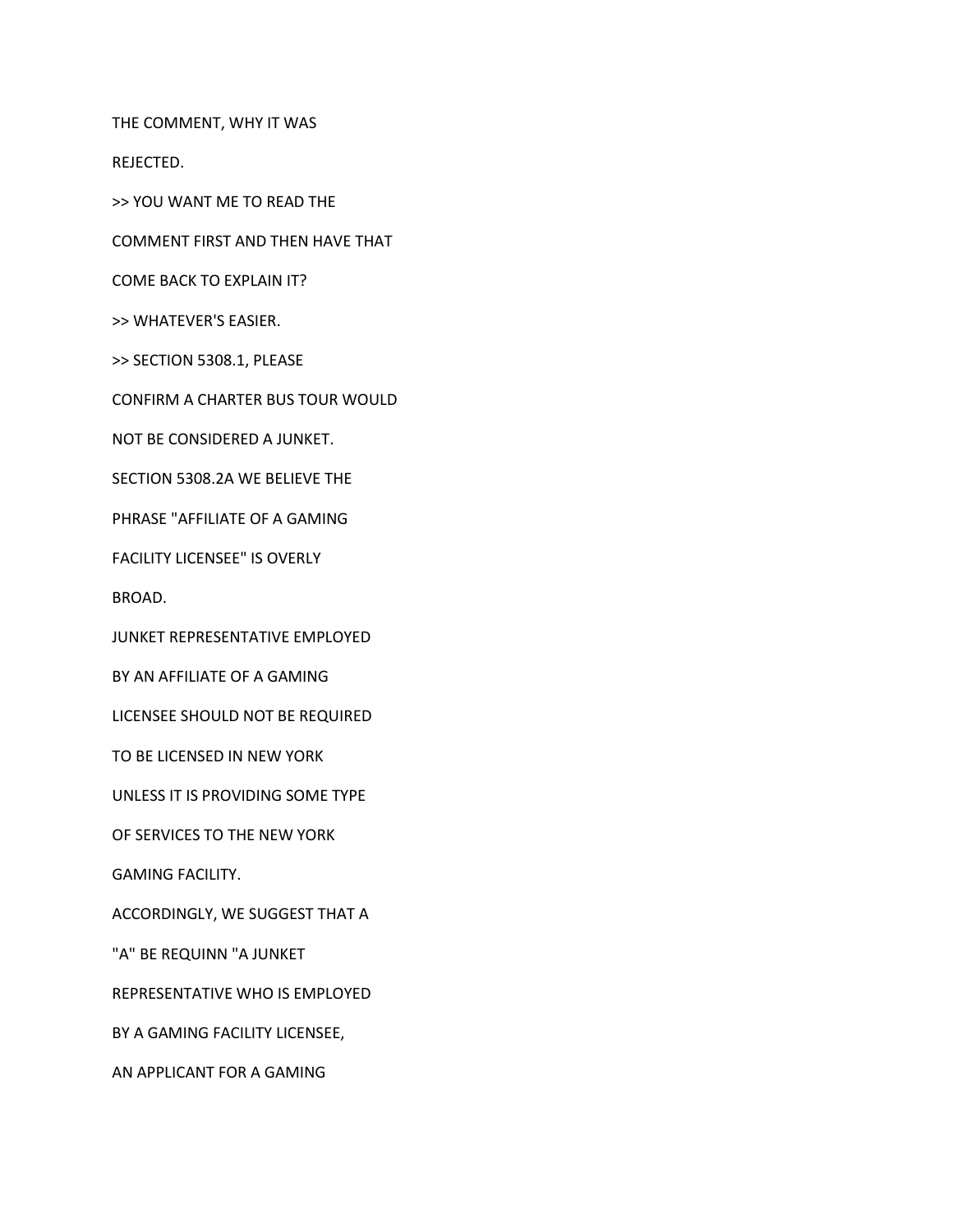FACILITY LICENSEE OR AN

AFFILIATE OF THE GAMING FACILITY

LICENSEE, NEW LANGUAGE, WHICH IS

PROVIDING SERVICES TO GAMING

FACILITY LICENSEE OR APPLICANT,

END OF NEW LANGUAGE, IS REQUIRED

TO BE LICENSED AS, AND MEET THE

QUALIFICATIONS OF, A CASINO KEY

EMPLOYEE IN ACCORDANCE WITH PART

5304 OF THE SUBCHAPTER, EXCEPT

THAT A JUNKET REPRESENTATIVE

DOES NOT NEED TO FULFILL THEIR

RESIDENCY REQUIREMENTS OF A

CASINO KEY EMPLOYEE."

JUST A MOMENT.

ED'S RETURNING.

>> THIS WAS A MATTER OF PHRASING

AND VERBIAGE.

THE LANGUAGE THAT THE COMMENTER

WAS SUGGESTING WE FELT WAS

UNNECESSARY BECAUSE IT'S

MODIFYING THE JUNKET

REPRESENTATIVE AS AN AFFILIATE

OF THE GAMING FACILITY.

WE THOUGHT THE RULE ALREADY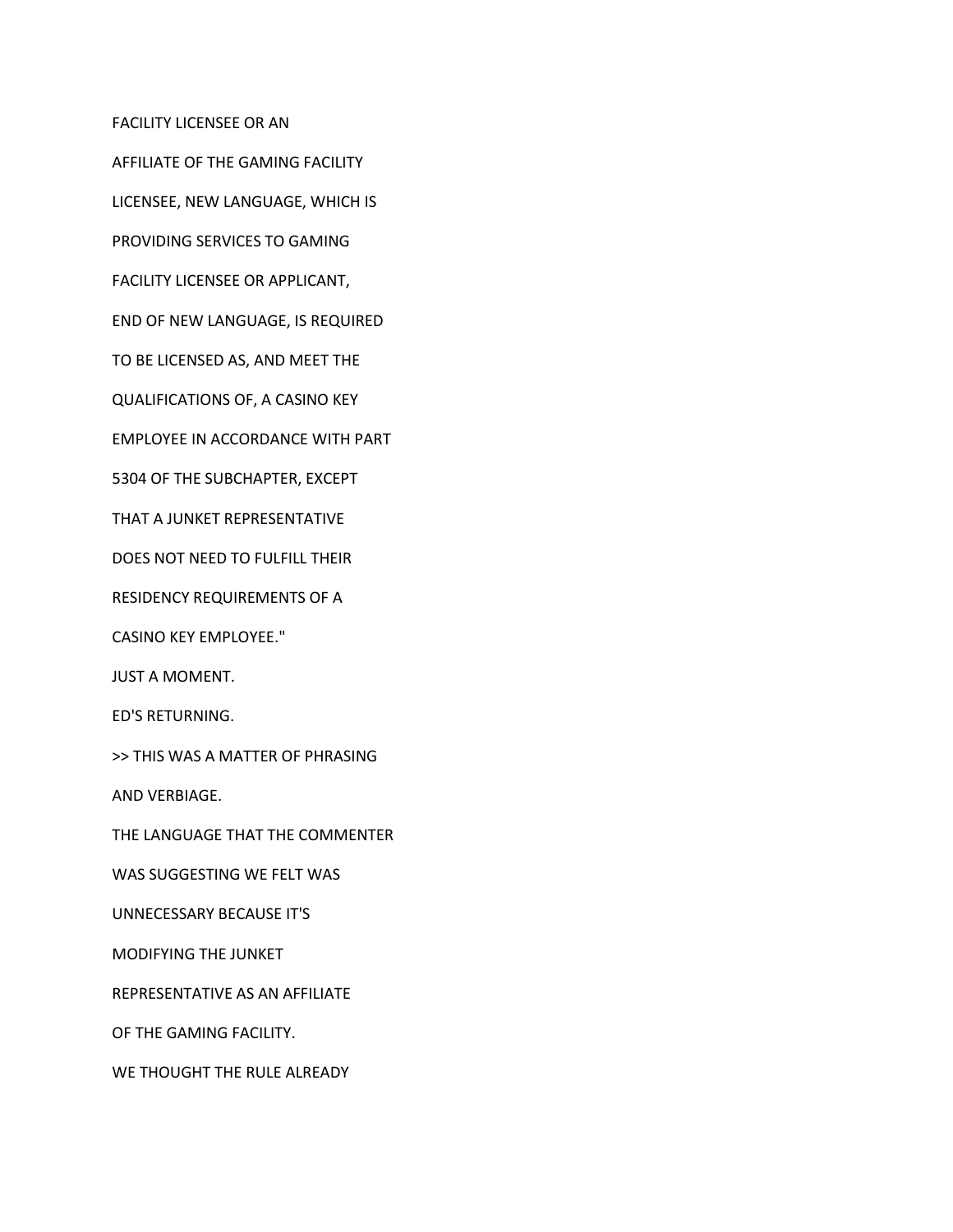COVERED THE FACT THAT IT WOULD

BE PROVIDING SERVICES TO THE

GAMING FACILITIES, SO THAT

DIDN'T NEED TO BE REPEATED.

>> AND WHAT HAPPENED WITH THE

BUS TOUR?

IS IT CLEAR WHAT A BUS TOUR IS

OR ISN'T?

>> QUESTION, JUST A

CONFIRMATION.

WHAT WAS THE ANSWER TO THAT?

>> PLUS TWO OR NOT A JUNKET AND

THAT'S BEEN COMMUNICATED TO THE

QUESTIONER.

>> I THINK THAT WAS THEIR

CONCERN.

IT WASN'T ALL THAT CLEAR.

YOU KNOW?

>> ANYTHING ELSE, GENTLEMEN?

MAY I HAVE A MOTION ADOPT THE

RULES?

>> SO MOVED.

>> SECOND?

>> SECOND.

>> DISCUSSION ON THE MOTION?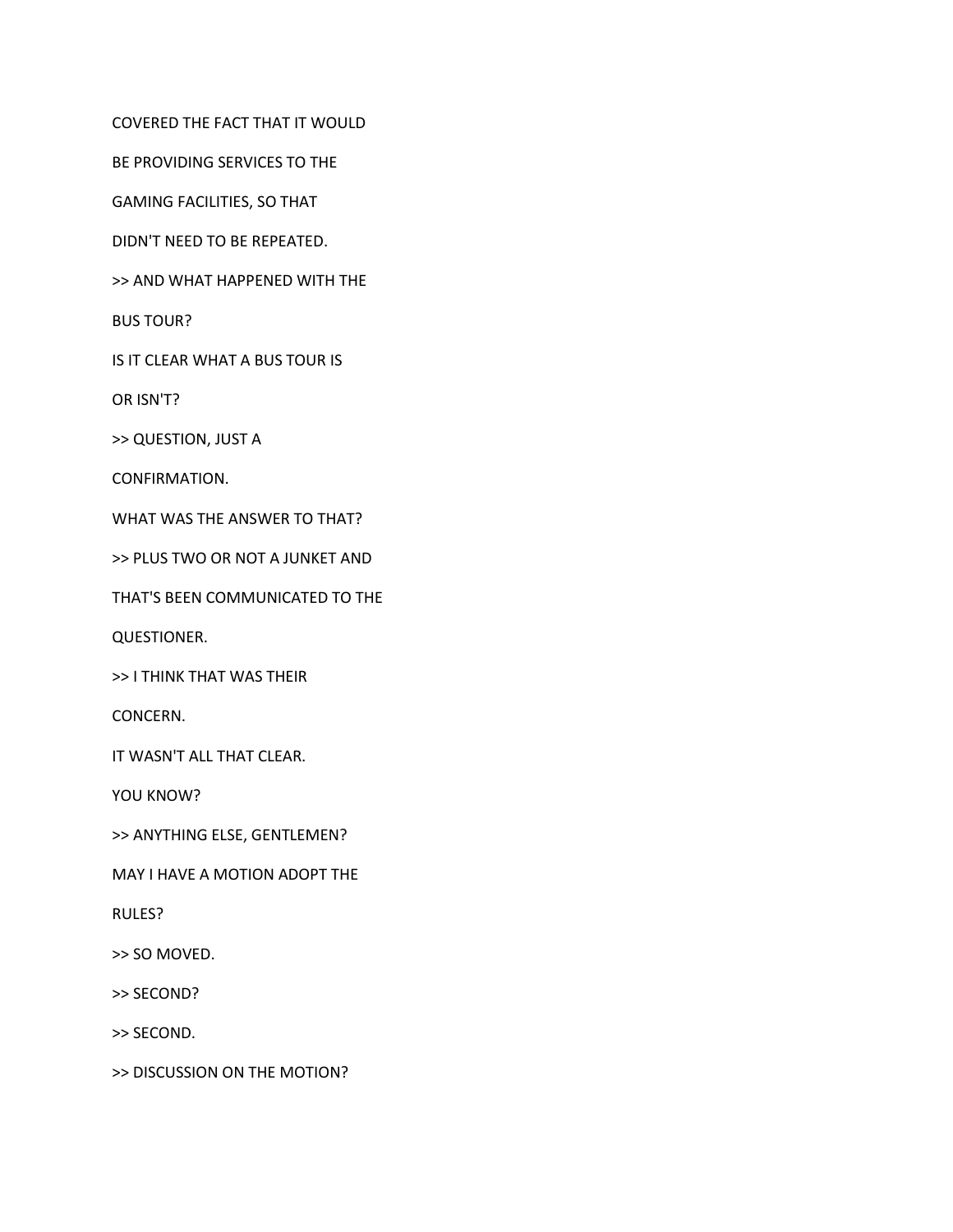HEARING NONE, ALL IN FAVOR?

>> AYE.

>> OPPOSED?

THE MOTION CARRIES.

NEXT ITEM.

>> FOR QUESTION AND

CONSIDERATION IS ADOPTION OF

SULZ OF THE REGISTRATION OF

CASINO LOBBYISTS, THE PROPOSED

RULES ADDRESSED THE APPLICATION

PROCESS FOR LABOR ORGANIZATIONS,

SORRY, I HAVE CASINO LOBBYIST.

FOR COMMISSION CONSIDERATION IS

THE ADOPTION OF PROPOSED RULES

FOR THE REGISTRATION OF LABOR

ORGANIZATIONS FOR PROPOSED RULES

ADDRESS THE APPLICATION PROCESS

FOR LABOR ORGANIZATION

REGISTRATION, THE APPLICATION

PROCESS FOR A LABOR

ORGANIZATIONS OFFICER, AGENT,

AND PRINCIPLE EMPLOYEE AND

ACCESS TO THE AUTHORIZED

REPRESENTATIVE OF THE LABOR

UNION OR AFFILIATE.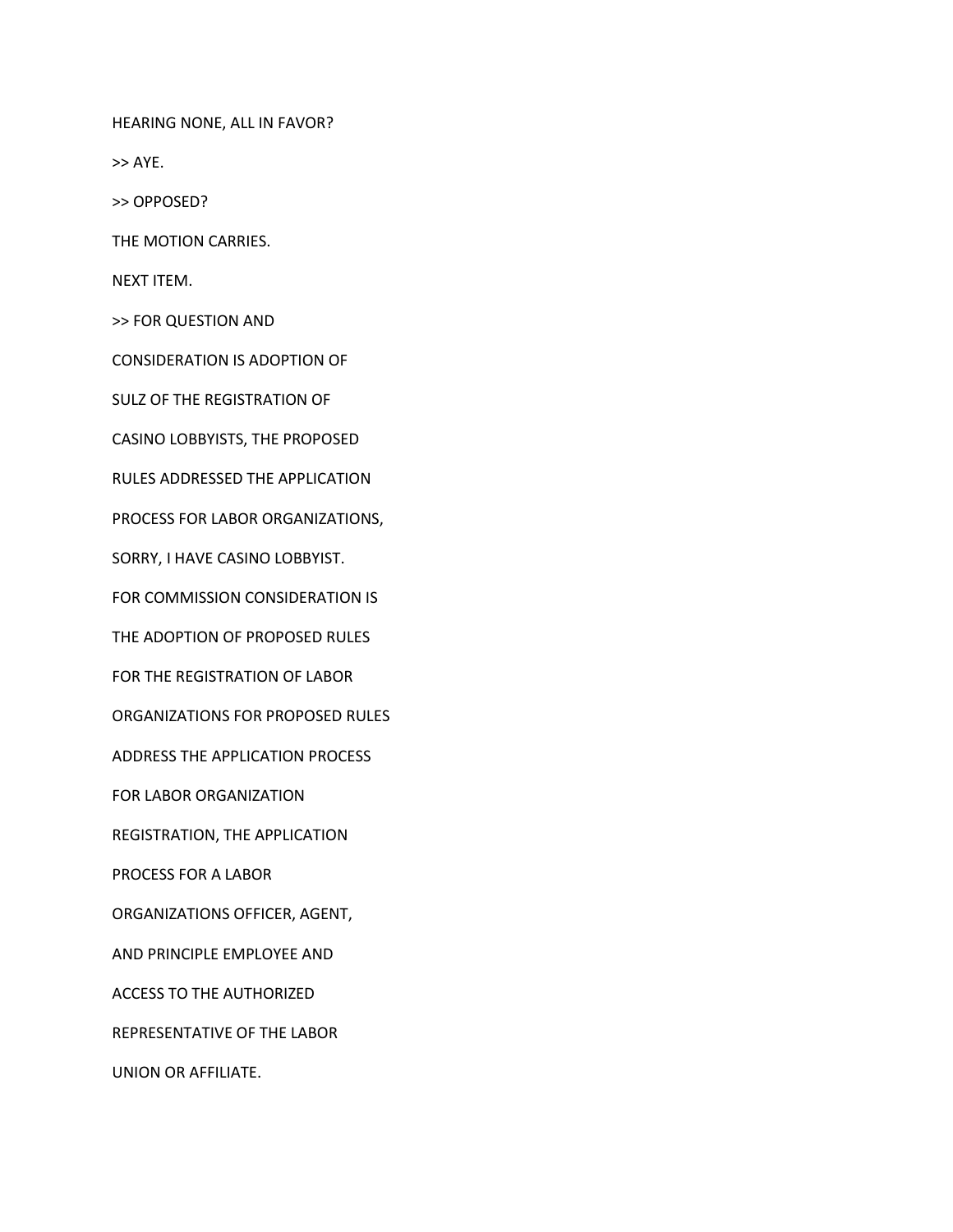PROPOSED RULE WAS PUBLISHED IN

THE STATE REGISTER ON JULY 13th,

MEANING THAT THE PUBLIC COMMENT

PERIOD CONCLUDED AUGUST 29th.

NO PUBLIC COMMENTS WERE

RECEIVED.

STAFF RECOMMENDS THAT THE

COMMISSION ADOPT THIS PROPOSED

RULE MAKING AS A PERMANENT RULE.

>> ANY QUESTIONS ON THE ADOPTION

OF THIS RULE?

HEARING NONE, MAY I HAVE A

MOTION TO ADOPT THESE?

>> SO MOVED.

>> SECOND.

>> SECOND.

>> DISCUSSION ON THE MOTION?

HEARING NONE, ALL IN FAVOR?

>> AYE.

>> ANY OPPOSED?

THE MOTION CARRIES.

NEXT ITEM.

>> FOR COMMISSION CONSIDERATION

IS THE ADOPTION OF RULES THAT

PRESCRIBE THE REQUIREMENTS FOR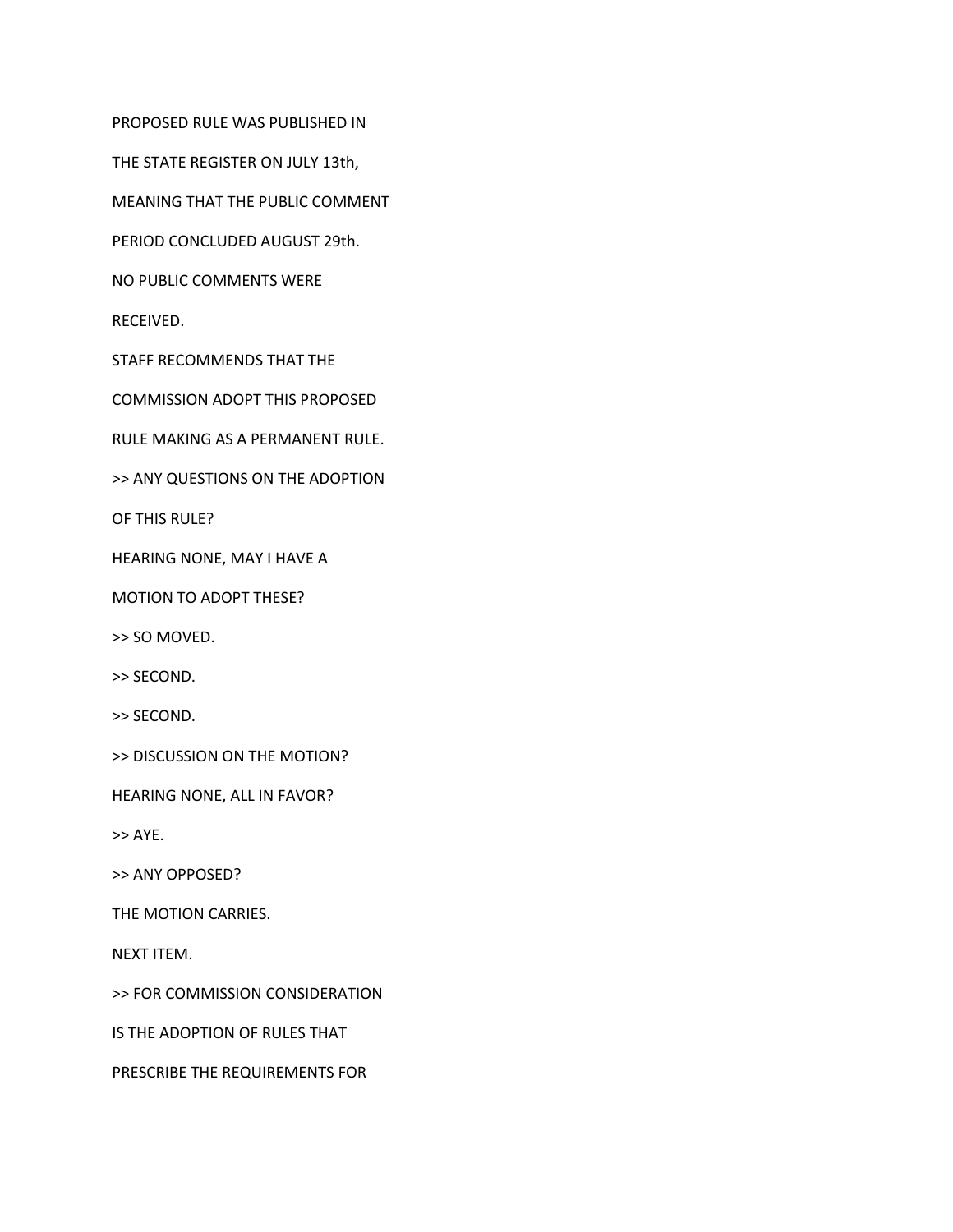THE CONDUCT AND OPERATION OF

TABLE GAMES LICENSED GAMING

FACILITIES.

THE PROPOSED PART ADDRESSES THE

FOLLOWING TOPICS.

SUBMISSION OF THE GAMING

FACILITIES LICENSEES, TABLE GAME

STAFFING BRANDS, EQUIPMENT,

SCHEMATICS, LAYOUTS, MINIMUM AND

MAXIMUM TABLE GAME WAGERS AND

NEW TABLE GAME PROPOSALS, A

GAMING FACILITY LICENSEE'S

ESTABLISHMENT OF A DEALER

TRAINING PROGRAM AND

REQUIREMENTS FOR GAMING FACILITY

LICENSEE IN REGARD TO POSTING OF

PAYOUTS IN THE TEXT OF TABLE

GAME RULES.

NOTICE OF THE PROPOSED RULE WAS

PUBLISHED IN THE STATE REGISTER

JULY 13th, 2016, MEANING THAT

THE PUBLIC COMMENT PERIOD

EXPIRED ON AUGUST 29th.

ONE PUBLIC COMMENT WAS RECEIVED,

COMMISSION STAFF CONSIDERED THIS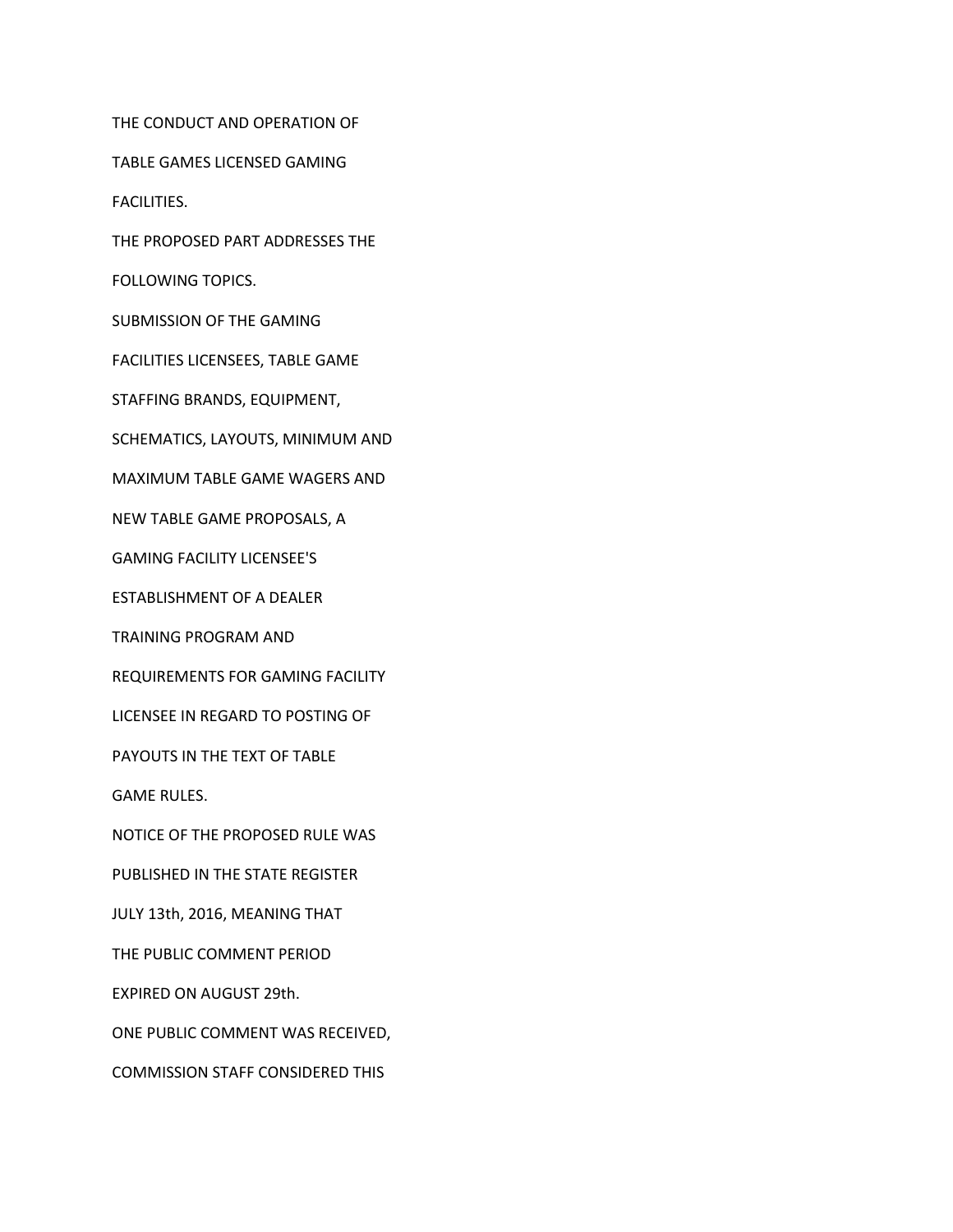COMMENT AND DOES NOT RECOMMEND ANY AMENDMENT TO THE PROPOSED RULE MAKING. PLEASE NOTE THAT YOU ARE VOTING ON AN AMENDED VERSION THAT WAS PROVIDED TO YOU THIS AFTERNOON THAT CONTAINED TECHNICAL NONSUBSTANTIVE AMENDMENTS MAINLY MINOR TYPOGRAPHICAL CORRECTIONS. STAFF RECOMMENDS THE COMMISSION ADOPT THIS PROPOSED RULE MAKING AS A PERMANENT RULE. >> ANY QUESTIONS ON THE ADOPTION OF THE RULE? >> JUST CONTINUING WHETHER OR NOT THE AMENDMENTS WERE RECEIVED TODAY RELATED AT ALL TO THE COMMENT AND WHAT THE COMMENT WAS, AND WHY WE DIDN'T ACCEPT IT. >> CONSISTENT WITH THAT PRACTICE FIRST KNOW THE AMENDMENTS WERE TYPOGRAPHICAL AND DID NOT ADDRESS OR CONCERN ANYTHING

RELATIVE TO THE MONTRAIN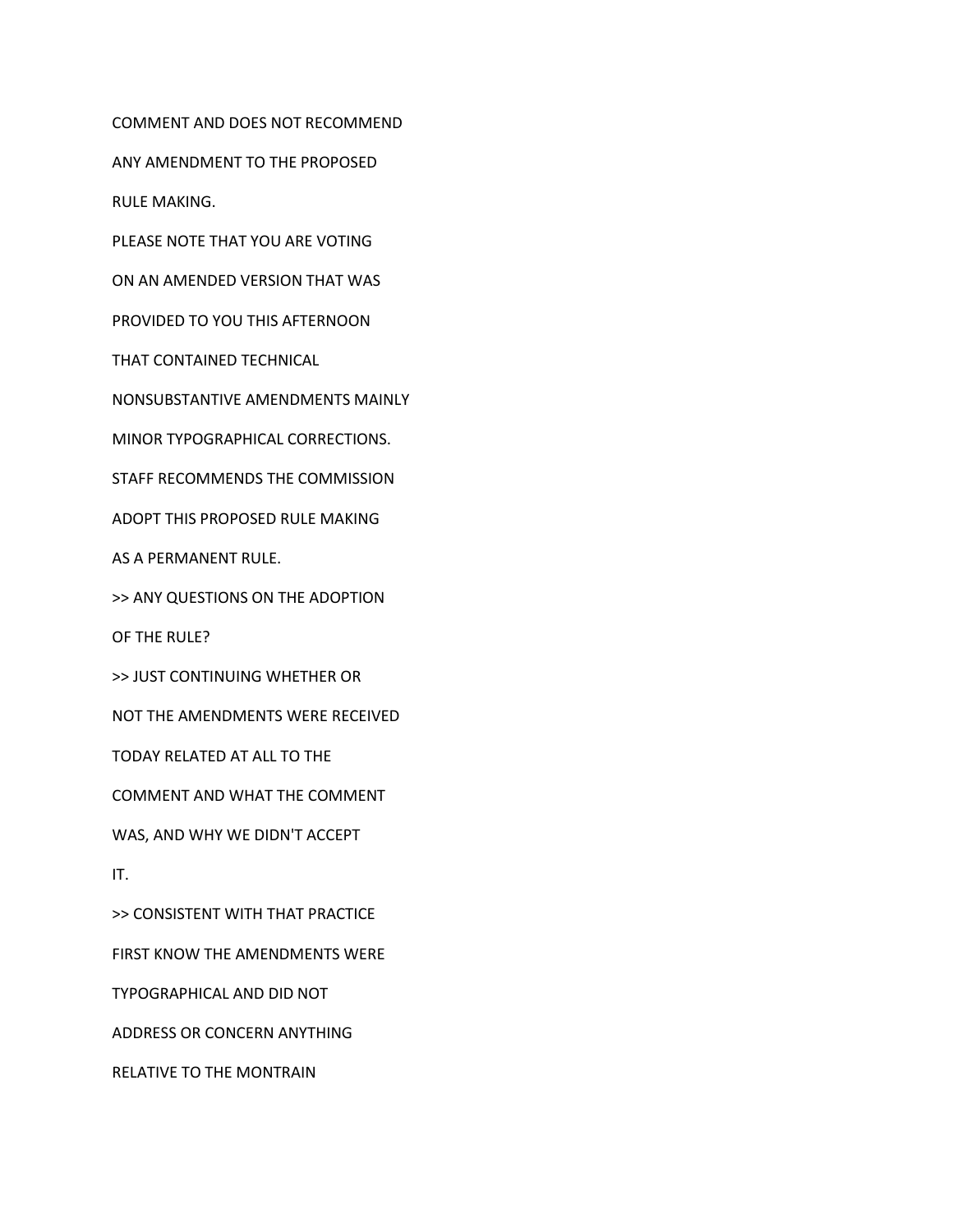COMMENT.

I'LL READ THE COMMENT INTO THE RECORD FOLLOWED BY ED TAKING A LOOK AT IT OF THE WRITING AND COMMENTARY AFTERWARDS. SECTION 5323.2C, D AND E. WE HAVE NO OBJECTION TO THE 30-DAY REVIEW PRIOR TO OPENING. HOWEVER, WE SUGGEST THAT THE REVIEW PERIOD BE SEVEN DAYS ONCE THE GAMING FACILITY IS OPEN. 5323.5B A MINIMAL THRESHOLD ADDED TO THE AMOUNT OF DISCREPANCY IN QUESTION. WE SUGGEST A \$25 THRESHOLD. FURTHERANCE OF THE CHANGE WE ADD LANGUAGE TO THE END OF THE PROVE SIGNIFICANCE STATING "AMOUNTS UNDER \$25 WILL BE NOTED AND COPIES OF THE ERROR CORRECTION FORM WILL BE FORWARDED TO THE INSPECTORS." ADDING A MINIMUM THRESHOLD FOR IMMEDIATE REPORTING WILL

INCREASE EFFICIENCY BY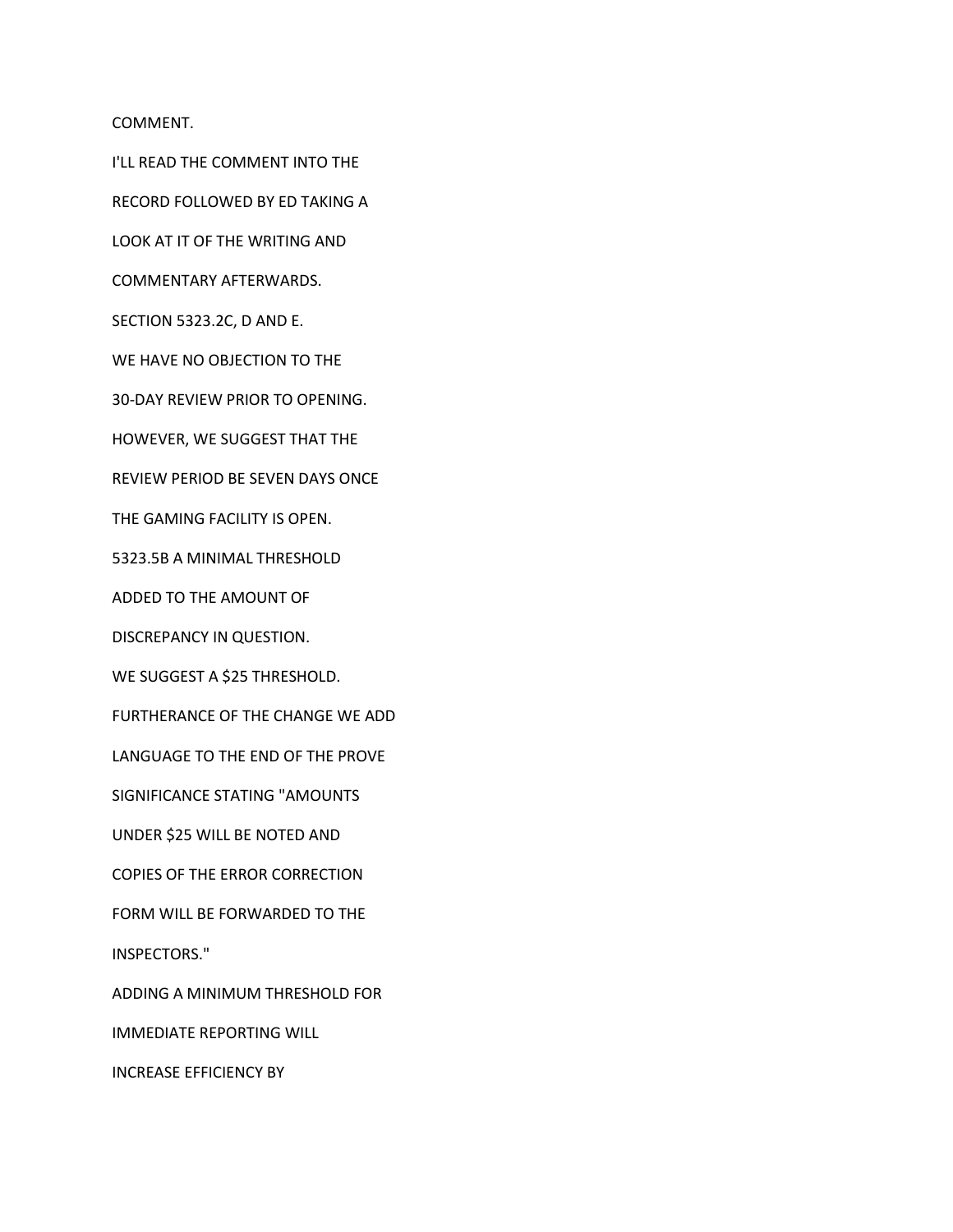ELIMINATING THE REPORTING

REQUIREMENT FOR MINOR

DISCREPANCIES.

THIS ADJUSTED REVISION, HOWEVER,

MAINTAINS THE INTEGRITY OF THE

OPPOSITION ENSURING MINOR

DISCREPANCIES ARE NOTED AND

ERRORS AFFORDED TO THE

INSPECTORS.

SECTION 5323.10A3, THE

REQUIREMENT THAT THE DEALER OR

BOX PERSON RECEIVE APPROVAL FROM

A SUPERVISOR BEFORE DISTRIBUTING

CHIPS TO EACH PATRON IS

IMPRACTICAL, UNNECESSARY AND

OVERTLY, OVERLY BURDENSOME.

WE REQUEST THIS REQUIREMENT BE

REMOVED.

SECTION 5323.13A, COMPLETE THE

WORD "2" FROM THE FIRST LINE.

SECTION 5323.17 WE SUGGEST THIS

SECTION BE REVISED TO ALLOW

GAMING FACILITIES TO OFFER

TOURNAMENTS THAT TAKE PLACE ON A

REGULAR BASIS WITHOUT PROVIDING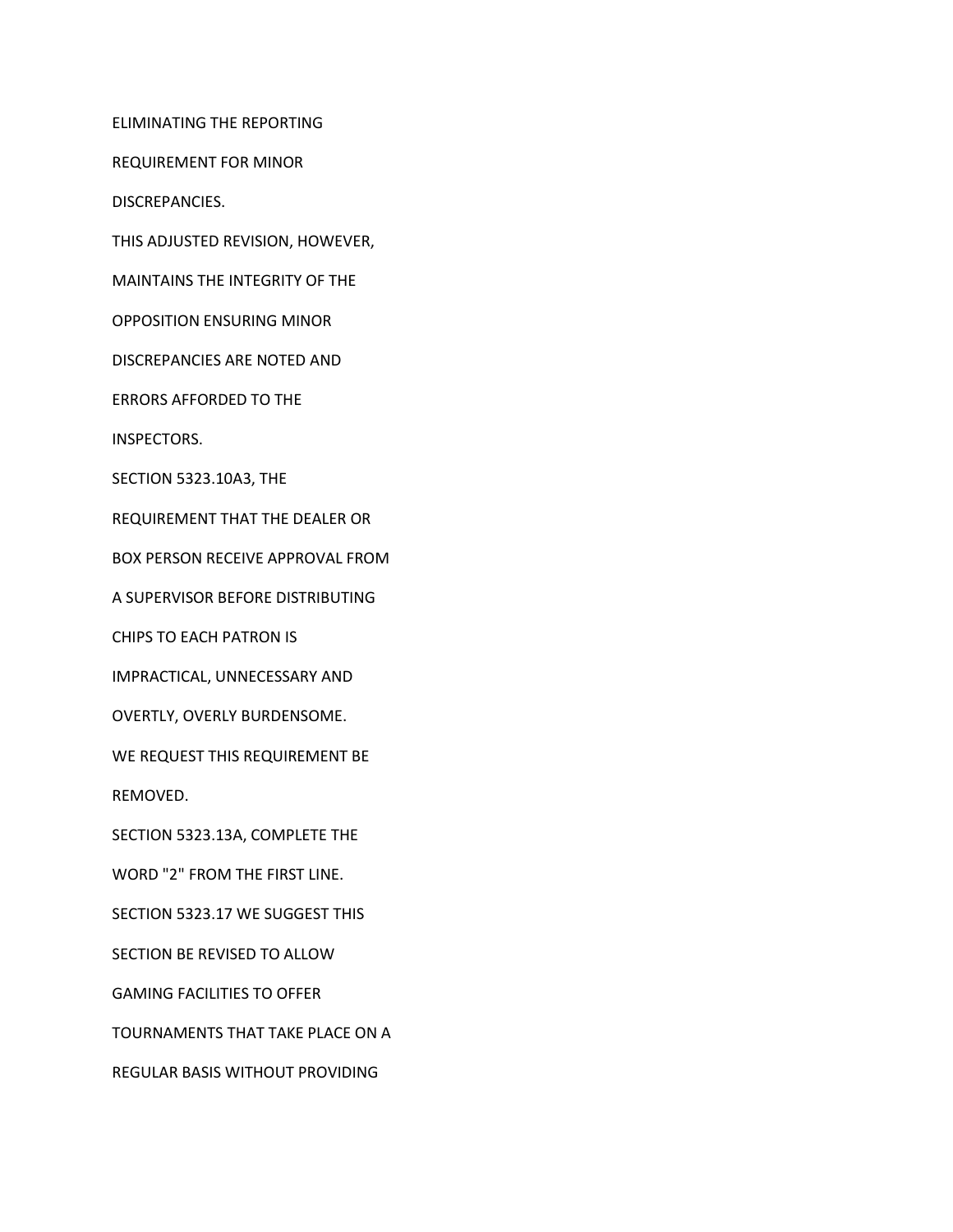NOTICE FOR EACH SUCH TOURNAMENT. THIS WILL PREVENT THE PROVISION OF UNNECESSARY AND DUPLICATIVE NOTICES. SEPARATELY, THE DISCLOSURE REQUIREMENT NOTED IN SUBSECTION 3 SHOULD BE LIMITED TO SITUATIONS WHERE THE NUMBER OF PATRONS INVOLVED IS KNOWN IN ADVANCE OF THE TOURNAMENT, FOLLOWING A NEW PROVISION SHOULD BE ADDED PERMITTING LICENSEES TO CANCEL ALREADY SCHEDULED TOURNAMENTS IF THE HOLDING OF THE TOURNAMENT IS IMPRACTICAL OR IMPOSSIBLE, I.E. WEATHER EVENT AFFECTING THE TOURNAMENT. SUBSECTION 7 SHOULD BE DELETED IN ITS ENTIRETY. >> I'LL TAKE THESE ONE BY ONE. THE FIRST COMMENT WITH RESPECT TO THE PROPOSED PART 5323 SUGGESTED A SHORTER PERIOD OF

COMMISSION REVIEW.

COMMISSION STAFF AND THE GAMING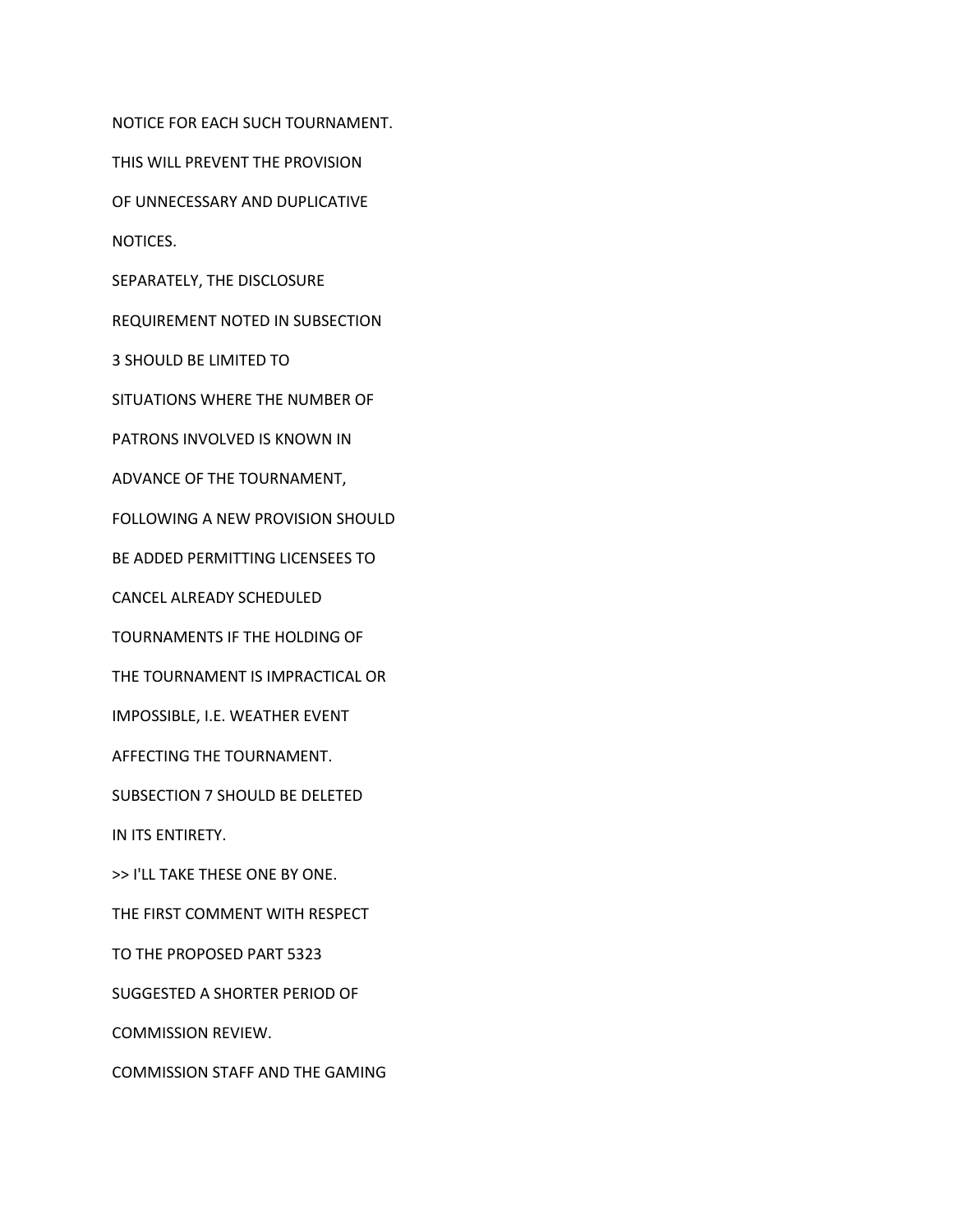DIVISION FELT THAT WE WOULD NEED

THE FLEXIBILITY IN COMPLEX

MATTERS TO HAVE UP TO 30 DAYS.

OVER THE COURSE WE TRY TO

ACCOMPLISH THE REVIEW AS

EXPEDITIOUSLY AS POSSIBLE, BUT

THE FEELING FROM STAFF WAS THAT

WRITING A SHORTER PERIOD OF TIME

INTO THE RULE WOULD NOT BE

PERTINENT.

WITH RESPECT TO THE COMMENT ON

SUBSET -- SECTION 0.5,

SUBDIVISION D, THE COMMENT

SUGGESTS A THRESHOLD FOR

REPORTING GAMING DIVISION STAFF

FELT THAT THE COMMISSION OUGHT

TO KNOW OF ALL DISCREPANCIES IN

CASE ANYTHING WOULD NEED TO BE

INVESTIGATED OR SOME TYPE OF

REMEDIATION WOULD BE ORDERED IN

CASE OF THOSE ISSUES.

SO NOT REPORTING ALL

DISCREPANCIES WAS VIEWED BY

STAFF TO BE NOT A PRUDENT COURSE

FOR REGULATION.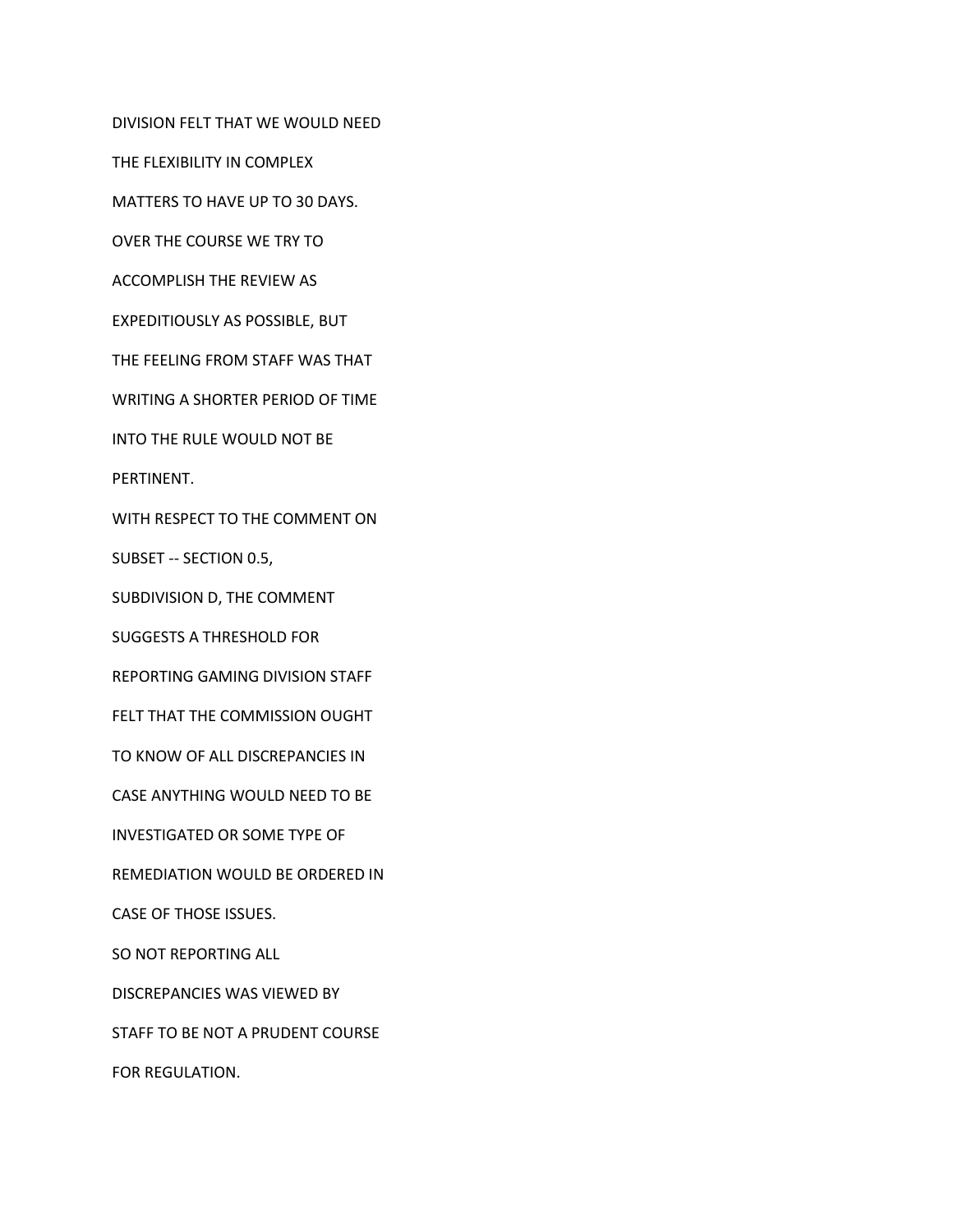WITH RESPECT TO SECTION 10,

SUBDIVISION "A" PARAGRAPH 3, THE

COMMON PRACTICE IS VERBAL

ACKNOWLEDGMENT IS FINE, SO WE

FEEL THE RULE COVERS WHAT IS THE

COMMON PRACTICE ON THE FLOOR.

WITH RESPECT TO SECTION 13

SUBDIVISION "A" WE ACTUALLY

ACCEPTED THAT COMMENT AND

CORRECTED AN EXTRANEOUS WORD.

WITH RESPECT TO SECTION 17, WE

HAVE CLARIFIED THAT ONGOING

TOURNAMENTS WOULD NOT REQUIRE

INDIVIDUAL REPETITIVE

SUBMISSIONS, SO THERE'S A

STANDARD SUBMISSION THAT'S MADE

FOR A RECURRING TOURNAMENT, YOU

KNOW, ONE APPROVAL WOULD BE

SUFFICIENT.

>> ANY FURTHER DISCUSSION?

>> ED, WHAT WAS THE SECTION THEY

WANTED DELETED IN ITS ENTIRETY?

>> I'M JUST GOING TO GRAB THE

TEXT, JOHN, AND COME BACK.

>> SORRY, I DIDN'T HEAR YOU?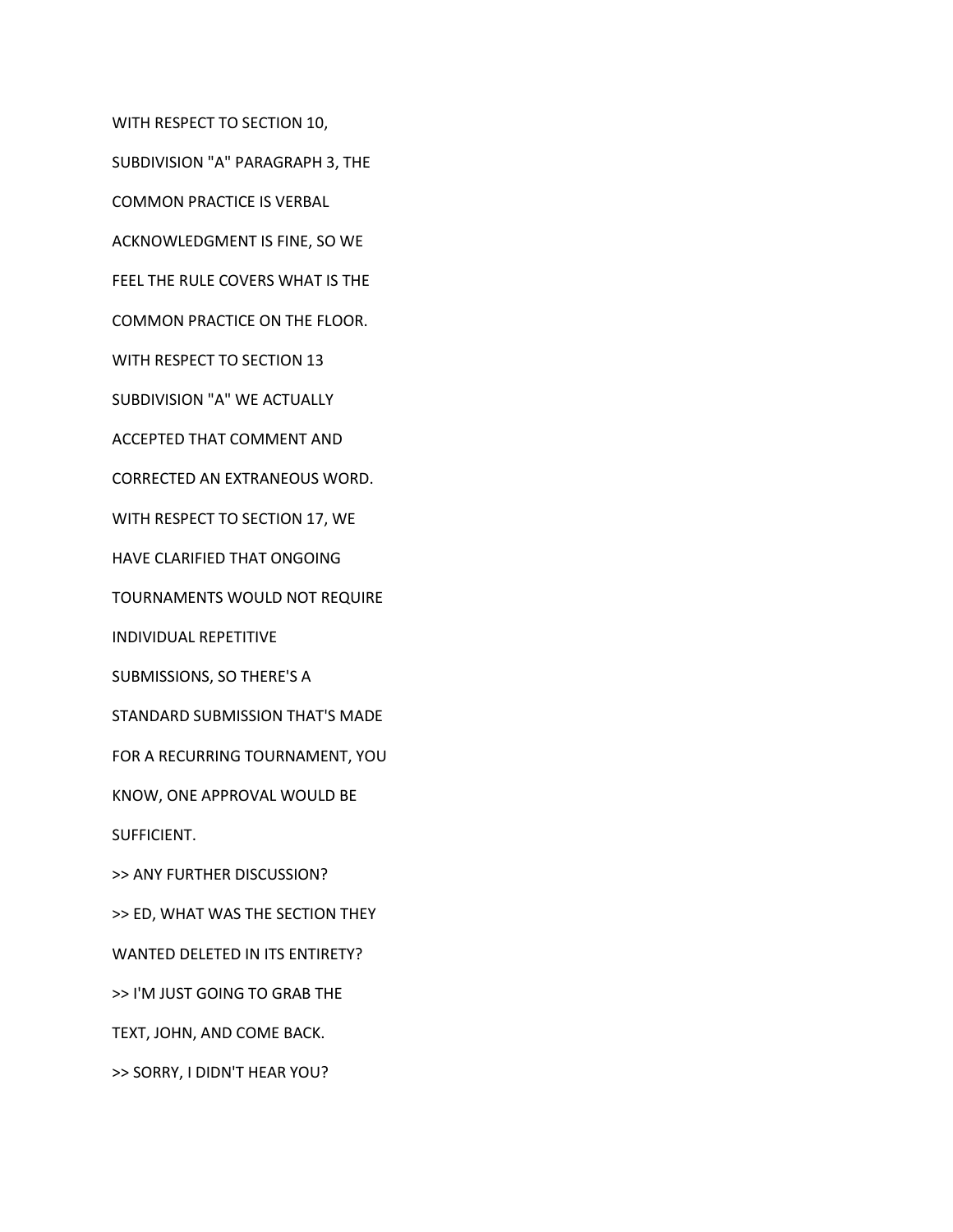>> HE'S GOING TO GET TO THE TEXT

OF THE RULE SO HE CAN BETTER

ANSWER YOUR QUESTION.

>> THAT'S THE ONE RELATED TO

SUPERVISOR APPROVAL LOOKING FOR

THE CHIPS.

THE APPROVAL WAS UNNECESSARY.

>> THEY WERE CONTENT AND IT'S

UNNECESSARY.

ALL FOR COMMENT.

>> CAN YOU TELL ME HOW THE

APPROVAL WORKS?

>> ED'S GETTING HIS MATERIALS,

SIR.

>> UNCLEAR, THAT'S THE PROVISION

THAT'S BEEN REMOVED?

OR IS IT STILL THERE?

>> MY UNDERSTANDING, THE

ASTERISK, WE KEPT IT IN.

>> IF IT'S BEEN REMOVED, JOHN,

YOUR CONCERN IS MOOT.

>> I DON'T KNOW, JUST CONSULTING

WITH STAFF WAS GETTING ME UP TO

SPEED ON THIS ONE SO THE

PARAGRAPH 7 THAT THEY SUGGESTED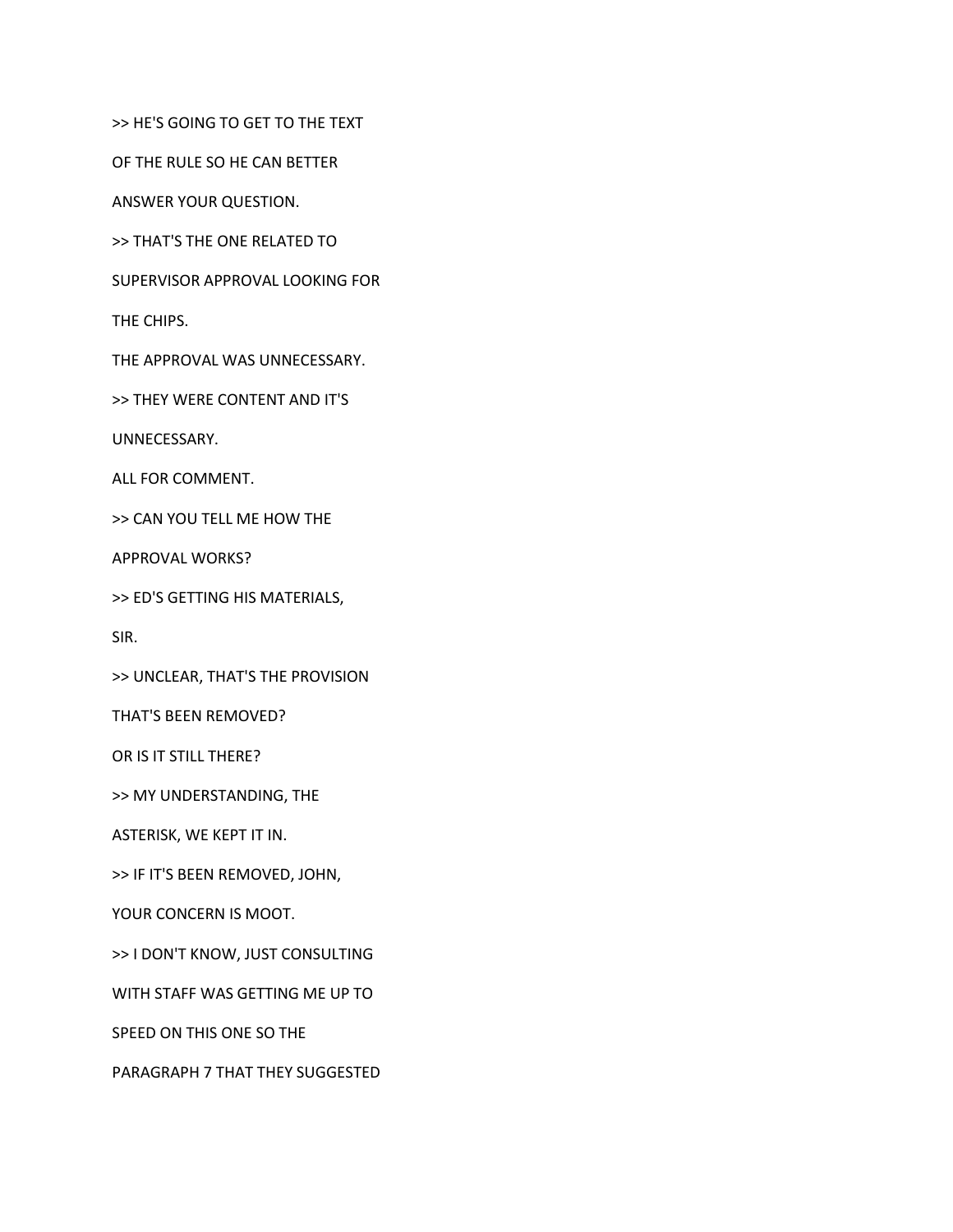BEING REMOVED WAS LANGUAGE THAT

IN OUR SURVEY OF OTHER

JURISDICTIONS IS CONSISTENT WITH

THE PRACTICES IN OTHER

JURISDICTIONS.

WHAT THEY WANT REMOVED IS A

NOTICE INCLUDING A STATEMENT

FROM THE GAMING FACILITY

CONTROLLER IF THE TOURNAMENT

IMPACTS GROSS GAMING REVENUE.

>> THANK YOU, ED.

SO WE DID MAKE SOME CHANGES

BASED ON THE COMMENTS, AND.

>> TYPOGRAPHICAL CHANGES.

>> YES.

>> AND THERE WERE JUST TO BE

CLEAR, THERE WERE OTHER COMMENTS

THAT THIS AND OTHER LICENSEES

MADE FOR POTENTIAL LICENSEE MADE

THAT WERE INTEGRATED INTO THE

PROPOSAL BEFORE IT WAS PROPOSED

FORMALLY.

THESE ARE JUST COMMENTS THAT ONE

FACILITY REITERATED WHEN THEY

WEREN'T INITIALLY INTEGRATED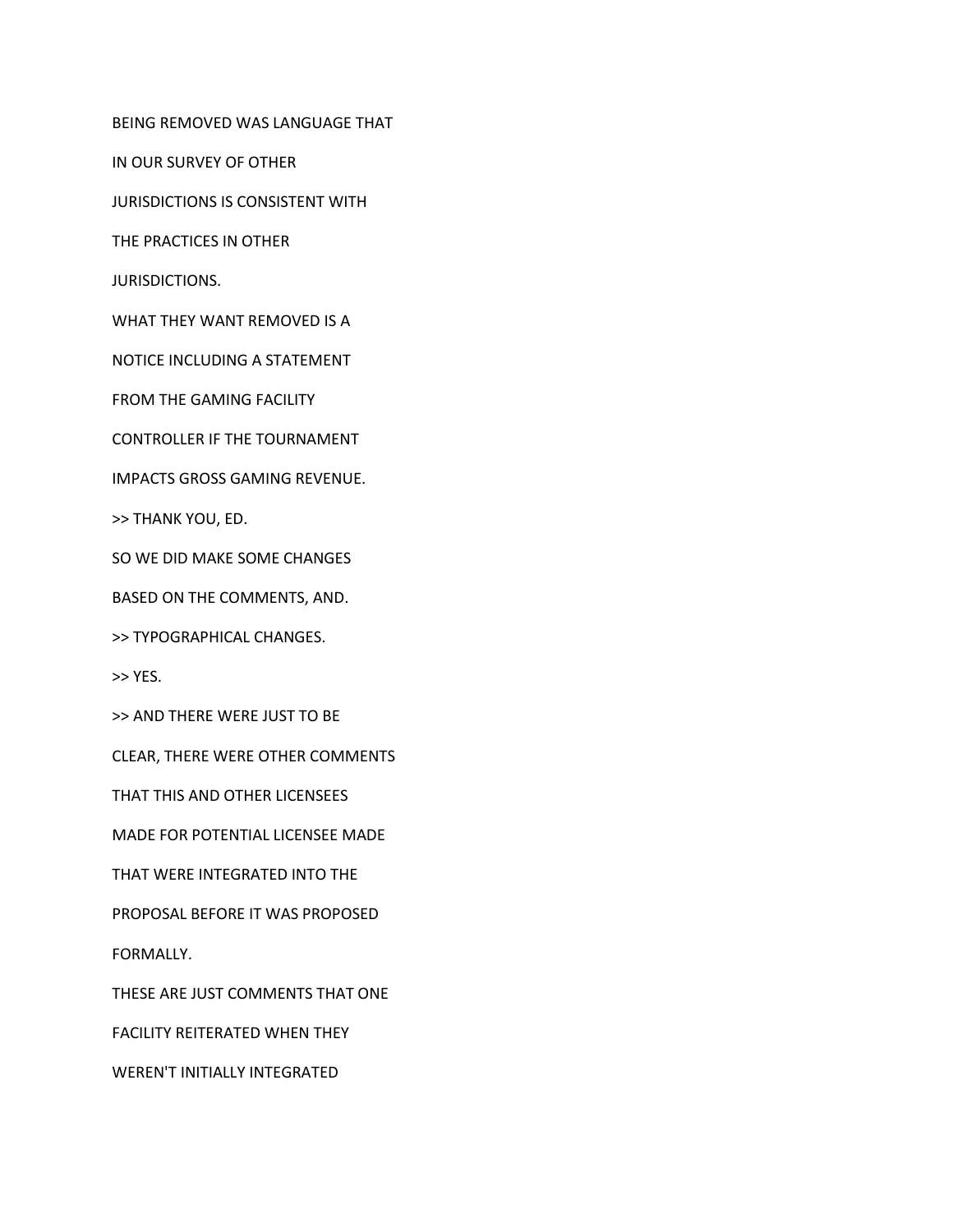INTO THE PROPOSAL, ESSENTIALLY MAKING THE SAME COMMENTS AGAIN. >> JOHN, QUESTION RELATED TO THE PROVISION THAT THEY RECOMMENDED BE REMOVED. AND HAD BEEN REMOVED OR IT'S NOT BEEN REMOVED? >> NOT REMOVED. >> I THINK YOU GAVE ME THE IMPRESSION IT HAD BEEN. >> SORRY. SO THAT PARAGRAPH 7 IS STAFF'S RESEARCH INDICATED THAT'S CONSISTENT WITH THE PRACTICES IN OTHER JURISDICTIONS AND WOULD NOT BE PRUDENT TO REMOVE IT. >> THAT'S THE ONE THAT RELATED TO THE SUPERVISOR APPROVAL? >> THAT'S THE ONE THAT RELATED TO IN THE VARIOUS TOURNAMENTS HAVING THE -- >> I'M TALKING ABOUT THE PROVISION PRIOR TO THAT, WHERE I

DON'T KNOW IF IT CAME FROM

MONTRAIN OR NOT THAT RECOMMENDED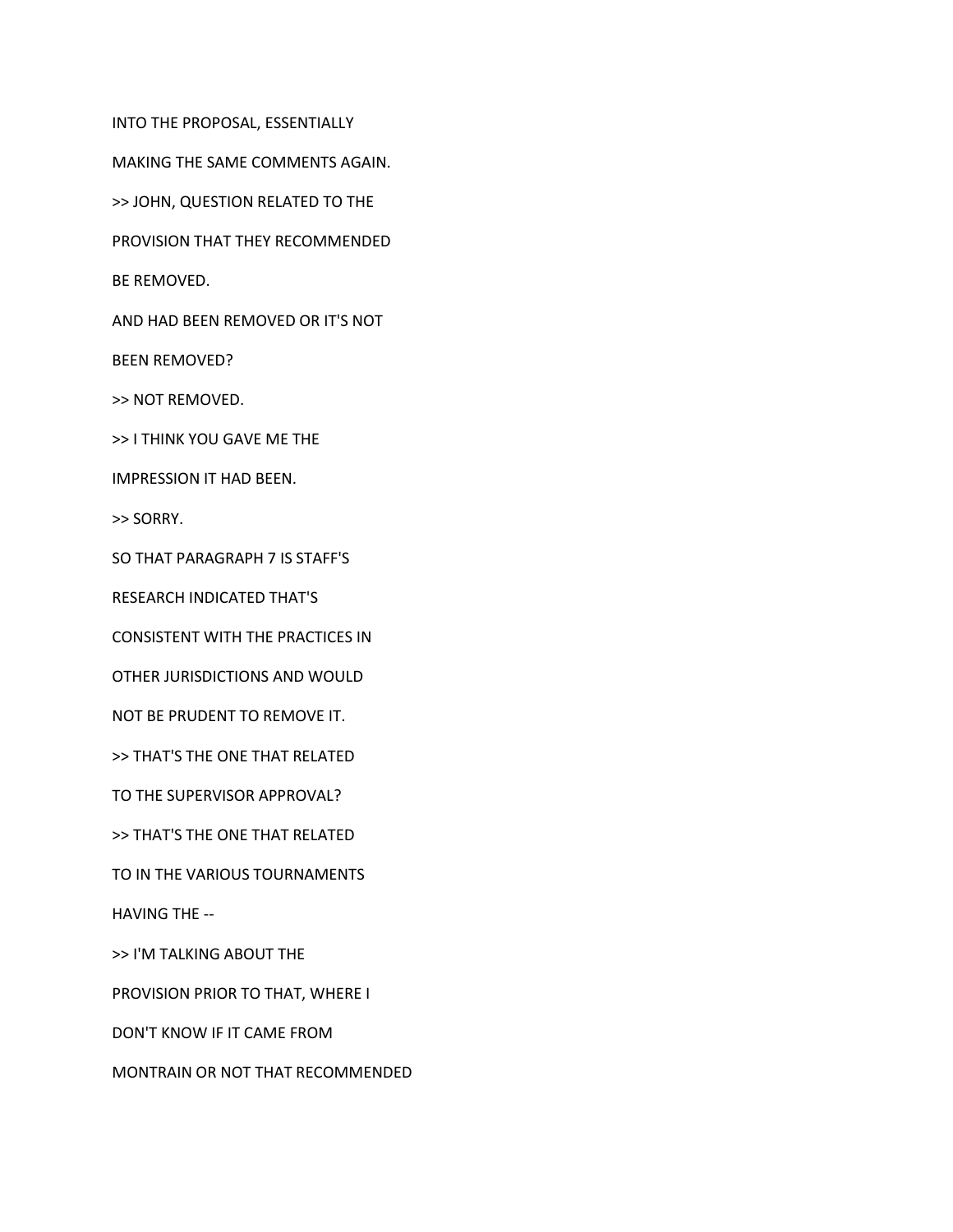WE REMOVE THE PROVISION YOU

NEEDED SUPERVISOR APPROVAL

THROUGH THE DISTRIBUTION.

>> THE ONE THEY SAID WOULD BE

OVERLY BURDENSOME.

>> IS THAT STILL THERE OR HAS

THAT BEEN REMOVED?

THAT'S THE ONE I'M TALKING

ABOUT.

>> I'M JUST TRYING TO FOLLOW

WHICH PROVISION WE'RE TALKING

ABOUT HERE.

>> 5323.10.

 $> 10?$ 

>> A3.

>> HE'S GOT IT.

>> THAT WAS JOHN'S QUESTION ON

THE PROVISION THAT THEY

RECOMMEND IT BE REMOVED AND IT

HAS OR HAS NOT?

I THINK THAT WOULD CLARIFY

THINGS FOR ME.

>> THE RULE PROVIDES 10A,

WHENEVER CASH OR PROMOTIONAL

PATRON IS PRESENTING AT A GAME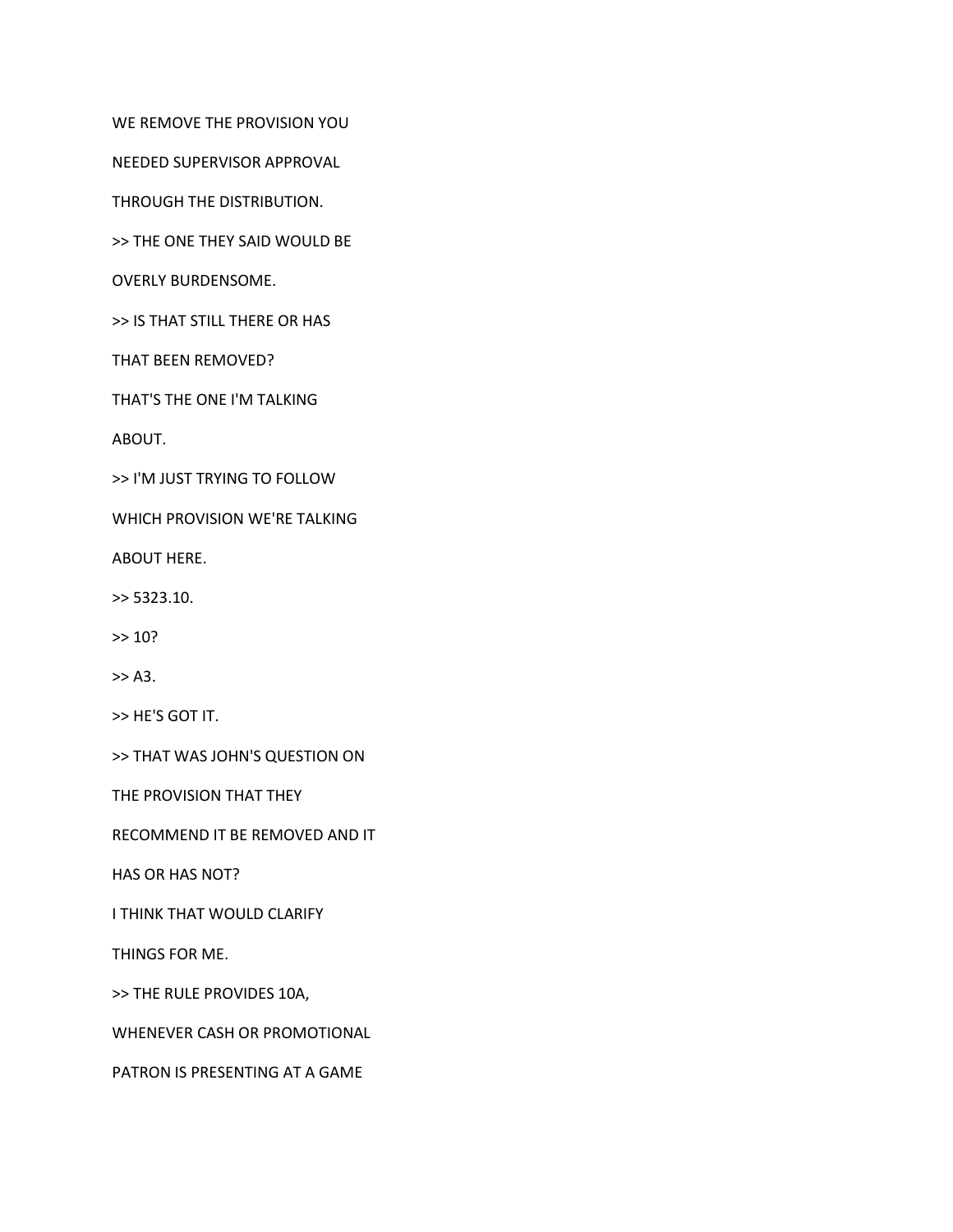IN EXCHANGE FOR CHIPS THE DEALER OR BOX PERSON SHALL NOT DISTRIBUTE THE CHIPS TO THE PATRON UNTIL HE OR SHE RECEIVES APPROVAL FROM A SUPERVISOR. AND THIS IS A UNIFORM PROVISION IN LEADING GAMING JURISDICTIONS AND THE DEALER OR BOX PERSON CAN JUST GET A VERBAL ACKNOWLEDGMENT FROM A SUPERVISOR, THERE'S NO PAPERWORK INVOLVED, SO IT'S A CONTROL THAT IS VIEWED AS A PRUDENT CONTROL FOR CHIPS ARE **DISTRIBUTE** >> SHORT ANSWER TO YOUR QUESTION WAS NO, IT'S NOT REMOVED. IT'S STILL IN THERE. >> THAT'S THE THING JOHN WAS ASKING WHETHER IT HAD BEEN. JUST TO MAKE IT CLEAR. >> ANY FURTHER DISCUSSION? HEARING NONE, MAY I HAVE A MOTION TO ADOPT? >> SO MOVED. >> SECOND?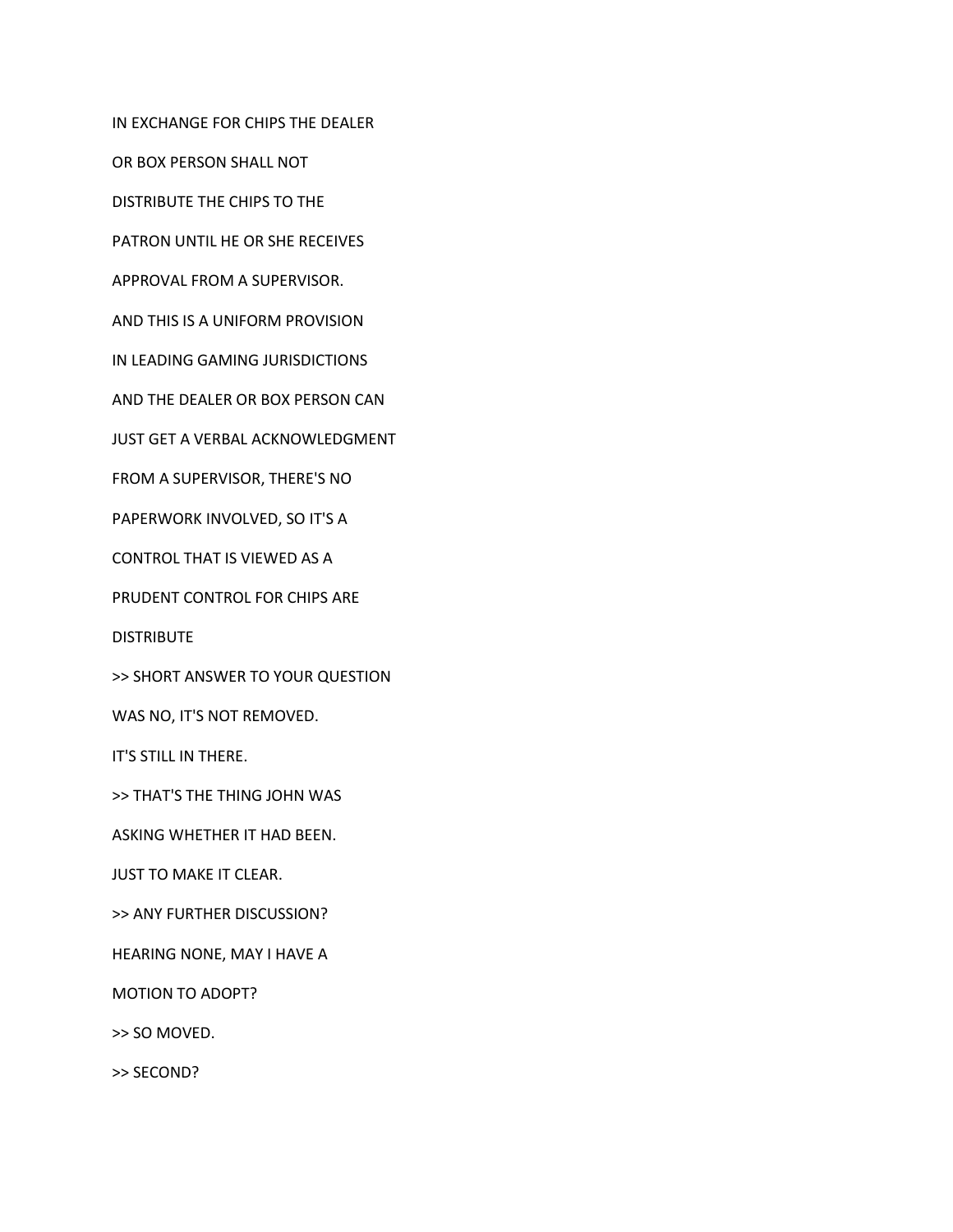>> SECOND.

>> ANY DISCUSSION ON THE MOTION?

HEARING NONE, ALL IN FAVOR?

>> AYE.

>> ANY OPPOSED?

THE MOTION CARRIES.

NEXT ITEM, PLEASE.

>> FOR COMMISSION CONSIDERATIONS

ADOPTION OF RULES FOR THE

REGISTRATION OF CASINO

LOBBYISTS, THE PROPOSED RULE

ADDRESSES REQUIREMENTS FOR

LOBBYIST RENTAL STRAGS

APPLICATIONS AND NOTICE OF

TERMINATION OF LOBBYIST

SERVICES.

THE TEXT OF THE PROPOSED RULE IS

PUBLISHED IN THE STATE REGISTER

JULY 13, 2016, THE PUBLIC

COMMENT PERIOD CONCLUDED AUGUST

29th.

NO PUBLIC COMMENTS WERE

RECEIVED.

STAFF RECOMMENDS THAT THE

COMMISSION ADOPT THIS PROPOSED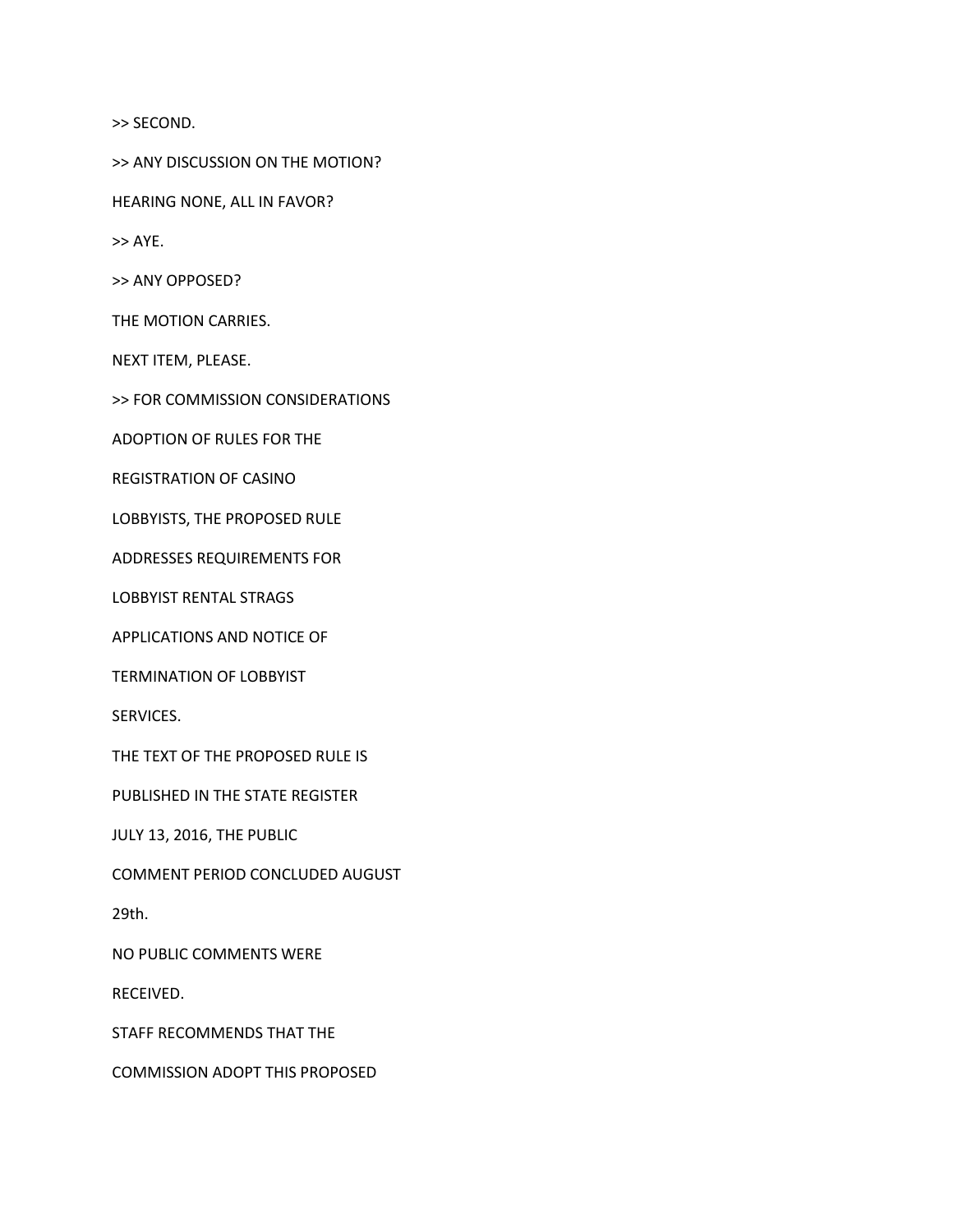RULE MAKING AS A PERMANENT RULE.

>> ANY QUESTIONS ON THE ADOPTION

OF THIS?

HEARING NONE, MAY I HAVE A

MOTION TO ADOPT THESE RULES?

>> SO MOVED.

>> SECOND?

>> SECOND.

>> ANY DISCUSSION ON THE MOTION?

HEARING NONE, ALL IN FAVOR?

>> AYE.

>> AYE.

>> OPPOSED?

THE MOTION CARRIES.

NEXT ITEM.

>> FOR COMMISSION CONSIDERATION

PROPOSED RULES FOR GAMING

FACILITY ACCOUNTING CONTROLS,

PREPROPOSAL COMMENTS WERE

SOLICITED FROM THREE GAMING

FACILITY LICENSEES AND THE

APPLICANT FOR THE FOURTH CASINO

LICENSE AND INCORPORATED AS THE

STAPH CONSIDERED APPROPRIATE.

STAFF RECOMMENDS THAT THE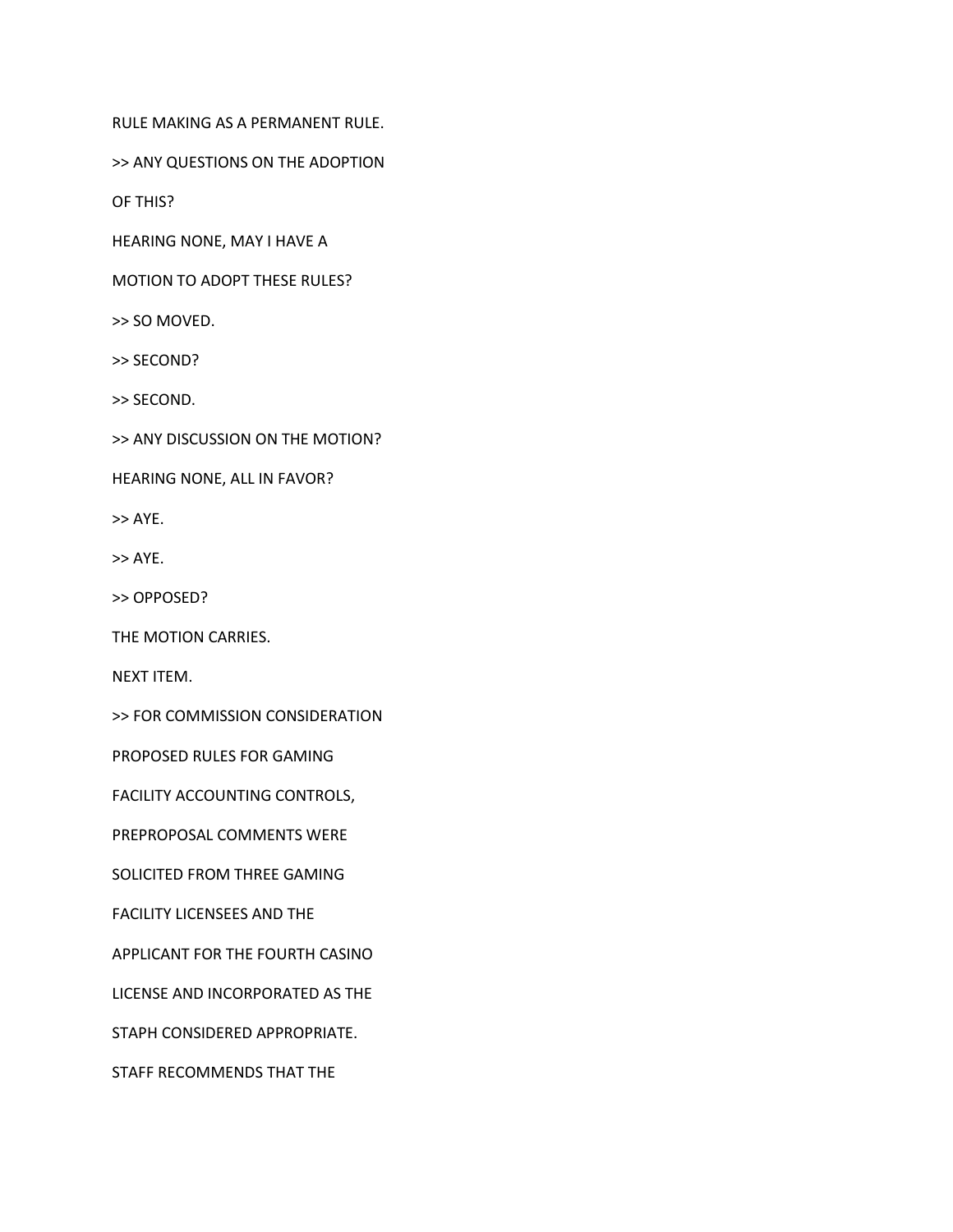COMMISSION AUTHORIZE A PROPOSAL

OF THIS RULE-MAKING.

>> ANY QUESTIONS ON THE PROPOSED

CASINO ACCOUNTING CONTROLS

RULES?

HEARING NONE MAY I HAVE A MOTION

FOR THE RULES?

>> SO MOVED.

>> SECOND?

>> SECOND.

>> ALL IN FAVOR?

>> AYE.

>> OPPOSED?

THE MOTION CARRIES.

NEXT ITEM.

>> FOR COMMISSION CONSIDERED

RULES FOR CAGE AND STANDARDS AND

KIOSKS AT CASINOS, ACRESSES

REQUIREMENTS FOR THE CASHIER'S

CAGE, SATELLITE CAGES, COUNT

ROOM, DROP BOXES AND SECURED

DELIVERY STRUCTURES.

THE RULE ALSO PRESCRIBED THE

TECHNICAL AMENDMENTS FOR,

REQUIREMENTS FOR KIOSKS.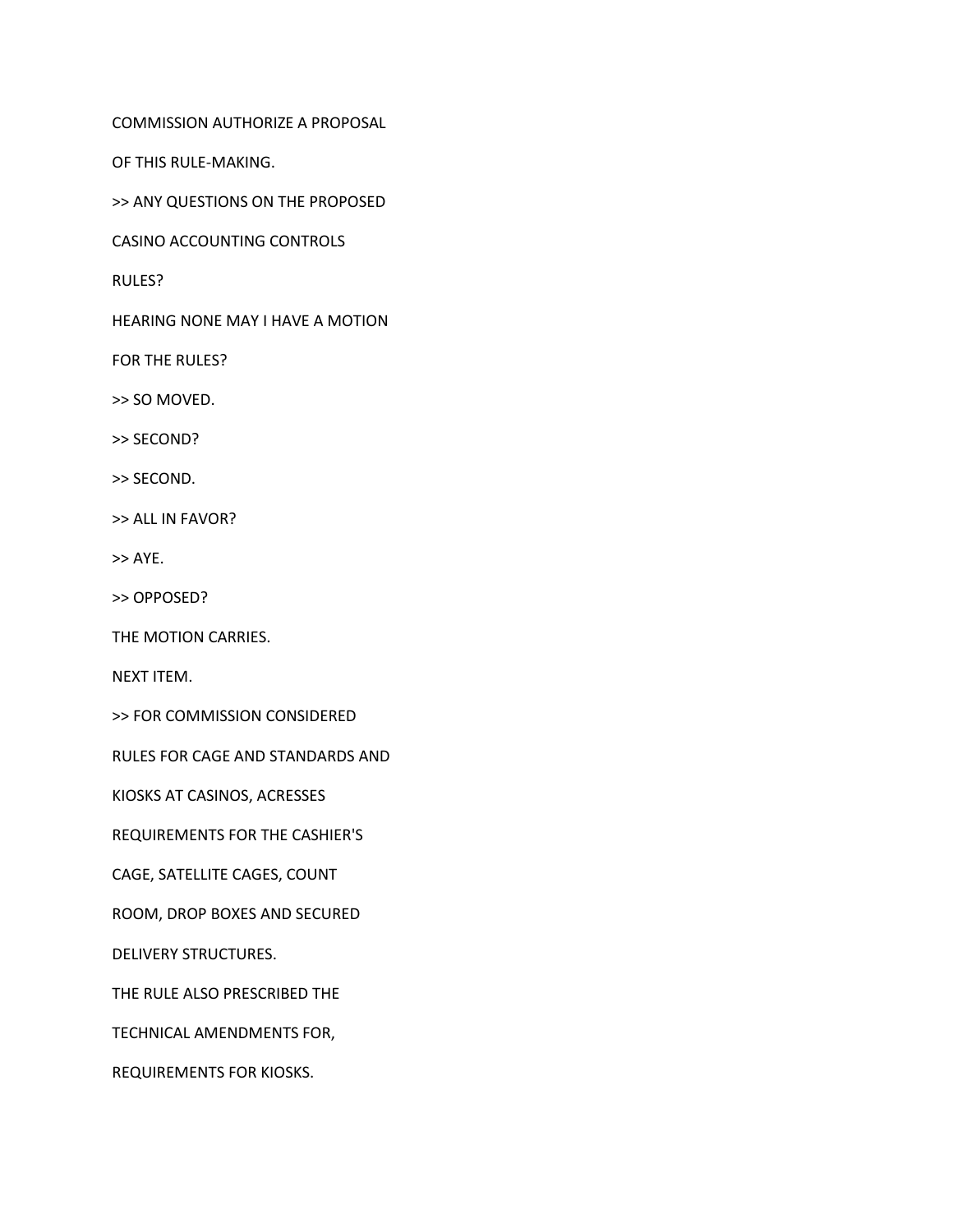PREPROPOSAL COMMENTS WERE SOLICITED FROM THE THREE GAMING FACILITY LICENSEES AND THE APPLICANT FOR THE FOURTH CASINO LICENSE AND INCORPORATED AS STAFF CONSIDERED APPROPRIATE. PLEASE NOTE THAT YOU ARE VOTING ON AN AMENDED VERSION THAT WAS PROVIDED TO YOU THIS AFTERNOON THAT CONTAINS TECHNICAL NON-SUBTANNIVE AMENDMENTS. STAFF RECOMMENDS THE COMMISSION AUTHORIZE THE PROPOSAL OF THIS RULE MAKING. >> ANY QUESTIONS ON THE PROPOSED CASINO CAGE AND ACCOUNT STANDARDS CONTROLS RULE HEARING NONE MAY I HAVE HAY MOTION TO PROPOSE -- >> SO MOVED. >> SECOND? >> SECOND. >> ANY DISCUSSION ON THE MOTION? HEARING NONE, ALL IN FAVOR? >> AYE.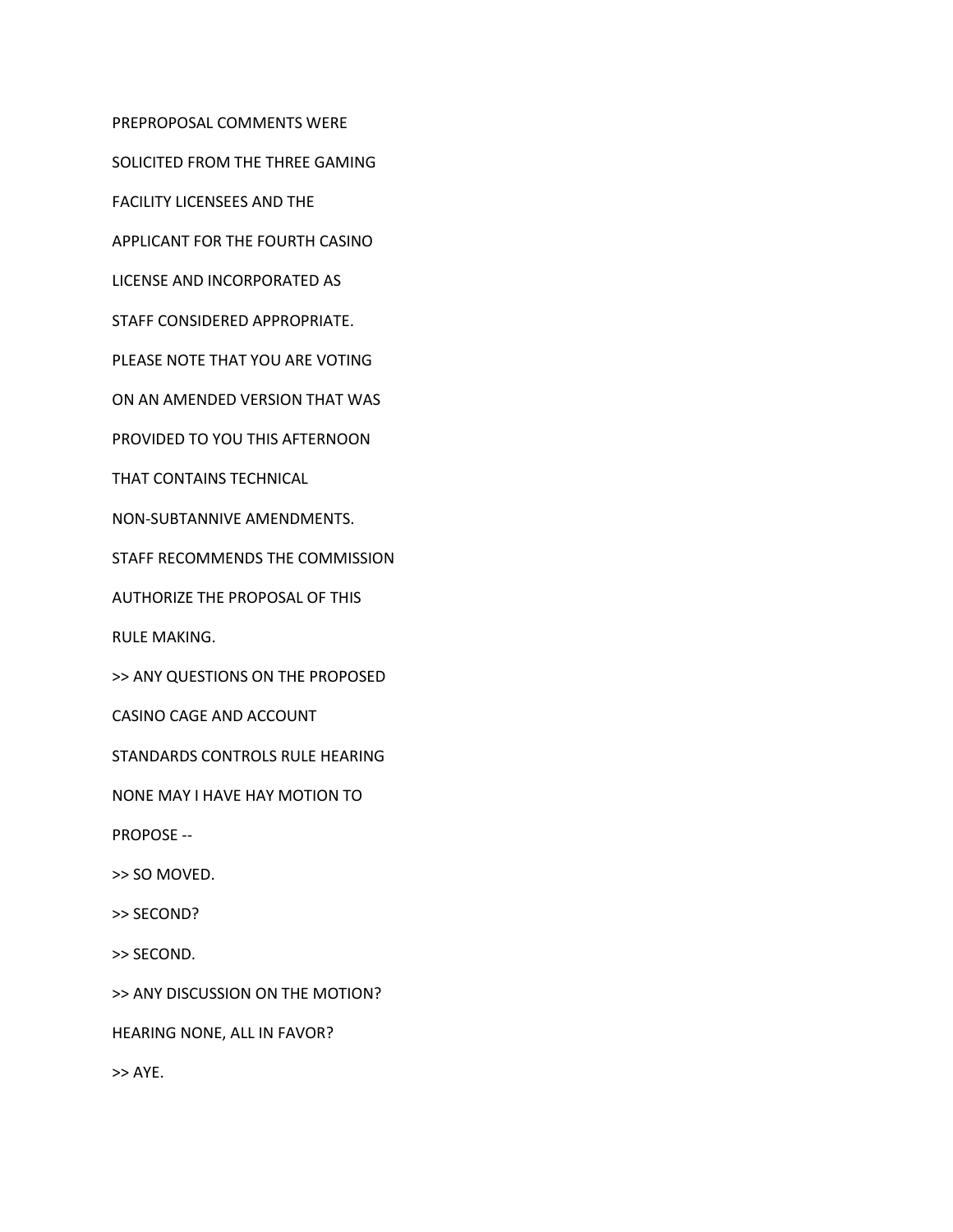>> ANY OPPOSED?

THE MOTION CARRIES.

NEXT ITEM.

>> FOR COMMISSION CONSIDERATION

PROPOSED RULES FOR ELECTRONIC

GAMING DEVICES, THE PROPOSED

PARK ADDRESSES THE USE AND

OPERATION OF ELECTRONIC GAMING

DEVICES AND EQUIPMENT.

PRETO POSAL COMMENTS WERE

SOLICITED FROM THE THREE GAMING

FACILITY LICENSEES AND THE

APPLICANT FOR THE FOURTH CASINO

LICENSE AND INCORPORATED INTO

THE STAFF CONSIDERED

APPROPRIATE.

STAFF RECOMMENDS THAT THE

COMMISSION AUTHORIZE THIS

PROPOSAL OF THIS RULE MAKING.

>> ANY QUESTIONS ON THE PROPOSED

RULE?

HEARING NONE, MAY I HAVE A

MOTION TO PROPOSE THESE RULES?

>> SO MOVED.

>> SECOND?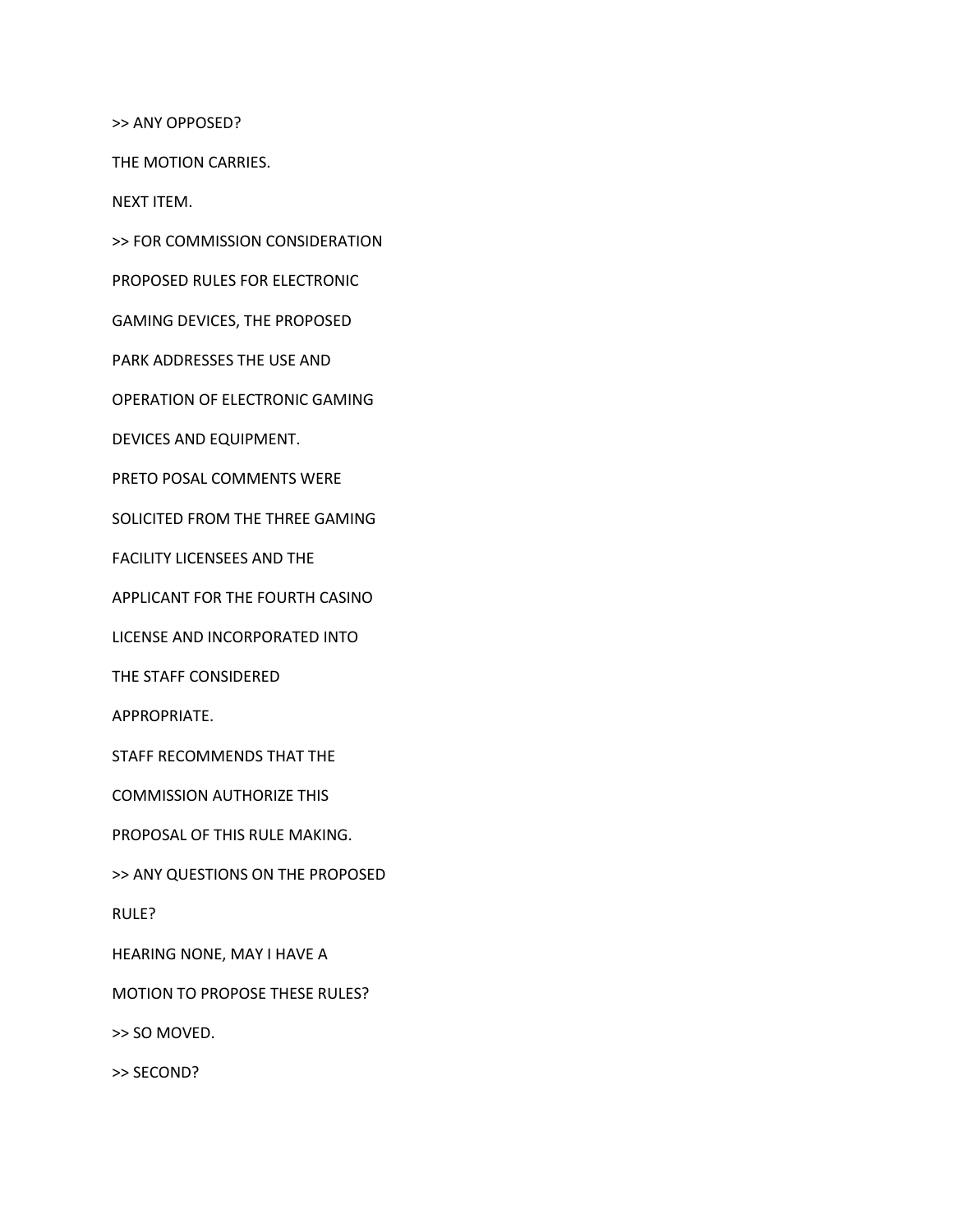>> SECOND.

>> ANY DISCUSSION ON THE MOTION?

HEARING NONE ALL IN FAVOR?

>> AYE.

>> ANY OPPOSED?

THE MOTION CARRIES.

NEXT ITEM.

>> FOR COMMISSION CONSIDERATION

OF PROPOSED RULES FOR GAMING

FACILITY MONITORING AND CONTROL

SYSTEMS AND VALIDATION.

THE PROPOSED PARK DESCRIBES THE

TECHNICAL STANDARDS FOR THE

CERTIFICATION OF ONLINE

MONITORING AND CONTROL

VALIDATION SLZ.

COMMENTS WERE SOLICITITIED FROM

THE THREE GAMING FACILITY

LICENSEES AND THE APPLICANT FOR

THE FOURTH CASINO LICENSE AND

INCORPORATED AS THE STAFF

CONSIDERS APPROPRIATE.

PLEASE NOTE THAT YOU ARE VOTING

ON AN AMENDED VERSION PROVIDED

THIS AFTERNOON THAT CONTAINED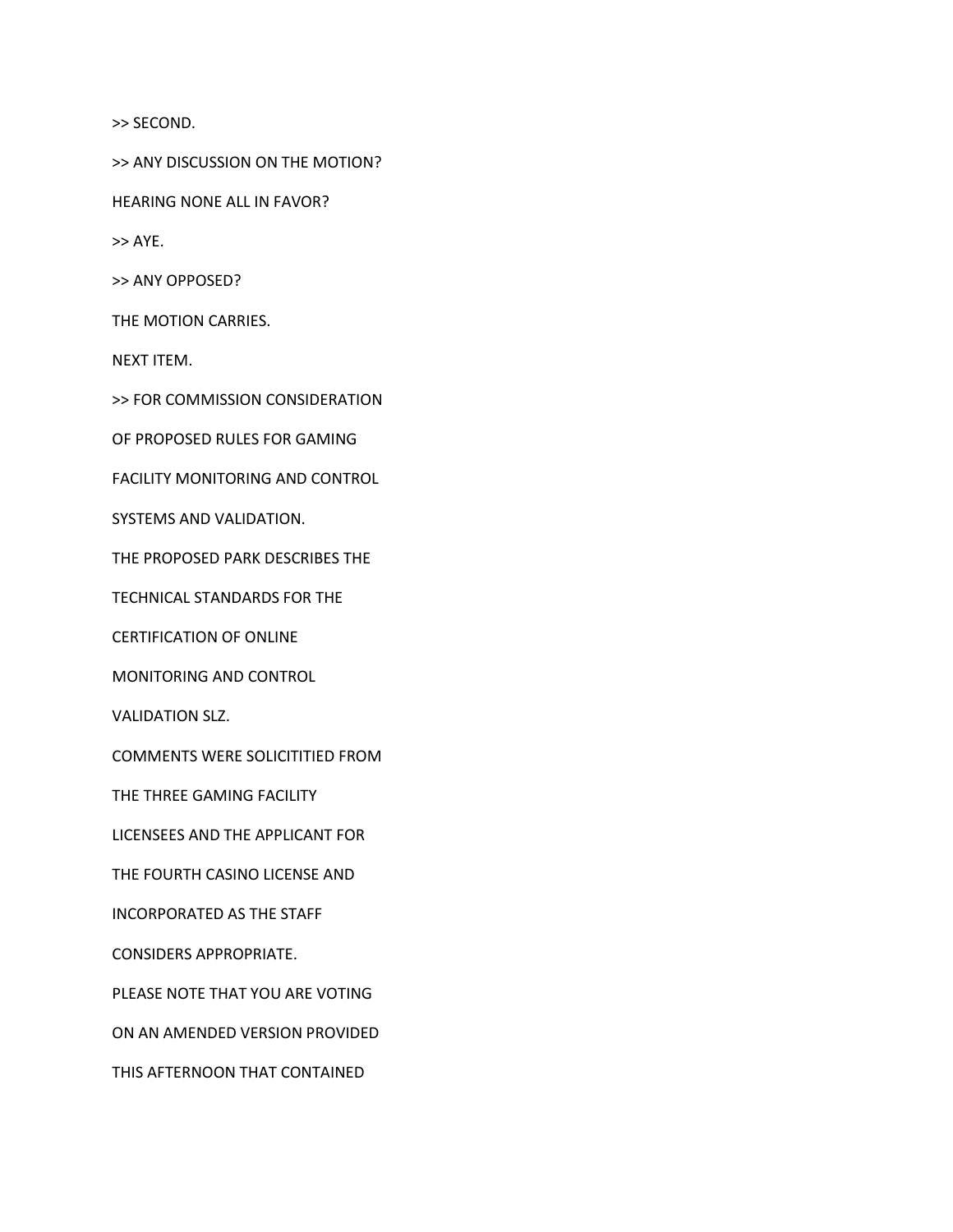TECHNICAL NONSUBSTANTIVE

AMENDMENTS.

STAFF RECOMMENDS THAT THE

COMMISSION AUTHORIZE THE

PROPOSAL OF THIS RULE MAKING.

>> ANY QUESTIONS ON THE PROPOSED

RULE?

>> JUST ONE IN GENERAL WITH

RESPECT TO ALL OF THE PROPOSED

RULES.

YOU INDICATED THAT IT

INCORPORATED SOME OF THE

SUGGESTIONS FROM SOME OF THE

OPERATORS.

IF THERE WERE ANY MAJOR

OBJECTIONS, WOULD THAT BE NOTED

FOR US?

>> I DON'T HAVE THAT INFORMATION

IN FRONT OF ME.

WHAT WOULD HAPPEN IN AN

INDICATION WHERE THERE'S A MAJOR

OBJECTION THAT WE DIDN'T

CONSIDER, THEY WOULD HAVE AN

OPPORTUNITY TO PROVIDE WRITTEN

ON SECTIONS TO THAT, AS WE HAVE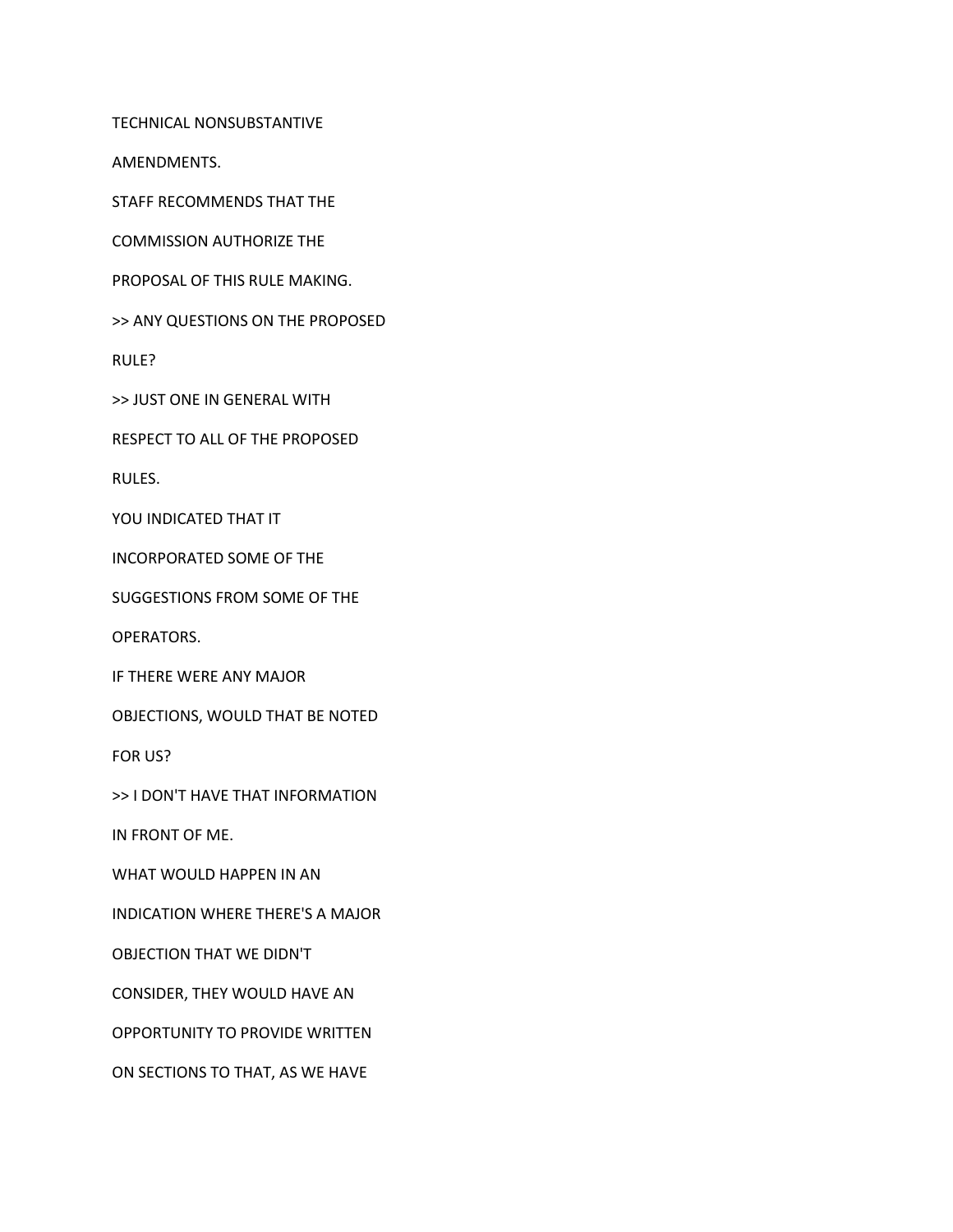RECEIVED FROM MONTRANE THIS

AFTERNOON RELATIVE TO A NUMBER

OF THE PROPOSALS CONSIDERED FOR

FINAL ADOPTION TODAY.

>> SO ANY OBJECTIONS WOULD BE

CONSIDERED DURING THE COMMENT

PERIOD?

>> YES, THEY HAVE AN ADDITIONAL

COMMENT PERIOD.

THE PREPROPOSAL INDUSTRY COMMENT

PERIOD IS INTENDED TO PROVIDE AN

OUTLET FOR EACH OF THE LICENSEES

OR INTERESTED PARTIES TO ADDRESS

ISSUES THAT WE CONSIDER, THAT

THEY CONSIDER TO BE

OBJECTIONABLE IN A FRAME OF RULE

MAKING AND RESOLVE THEM PROVIDER

TO OUR PROPOSAL.

THEY STILL HAVE AN OPPORTUNITY

TO LODGE THOSE EXACT SAME

OBJECTIONS DURING THE FORMAL

RULE MAKING PROCESS.

>> OKAY, I JUST WANTED TO BE

SURE ON THE PROCESS, THANK YOU.

>> ANY FURTHER DISCUSSION?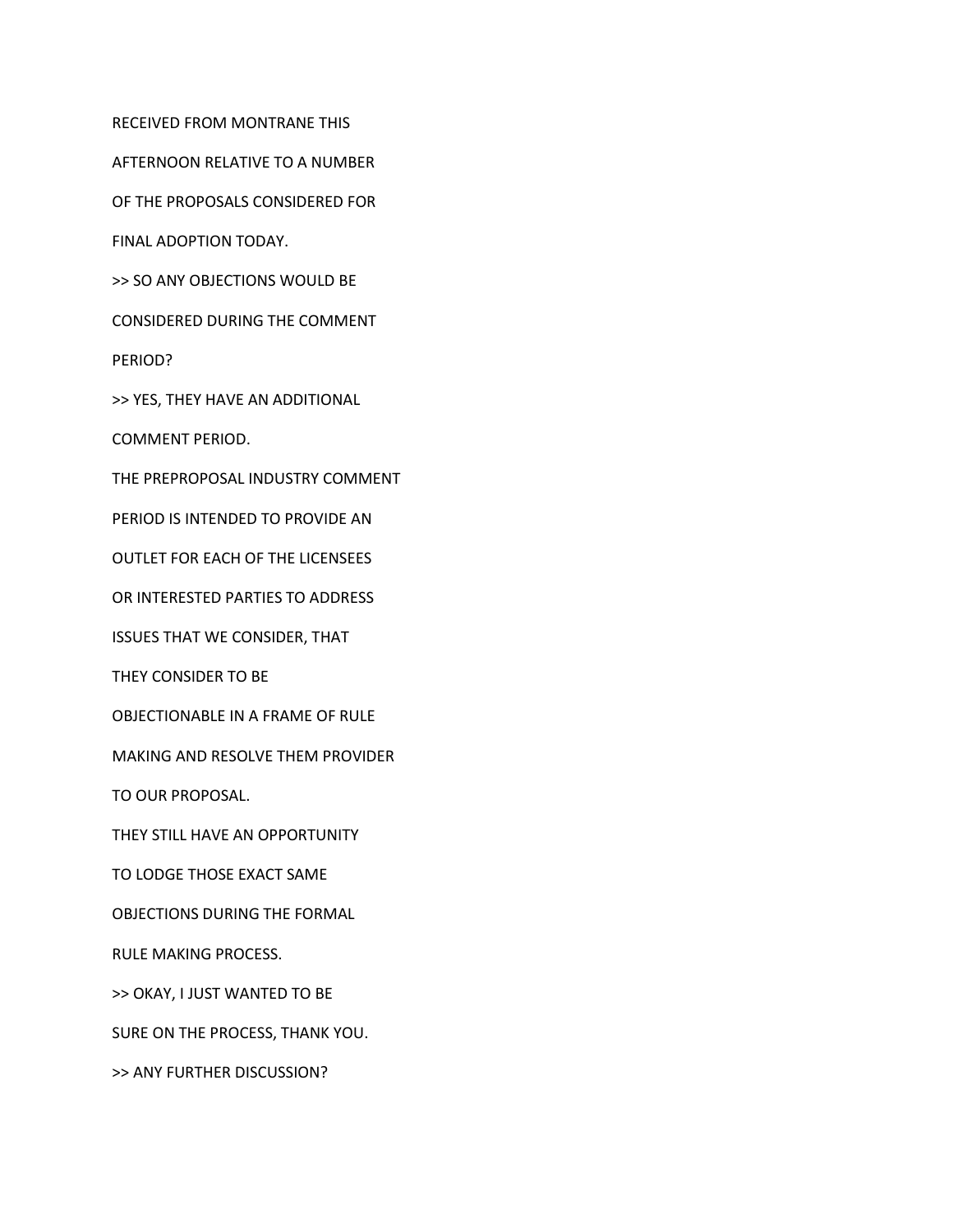MAY I HAVE A MOTION TO PROPOSE

THESE RULES?

>> SO MOVED.

>> SECOND?

>> SECOND.

DISCUSSION ON THE MOTION?

HEARING NONE ALL IN FAVOR?

>> AYE.

>> ANY OPPOSED?

THE MOTION CARRIES.

NEXT ITEM.

>> FOR COMMISSION CONSIDERATION

PROPOSED RULES FOR SLOT

TOURNAMENTS AND PROGRESSIVE

GAMING DEVICES.

THE PROPOSED PARK DESCRIBES THE

TECHNICAL STANDARDS FOR THE

CERTIFICATION OF SLOT

TOURNAMENTS AND PROGRESSIVE

GAMING DEVICES, PROPROPOSAL

COMMENTS SOLICITED FROM THE

THREE GAMING FACILITY LICENSEES

AND THE APPLICANT FOR THE FOURTH

CASINO LICENSE AND INCORPORATED

AS STAFF CONSIDERED APPROPRIATE.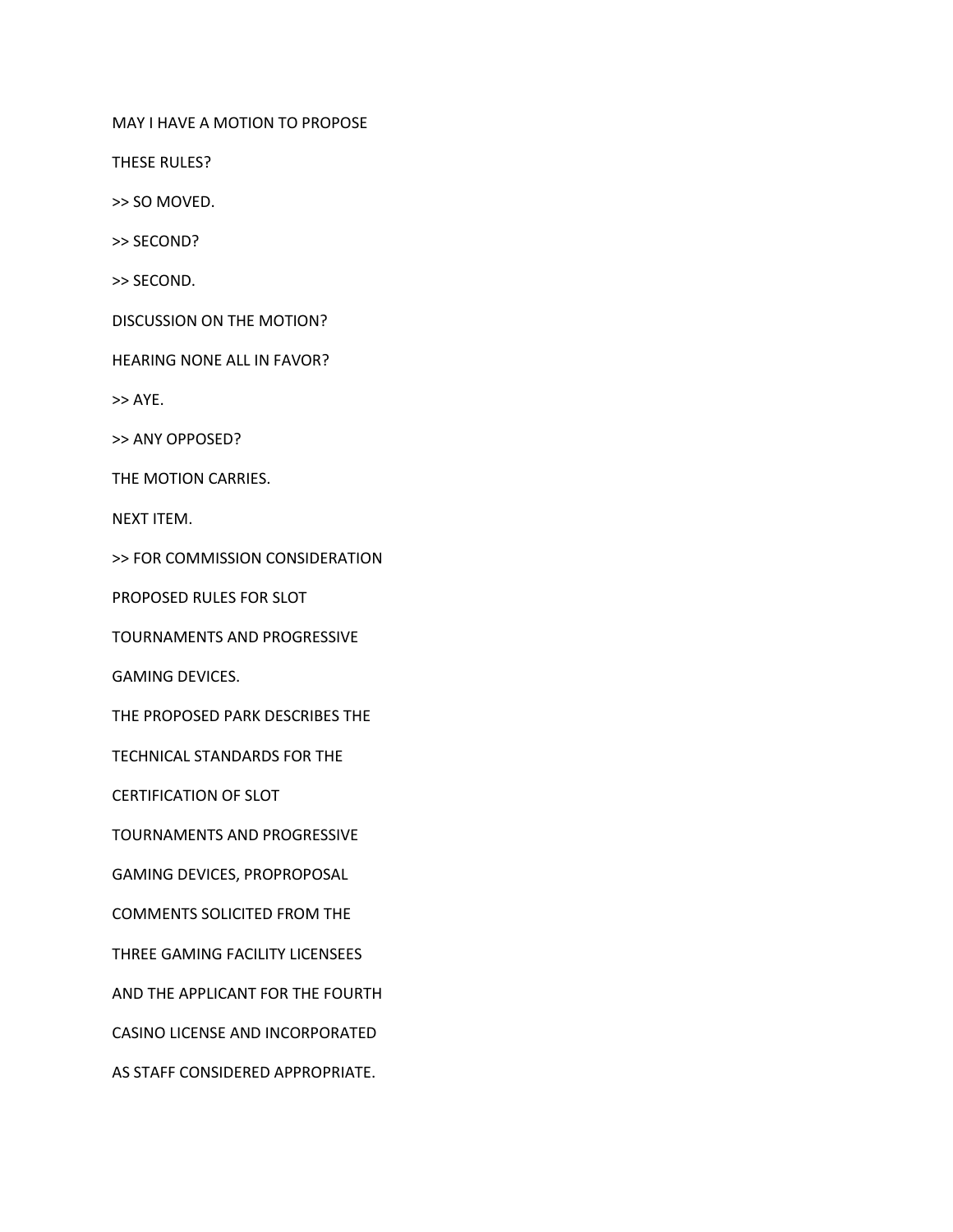PLEASE NOTE THAT YOU ARE VOTING

ON AN AMENDED VERSION PROVIDED

THIS AFTERNOON THAT CONTAINED

TECHNICAL NONSUBSTANTIVE

AMENDMENTS.

STAFF RECOMMENDS THE COMMISSION

AUTHORIZE THE PROPOSAL OF THIS

RULE MAKING.

>> ANY QUESTIONS ON THIS

PROPOSED RULE?

HEARING NONE, MAY I HAVE A

MOTION TO PROPOSE THESE RULES.

>> SO MOVED.

>> SECOND?

>> SECOND.

>> ANY DISCUSSION ON THE MOTION?

HEARING NONE, ALL IN FAVOR?

>> AYE.

>> ANY OPPOSED?

MOTION CARRIES.

NEXT ITEM, PLEASE.

>> FOR COMMISSION CONSIDERATION

OF PROPOSED RULES FOR GAMING

FACILITIES GAMING DEVICES, THE

PROPOSED PART ADDRESSES THE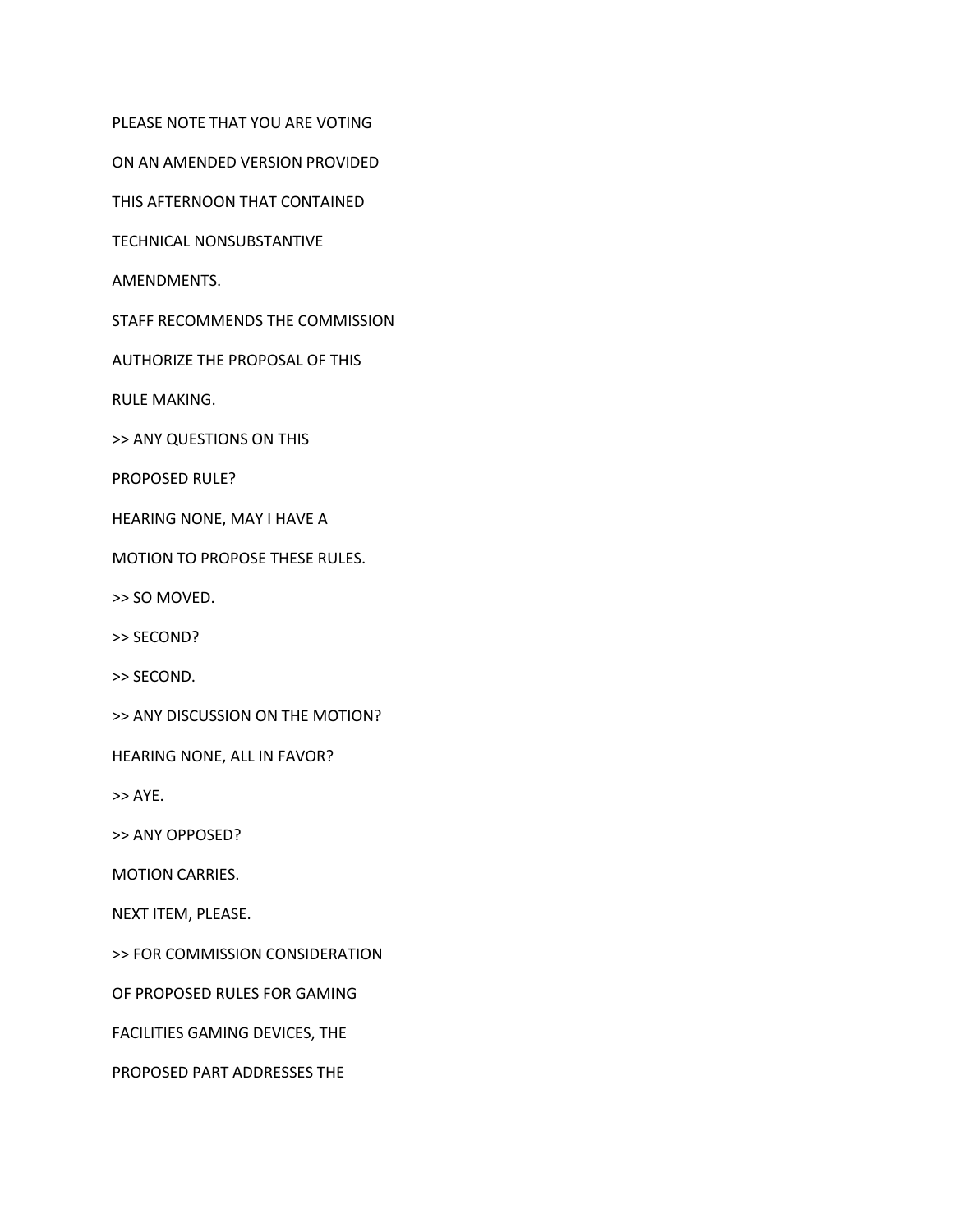TECHNICAL STANDARDS FOR THE CERTIFICATION OF GAMING DEVICES. PREPROPOSAL COMMENTS WERE SOLICITED FROM THE THREE GAMING FACILITY LICENSEES AND THE APPLICANT FOR THE FOURTH CASINO LICENSE AND INCORPORATED AS STAFF CONSIDERED APPROPRIATE. PLEASE NOTE THAT YOU ARE VOTING ON AN AMENDED VERSION THAT WAS PROVIDED THIS AFTERNOON THAT CONTAINS TECHNICAL NON-SUBSTANTIVE AMENDMENTS. STAFF RECOMMENDS THE COMMISSION AUTHORIZE THE PROPOSAL OF THIS RULE MAKING. >> ANY QUESTIONS ON THE PROPOSED RULE? >> ON ALL OF THE PROPOSED RULES WHEN DO WE HAVE TO HAVE THEM BACK? >> THE PROCESS WOULD BE IF WE

APPROVED THEM RIGHT NOW FOR

PUBLICATION, THEY WILL BE

APPROXIMATELY A TWO-WEEK WINDOW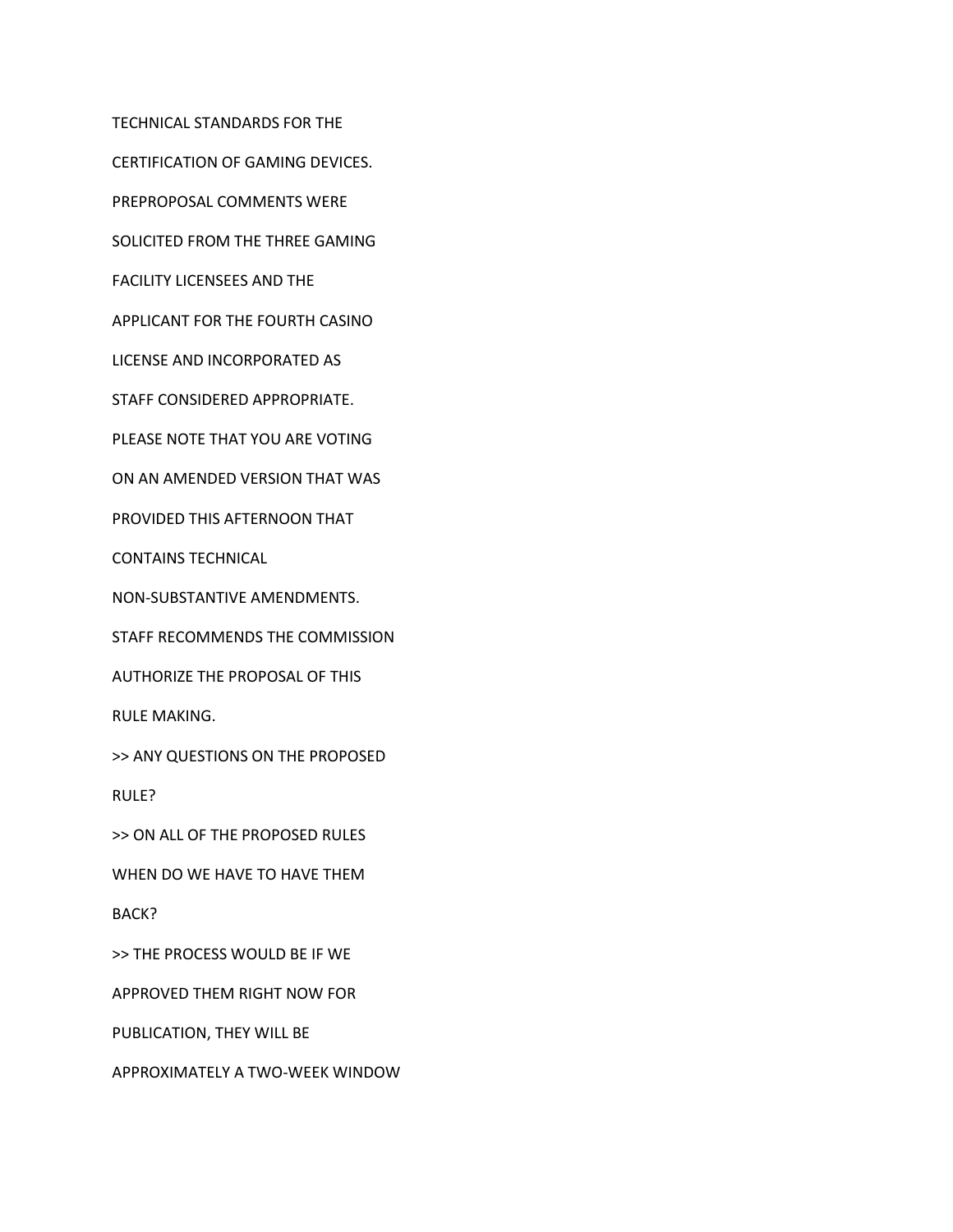BEFORE THEY'RE PUBLISHED IN THE

STATE REGISTER.

THERE'S BEEN A START OF

PUBLICATION IN THE STATE

REGISTER OF A 45-DAY PUBLIC

COMMENT PERIOD BEFORE IT RETURNS

TO US, CLOSES, AND THEN THE

COMMISSION CONSIDERS THOSE FOR

FINAL ADOPTION.

>> SO THE TIMING IS GOING TO BE

NOT AN ISSUE FOR THE CASINOS

OPENING?

WE'LL RESOLVE THIS BY THE END OF

THEICAL TAR YEAR?

>> THE RULES THAT ARE BEING

PROPOSED TODAY ARE GOING TO BE

IN A POSITION TO BE ADOPTED AND

FINALIZED AT THE BEGINNING OF

NOVEMBER.

>> OKAY.

>> ANY FURTHER DISCUSSION?

HEARING NONE, MAY I HAVE A

MOTION TO PROPOSE THESE?

>> SO MOVED.

>> SECOND?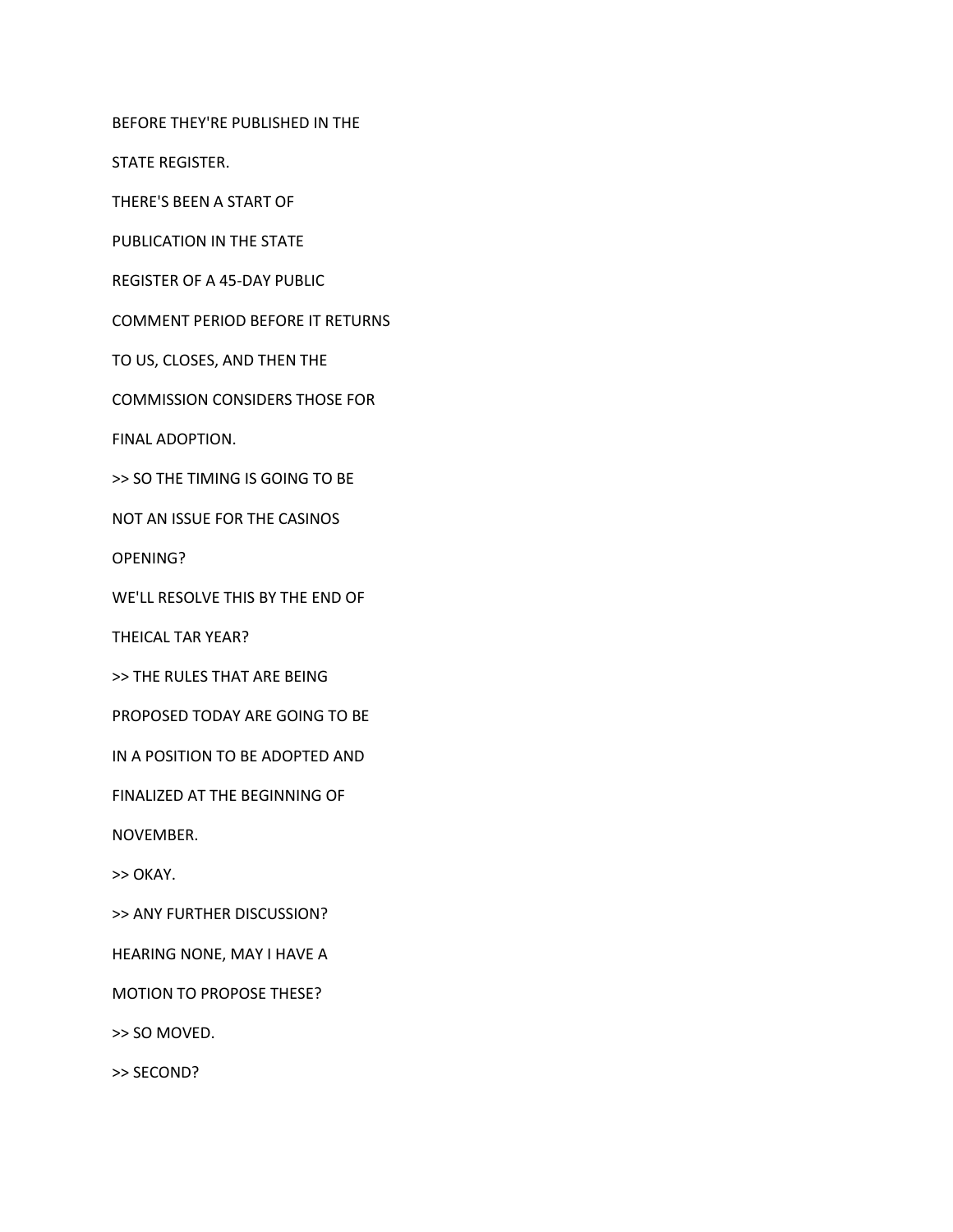>> SECOND.

>> ANY DISCUSSION ON THE MOTION?

HEARING NONE, ALL IN FAVOR?

>> AYE.

>> ANY OPPOSED?

THE MOTION CARRIES.

NEXT ITEM, PLEASE.

>> FOR COMMISSION CONSIDERATION

OF PROPOSED RULES FOR TABLE

GAMES, THIS PROPOSED PART

ADDRESSES THE RULES AND PAY-OUT

TABLES FOR TABLE GAMES

AUTHORIZED TO BE CONDUCTED AS

LICENSED GAMING FACILITIES.

PREPROPOSAL COMMENTS WERE

SOLICITED FROM THE THREE GAMING

FACILITY LICENSEES AND THE

APPLICANT FOR THE FOURTH CASINO

LICENSE.

INCORPORATED AS STAFF CONSIDERED

APPROPRIATE.

STAFF RECOMMENDS THE COMMISSION

AUTHORIZE THE PROPOSAL OF THIS

RULE MAKING.

>> ANY QUESTIONS ON THE PROPOSED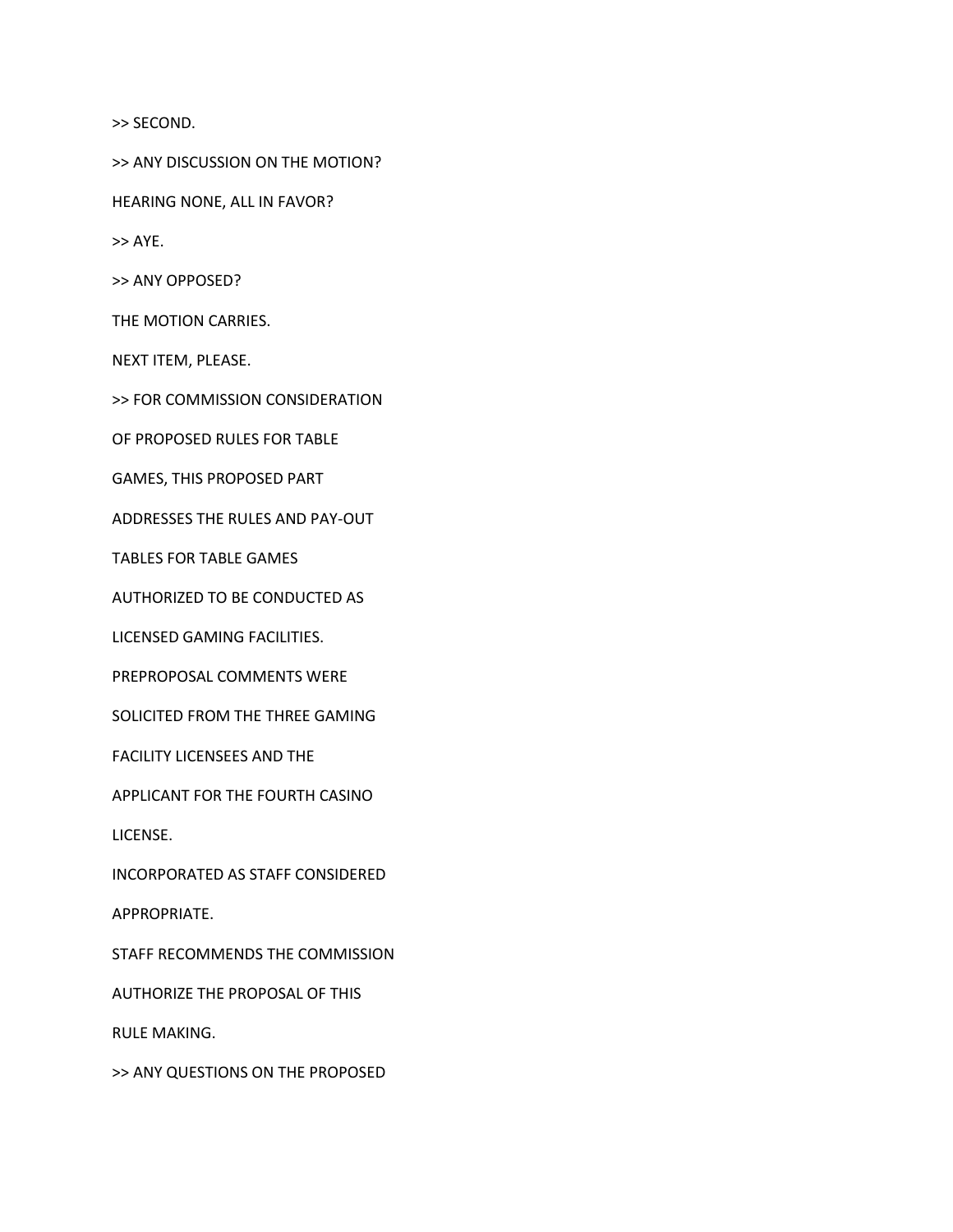## RULE?

HEARING NONE MAY I HAVE A MOTION

TO PROPOSE THOSE RULES.

>> SO MOVED.

>> SECOND?

>> SECOND.

>> ANY DISCUSSION ON THE MOTION?

HEARING NONE, ALL IN FAVOR?

>> AYE.

>> ANY OPPOSED?

THE MOTION CARRIES.

NEXT ITEM, PLEASE.

>> FOR COMMISSION CONSIDERATION

OF PROPOSED REVISIONS TO THE

RULES CONCERNING ADVERTISING AND

PROMOTIONAL MATERIALS ON JOCKEYS

AND THOROUGHBRED RACING,

GENERALLY A JOCKEY MAY WEAR

ADVERTISING AND PROMOTIONAL

MATERIAL WITH PERMISSION OF THE

STEWARDS.

FOG A MEETING, STAFF REVIEWED

THE EXISTING RULES SUA STE

RELATIVE TO ADVERTISING AND

ESSENTIAL CHANGES INCLUDING THE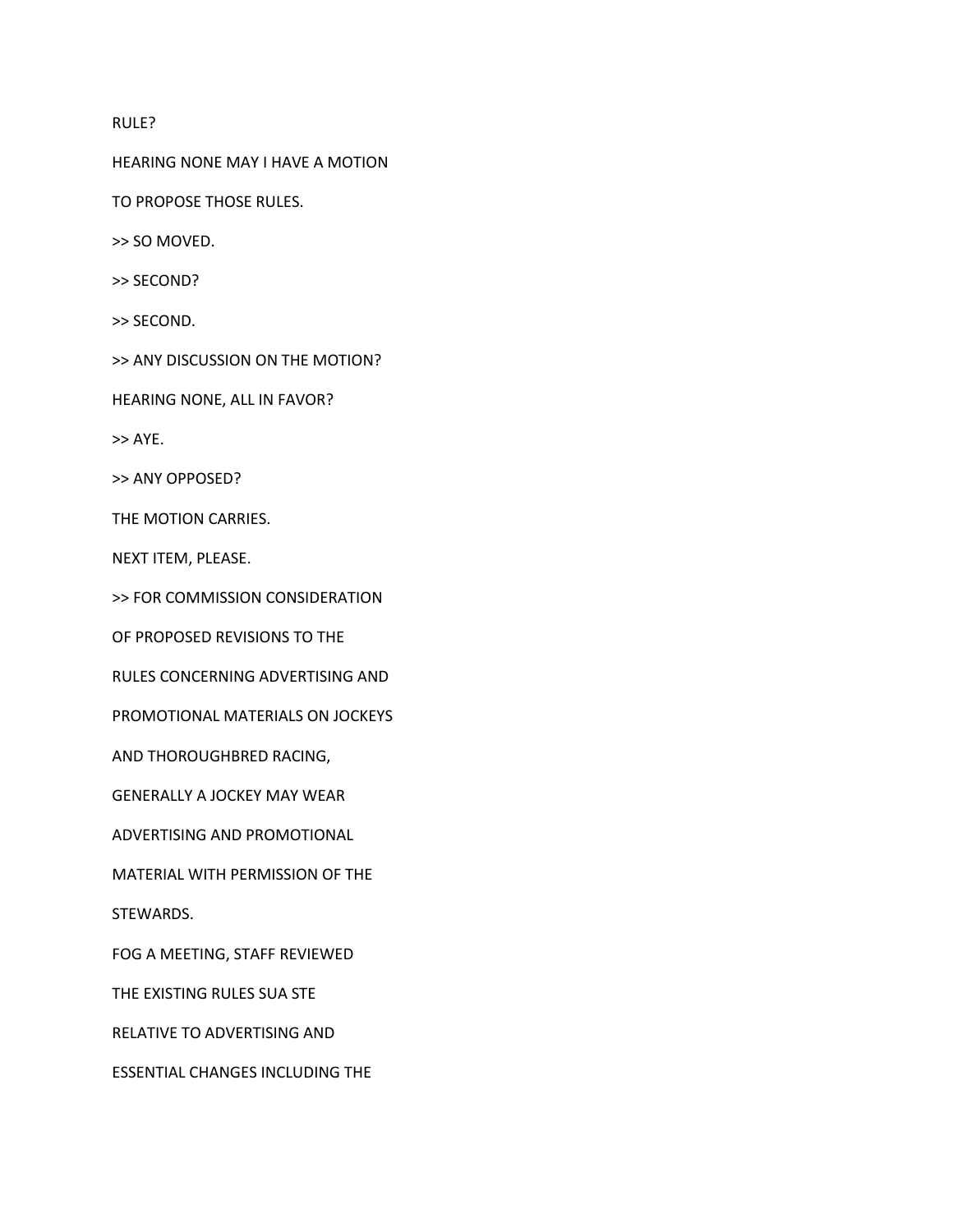EXCLUSION FOR PERMISSION,

REQUIREMENTS FOR LOGOS AND

PERMANENTLY DISABILITY JOCKEY'S

FUND SO LONG AS THE LOGOS NOT BE

OVER TEN INCHES AND DISPLAY THE

NAME OF THEIR PANTS AND REAR OF

THEIR HELMET WITH CERTAIN

RESTRICTIONS GIVING THE ATHLETES

INCREASED RECOGNITION.

THE STAFF RECOMMENDS THE

COMMISSION AUTHORIZE THE

PROPOSAL OF THE RULE MAKING.

>> ANY QUESTIONS ON THE PROPOSED

RULE?

>> HOW DOES THIS RULE COMPARE

WITH RULES IN OTHER STATES?

>> THIS IS CONSISTENT WITH RULES

IN MANY OTHER STATES THAT

ALREADY EXCLUDED THIS TYPE OF

ADVERTISING OR THIS TYPE OF

SPEECH FROM ADVERTISING AND

THEREFORE ALLOWABLE.

WE'RE SIMPLY CATCHING UP TO SOME

OTHER JURISDICTIONS.

>> IF THIS RULE WERE TO BE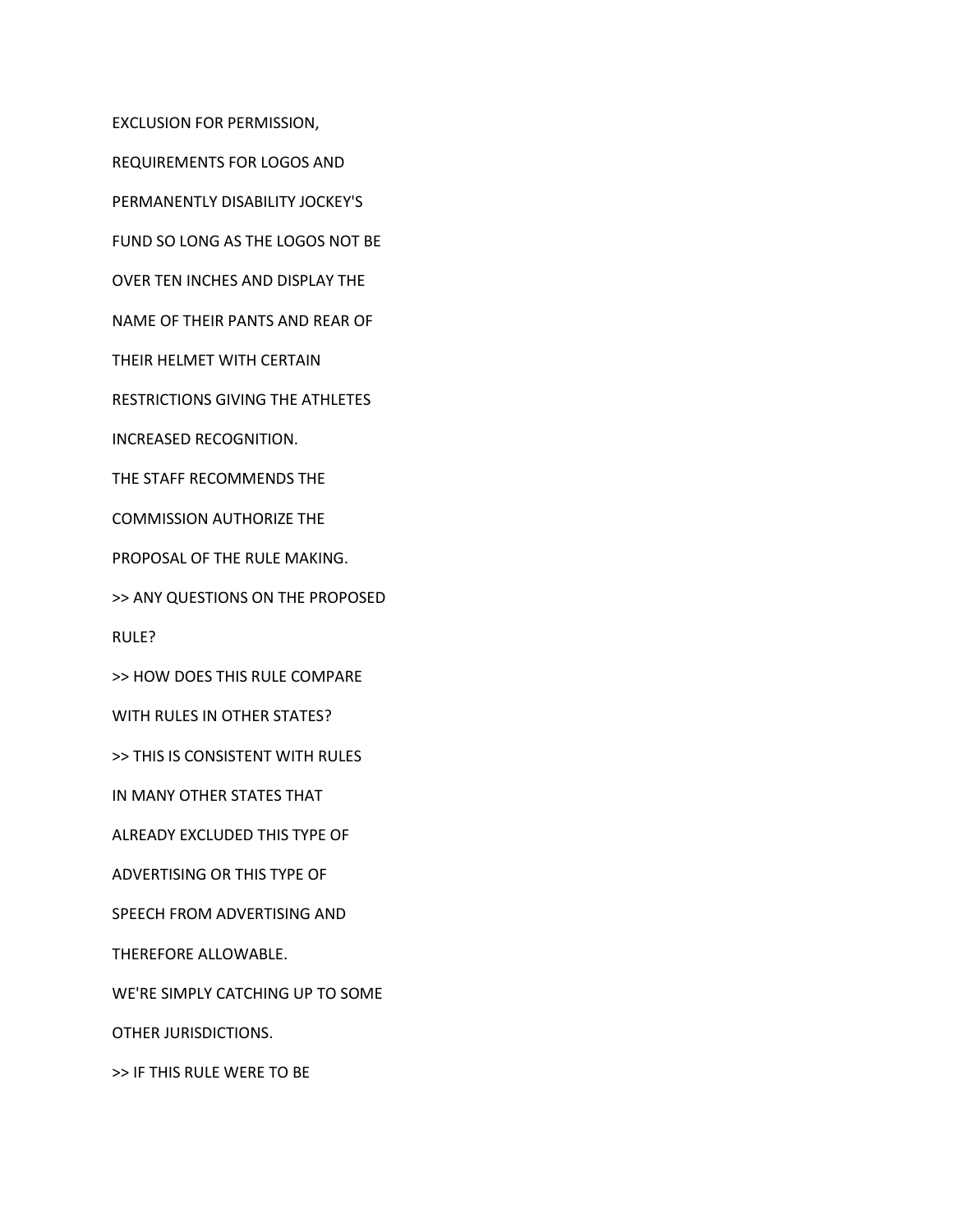ADOPTED, ARE WE MORE RESTRICTIVE

OR LESS RESTRICTIVE THAN OTHER

STATES, SAY KENTUCKY?

>> WE WOULD BE CONSISTENT WITH

MANY OF THE OTHER TOP STATES.

RIGHT NOW WE ARE MORE

RESTRICTIVE.

>> SO A JOCKEY WOULD WEAR SOME

ADVERTISING IN KENTUCKY, THAT HE

COULDN'T WEAR IN NEW YORK?

>> REMEMBER, WHAT WE'RE DOING

HERE IS LIMITING THE ABILITY TO

PUT CERTAIN ITEMS WITHOUT

GETTING THOSE APPROVALS FROM THE

STEWARDS.

RIGHT NOW THE STEWARDS HAVE

TOTAL CONTROL OVER WHAT A JOCKEY

MAY WEAR ON HIS SILKS.

WHAT WE'RE LOOKING TO DO IS

SIMPLY CARVE CERTAIN EXCEPTIONS

OUT FOR THE JOCKEY'S NAME ON

THEIR PANTS OR ON THEIR HELMET,

OR LIMITED LOGOS FOR TWO

NATIONWIDE ORGANIZATIONS THAT DO

BENEFICIAL WORK WITH THE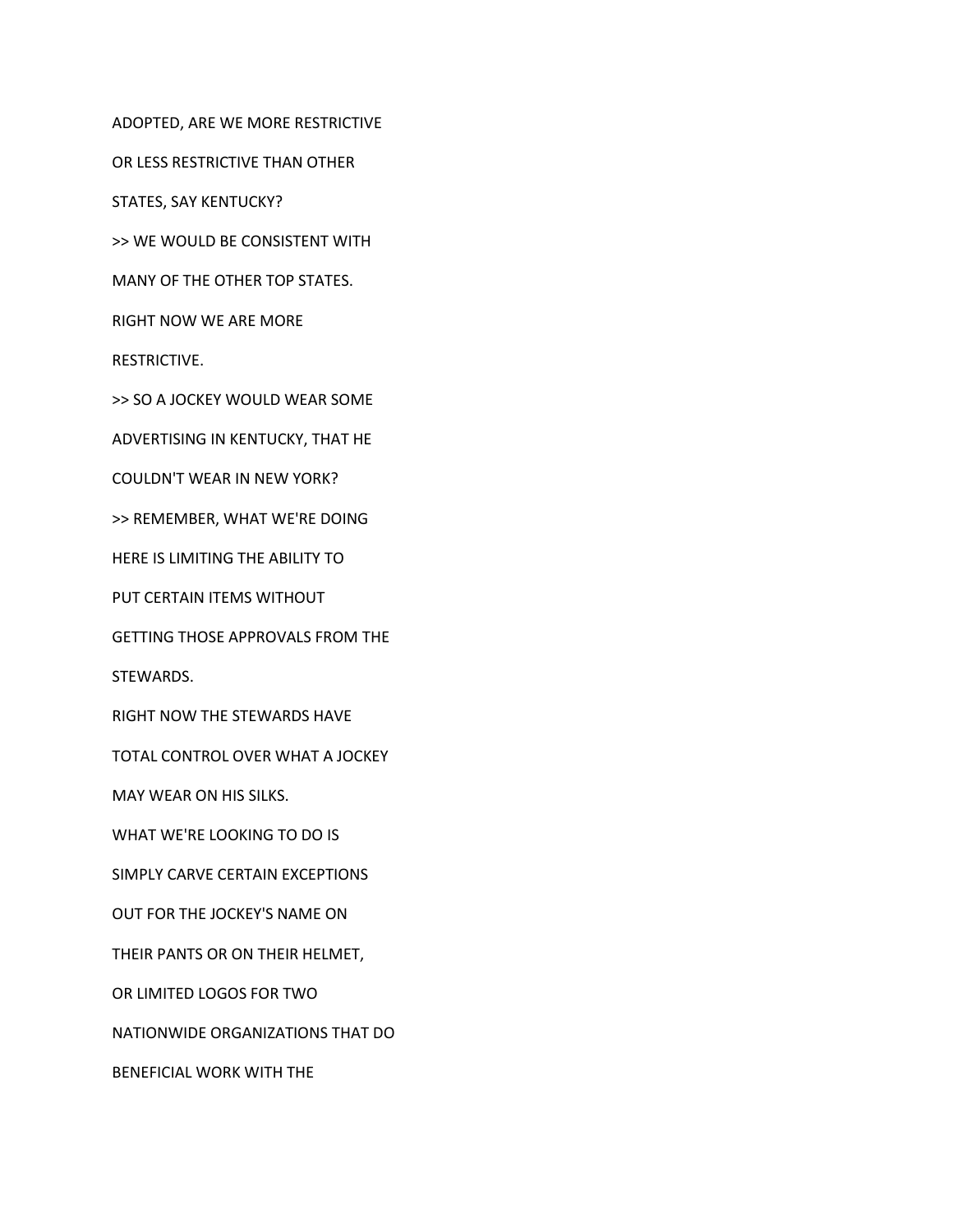JOCKEYS.

ALL OTHER ADVERTISING WOULD

STILL BE REQUIRED TO BE, RECEIVE

THE PERMISSION OF THE STEWARDS,

WHICH REQUIRES AS WELL THE

PERMISSION OF THE OWNER OF THE

HORSE THAT IS BEING ENTERED.

>> HAVE THE JOCKEYS REQUESTED

THIS AMENDMENT?

>> NO, AS I SAID, WE HAD A

CONVERSATION WITH THEM AND THEY

BROUGHT UP A QUESTION WHERE WE

HAD FINED AN INDIVIDUAL BECAUSE

HE WORE HIS NAME ON HIS PANTS.

STAFF DETERMINED IT WAS

APPROPRIATE TO REVISIT THESE

RULES AND HAVE A MORE COMMON

SENSE APPROACH TO THEM.

>> WHO WAS THE PERSON?

>> THAT WAS LAST YEAR IN THE

TRAVERSE, THE WINNER.

VICTOR ESPOSITO -- ESPINOZA,

CLOSE.

>> OH, NOW WE'RE GOING TO --

>> HE MIGHT DISAGREE.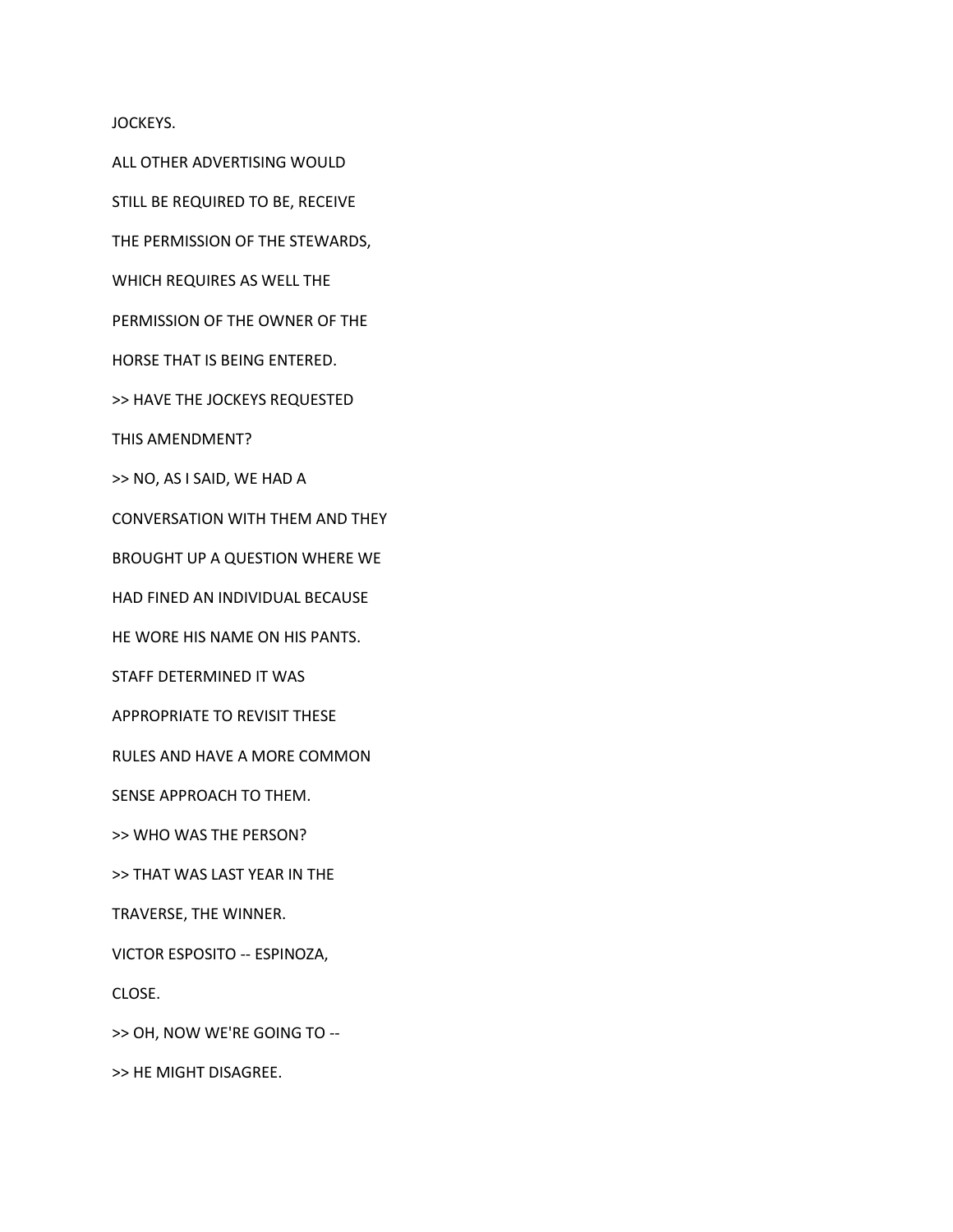>> HE HAD HIS NAME ON HIS PANTS,

LIKE, "NO IT."

>> HOW DOES THAT WORK?

DOES THE JOCKEY HAVE TO GO TO

THE STEWARDS, PRESENT THE

APPAREL AND SAY HERE IS THE

EMBLEM AND THIS IS THE SIZE AND

THIS IS WHAT I WANT?

>> YOU'RE TALKING NOT THESE BUT

IN THE GENERAL SENSE?

>> YES.

>> YES, WHAT THEY WOULD BE

REQUIRED TO DO IS FIRST OF ALL

GET APPROVAL OF THE OWNER OF THE

HORSE.

>> I UNDERSTAND.

>> SO THAT WAY IF YOU HAVE AN

INDIVIDUAL OWNER OF THE LARGE

COORS DISTRIBUTOR HE'D HAVE VOO

HE TOE POWER OVER A JOCKEY

SAYING I WANT TO WEAR BUDWEISER

IN THIS RACE.

>> I UNDERSTAND.

>> THE STEWARDS ALSO LOOK TO SEE

IF THERE'S A CONFLICT WITH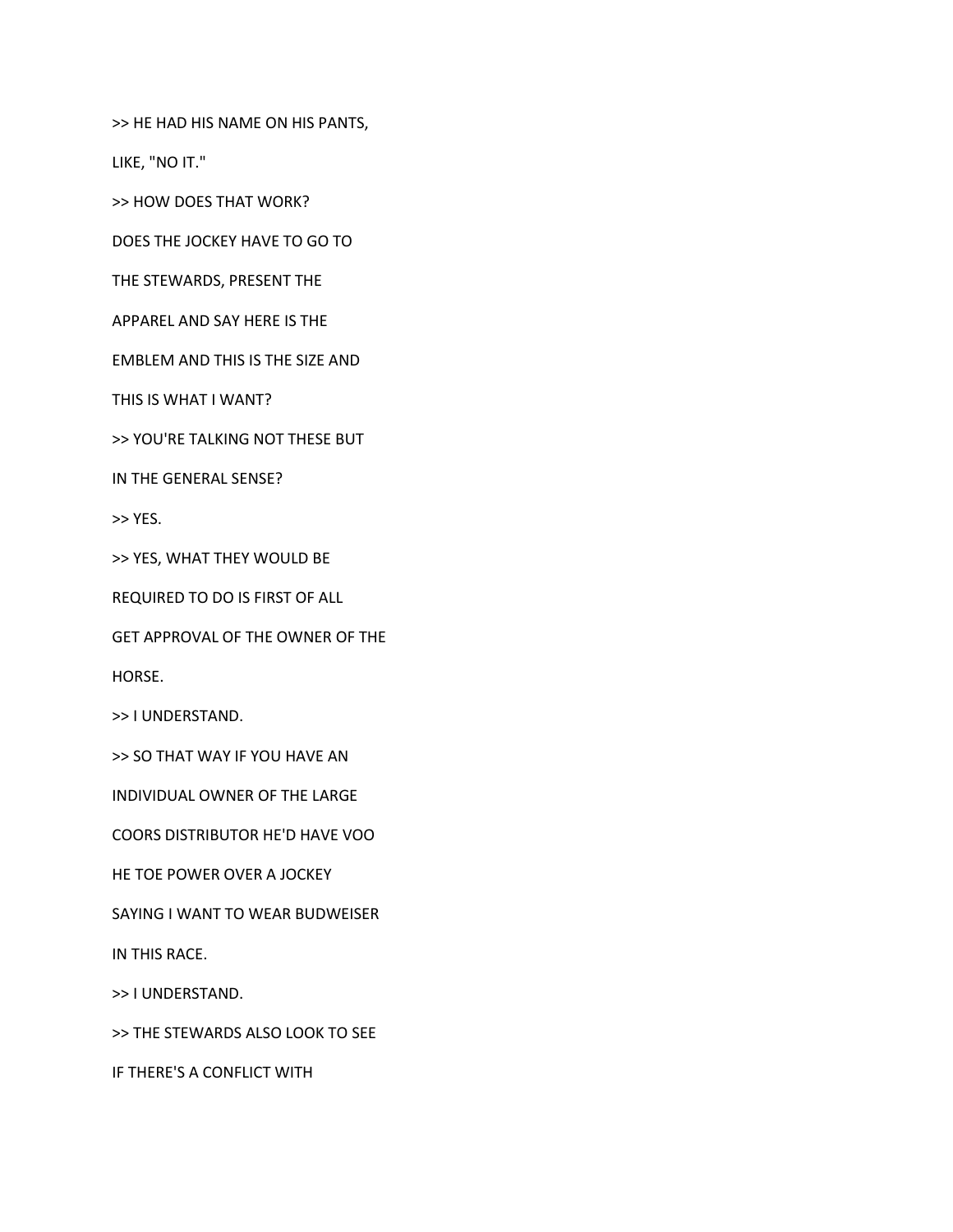PERHAPS THE ENTITY THAT'S

SPONSORING THE RACE, SO THAT MAY

BE KETTLE ONE, WHO MAY BE

SPONSORING A RACE AT THE

TRAVERSE DAY, DOESN'T HAVE

SOMEONE WEARING STOLICNAYA.

GENERAL SENSE PRELIMINARY TO THE

JOCKEY ACTUALLY WEARING THAT ON

HIS SILKS AND TOTAL DISCRETION

OF THE STEWARDS WHETHER THEY

APPROVE OR DENY IT.

>> I THOUGHT PRACTICALLY WHAT TO

THEY DO, HERE IS THE EMBLEL THIS

IS WHAT I WANT?

WITH PERMISSION?

>> I BELIEVE IT'S IN WRITING.

>> OKAY.

>> I'M NOT POSITIVE ON THAT BUT

I WOULD ASSUME THAT IT'S IN

WRITING.

>> ANY OTHER DISCUSSION?

>> BOB, WHO IS FACE ON THE

JOCKEY'S PANTS?

I THOUGHT IT WAS THE JOCKEY.

YOU SAID THE OWNER HAD TO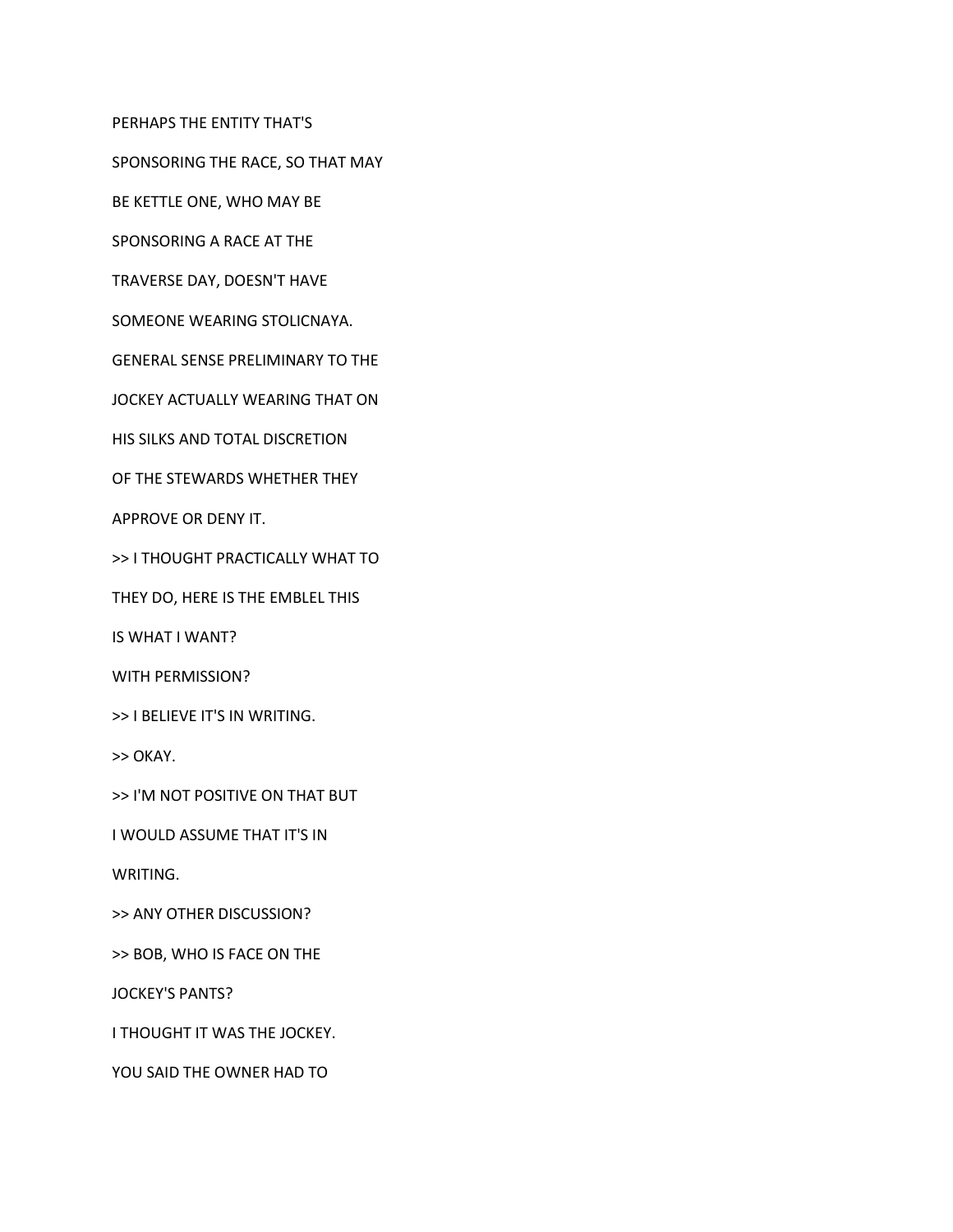APPROVE THE STEWARD NEVER

APPROVE, RIGHT?

THEY CAN'T PUT IT UP IN COLORS,

RIGHT?

>> YOU'RE ACTUALLY RAISING A

POINT THAT THE JOCKEYS GUILD HAS

ASKED FOR MORE FULSOME

DISCUSSION RELATIVE TO QUESTIONS

LIKE THAT, WHICH WE AGREED THAT

WE WOULD HAVE AND COMMENCE AFTER

THE FOLLOWING OF THE SARATOGA

MEET, BUT IN LARGE MEASURE, THE

JOCKEY DOES NOT OWN THE SPACE ON

THE PANTS THERE BECAUSE THE

OWNER OF THE HORSE HAS A VETO

OVER WHATEVER IS PLACED ON THOSE

PANTS.

>> I GUESS THAT'S A NEGOTIATION

BETWEEN THEM?

>> YES.

>> AND WE ARE GOING TO HAVE A

DISCUSSION ABOUT THIS

AFTERWARDS?

OR --

>> WE HAVE AGREED TO MEET WITH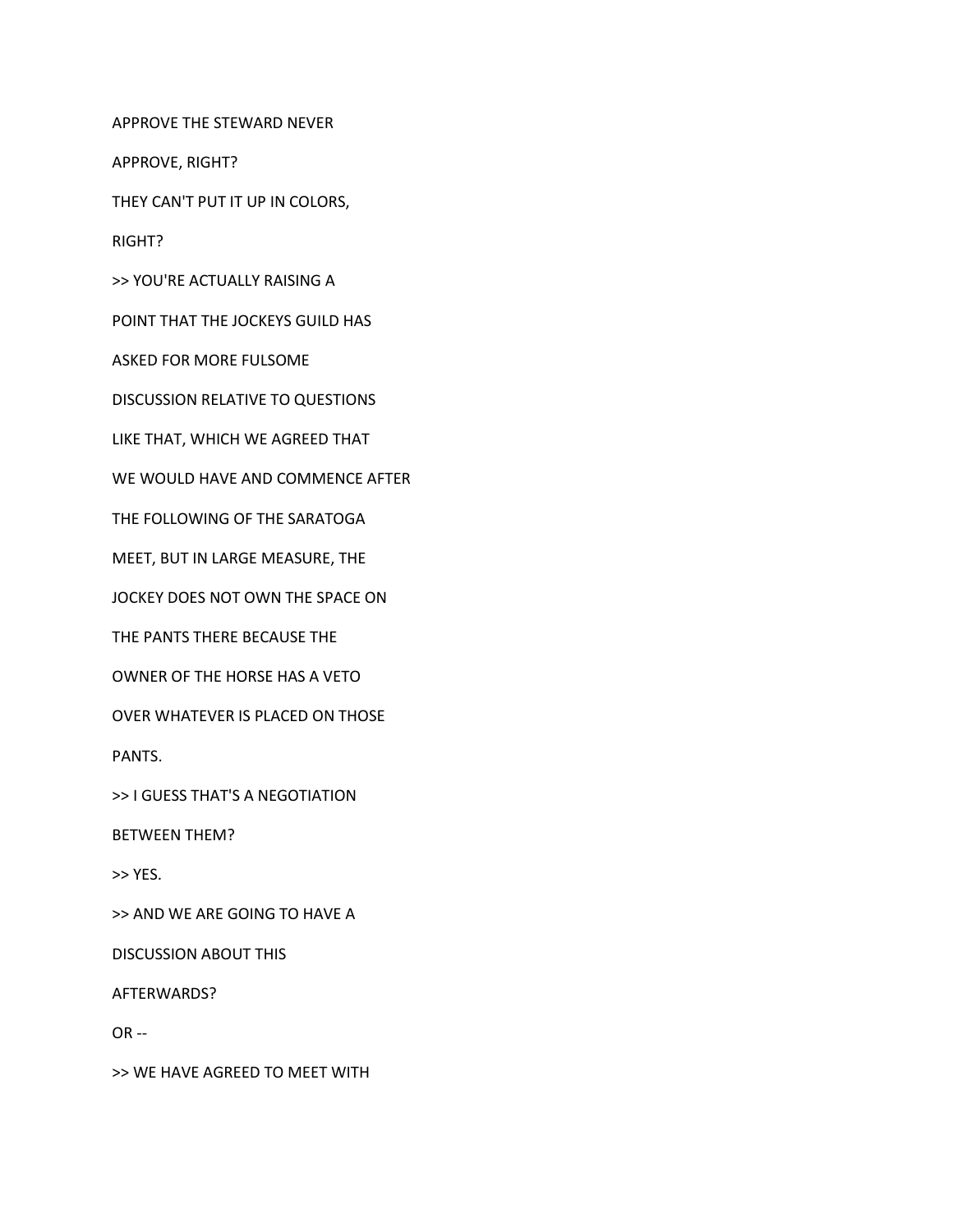THE JOCKEY GUILD TO DISCUSS

DIFFERENT CONCERNS THAT THEY

HAVE RELATIVE TO ADVERTISING IN

GENERAL.

BUT WE WON'T BE TO BE THAT UNTIL

THE CONCLUSION OF THE SARATOGA

MEET.

>> IT SEEMS ON THE SURFACE

THEY'RE NOT -- THEY'RE

CONTRACTED OUT, RIGHT?

>> UM-HUM.

THAT'S CORRECT.

>> NOW THIS RULE ALLOWS THEM TO

PUT THEIR NAMES ON THERE

UNIFORMS, CORRECT?

>> ON THEIR PANTS AND ALSO ON

THEIR HELMET.

>> NOW WOULD THAT BE VISIBLE TO

THE FANS?

>> YES.

THAT'S THE GENERAL IDEA.

THEY COULD USE A FONT THAT WOULD

NOT BE VISIBLE BUT THAT WOULD BE

COUNTER.

>> A FAN WOULD BE ABLE TO READ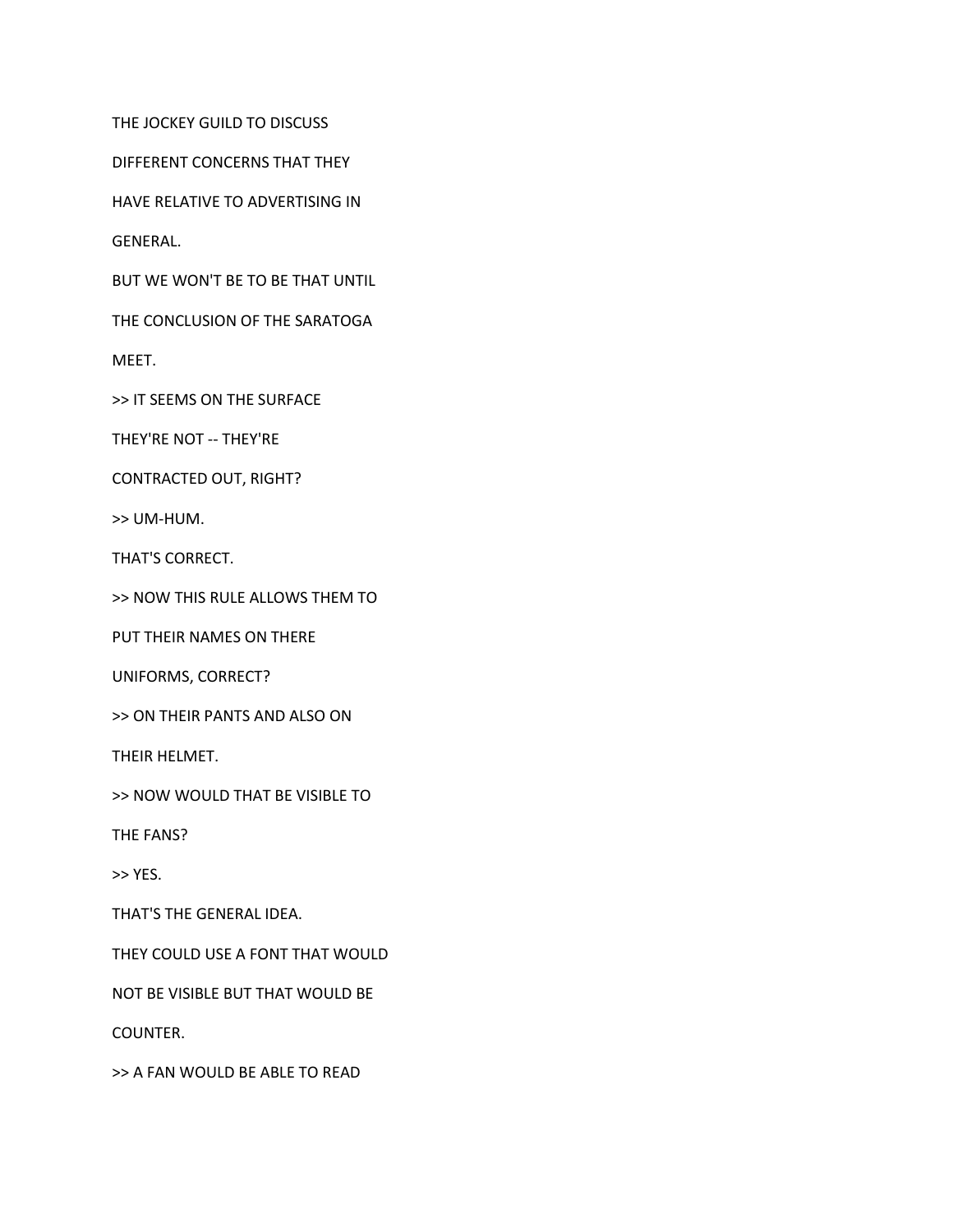THE WORD ESPINOZA AN THE CHAPS?

>> UNLESS THEY MISPRONOUNCE IT

LIKE I DO.

>> OKAY, THANK YOU.

>> YOU'RE WELCOME.

>> ANY QUURT DISCUSSION?

>> HEARING NONE MAY I HAVE A

MOTION TO PROPOSE THOSE RULES?

>> SO MOVED.

>> SECOND.

>> SECOND.

>> ANY DISCUSSION ON THE MOTION?

ALL IN FAVOR?

>> AYE.

>> ANY OPPOSED?

THE MOTION CARRIES.

NEXT ITEM.

>>.

>> ADJUDICATIONS.

>> WE ARE DONE WITH RULE MAKING

BELIEVE IT OR NOT.

>> FOR THIS MONTH.

>> I HAVE A QUESTION.

>> WE GO TO ADJUDICATIONS,

THAT'S THE NEXT ITEM ON THE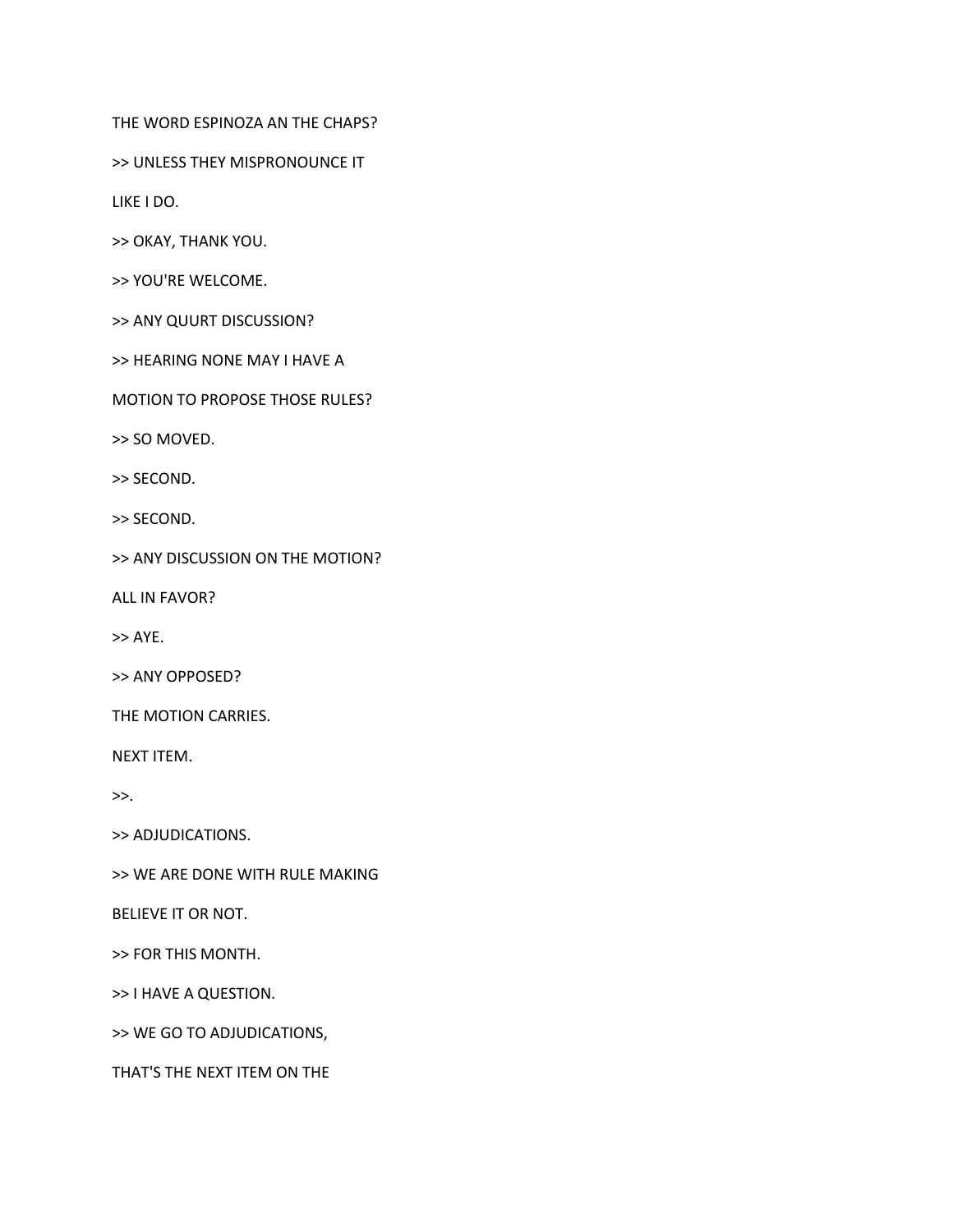AGENDA TODAY I THINK WE HAVE TWO ITEMS FOR ADJUDICATION. >> IN THE MATTER OF JOSEPH CARRUBBA, ON APRIL 6, 2016 THE COMMISSION ISSUED A SUMMARY SUSPENSION OF STANDARD TRAINER JOSEPH CARRUBBA FOLLOWING A POST RACE POSITIVE FOR COBALT AT SARATOGA RACEWAY FOR TWO HORSES HE TRAINED. AFTER MR. CARRUBBA APPEALED A HEARING WAS CONDUCTED ON MAY 13th, MAY 5th, AND JUNE 17th OF THIS YEAR.

>> THE DMIGS DETERMINED UPON A 3-1 VOTE, COMMISSIONER MACHETTI VOTING IN THE NEGATIVE TO REVERSE THE DECISION AND ORDER A NEW DISPOSITION BY LOT. THIS WAS A DIRECT APPLICATION TO THE BOARD OR EXPEDITED PROCESS ON AGREED UPON RECORD BECAUSE THE HORSE WAS KIND OF IN LIMBO AND SO THIS WAS PREVIOUSLY DONE

.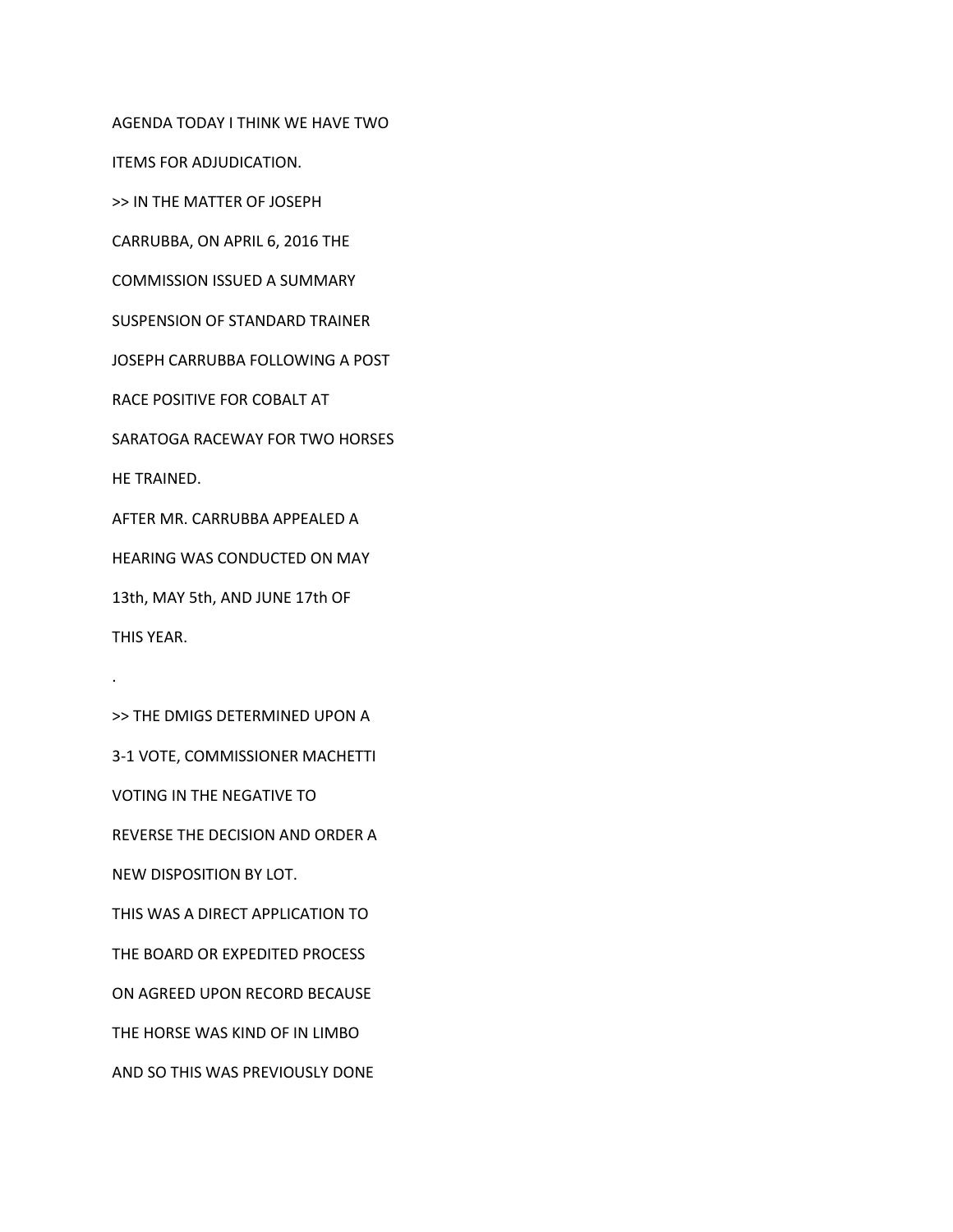AND THERE WAS A SHAKE AND

SOMEONE GOT --

>> THAT'S CORRECT.

>> NEXT ITEM IN BUSINESS REGARDS

OF GAMING FACILITY LICENSE OF

TIOGA DOWNS RACETRACK, TIOGA

DOWNS CASINO RACING AND

ENTERTAINMENT.

>> IF YOU RECOLLECT THE DECEMBER

2015 MEETING AT WHICH THE

COMMISSION LAST CONSIDERED

COMMERCIAL CASINO LICENSE

APPLICATIONS, MR. BURROWS

PROVIDED A LANGUAGE REVIEW WHAT

THE LAW REQUIRES DURING A

ACASINO LICENSING PROCESS AND

WHAT THE LAW DOES NOT ALLOW.

IN THE INTEREST OF REMEDY I

CIRCULATED THE UNEDITED

TRANSCRIPT OF THAT DISCUSSION

ALONG WITH A COPY OF THE WRITTEN

REMARKS UPON WHICH THE

DISCUSSION WAS BASED.

EVERYTHING APPLIED TO THE

LICENSE CONSIDERATION LAST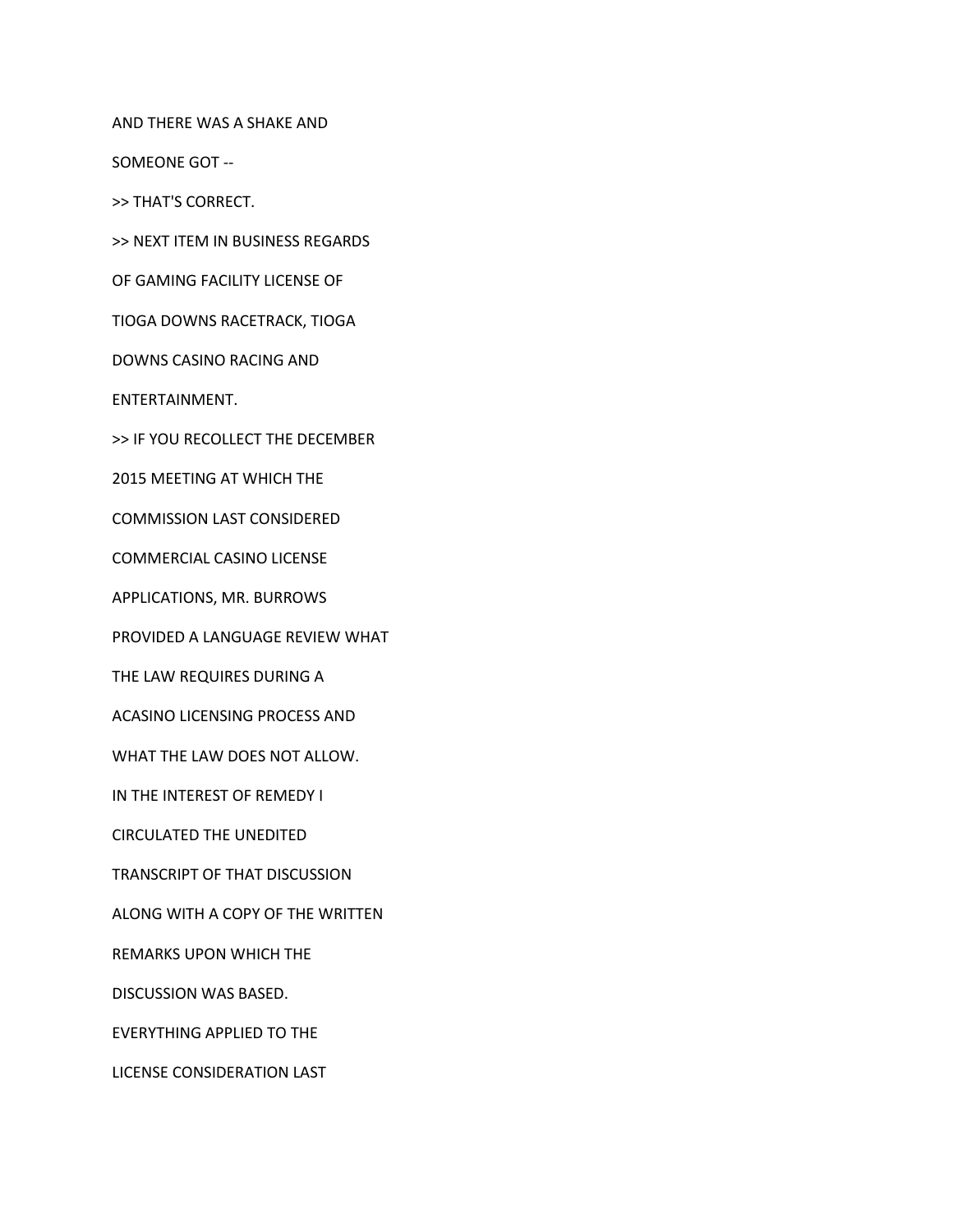DECEMBER STILL APPLIES TODAY. >> THANK YOU, MR. WILLIAMS. WILL YOU PLEASE CALL THE APPLICATION FOR CONSIDERATION. >> THE APPLICATION FOR CONSIDERATION IS TIOGA DOWNS RACETRACK, LLC, TO BE BUSINESS AS TIOGA DOWNS CASINO, RACING AND ENTERTAINMENT. EACH COMMISSIONER IS PROVIDED WITH A COPY OF TIOGA DOWN RACETRACK LLC'S RESPONSE TO THE BOARD REQUEST FOR APPLICATIONS TO DEVELOP AND OPERATE A GAMING FACILITY IN NEW YORK STATE, A MATRIX OF PROPOSED CHANGES OR AMENDMENTS TO THE SUBCOMMISSION POST JULY 6, 2015, WHEN THE APPLICATION WAS RECEIVED, A SUMMARY OF THE NEW YORK STATE POLICE INVESTIGATIVE REPORT REGARDING THE APPLICANT, ITS AFFILIATED COMPANIES AND PRINCIPAL MANAGEMENT PERSONNEL, A MEMORANDUM IDENTIFYING MINIMUM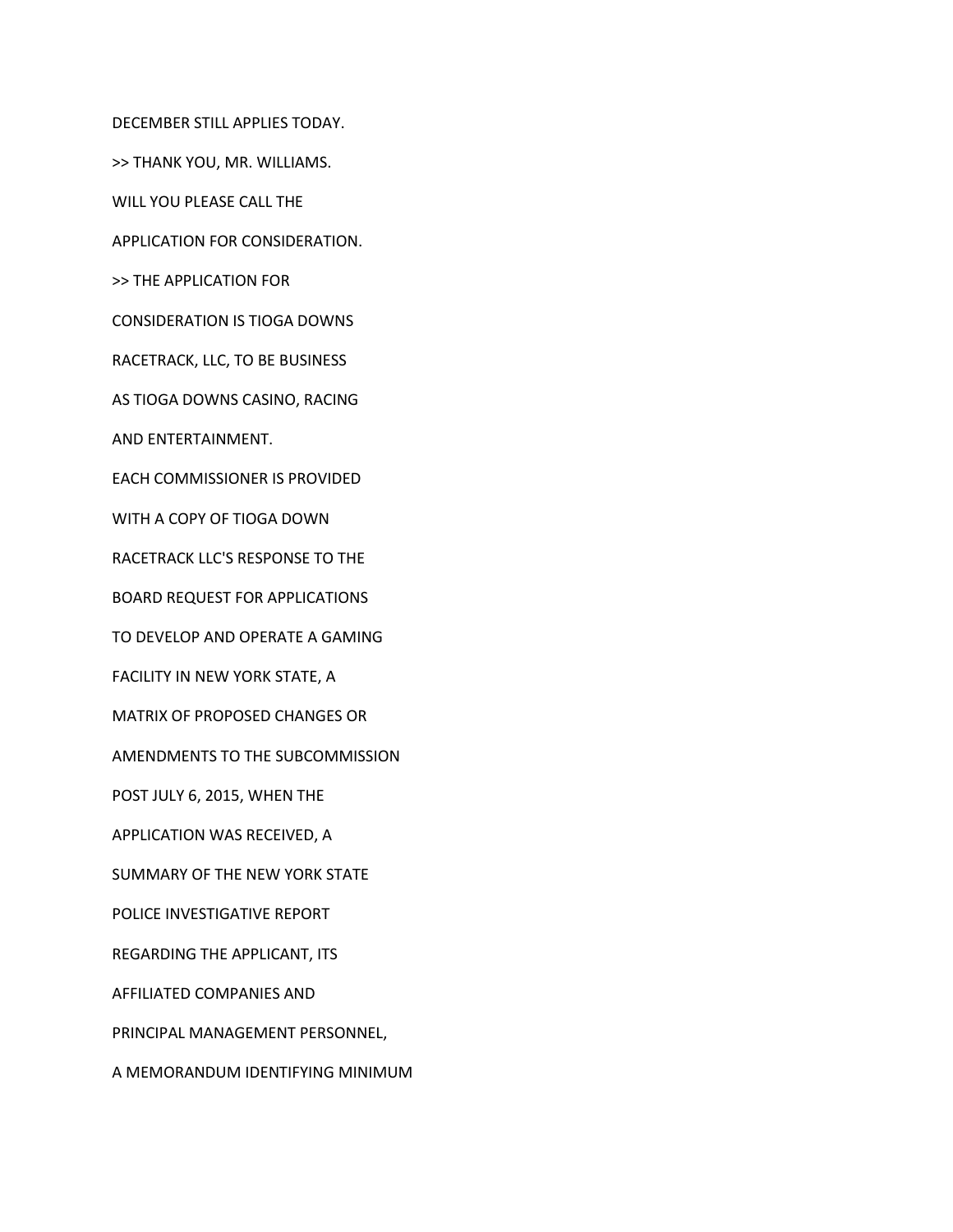LICENSING THRESHOLD REQUIREMENTS

AND A PROPOSED LICENSE FORM WITH

CONDITIONS SPECIFIC TO THE

APPLICANT IN THEIR PROPOSAL.

NO LEAD AGENCY STATE

ENVIRONMENTAL QUALITY REVIEW ACT

FUNDING STATEMENT WAS CIRCULATED

BECAUSE THE LEAD AGENCY ISSUED A

NEGATIVE DECLARATION, A

DETERMINATION BY A LEAD AGENCY

THAT AN ACTION WILL NOT RESULT

IN SIGNIFICANT ADVERSE

ENVIRONMENTAL IMPACT AND

CONSEQUENTLY NO ENVIRN IMPACT

STATEMENT WAS PREPARED.

>> MAY I HAVE A MOTION TO FIND

TIE YO TA DOWNS RACETRACK

LLC DBA TIOGA DOWNS CASINO

RACING AND ENTERTAINMENT PER

SECTIONS 1617 AND SP 18 OF THE

NEW YORK STATE RACING PARAMUTUAL

AND BREEDING LAW.

>> SO MOVED.

>> ANY DISCUSSION ON THIS

MOTION?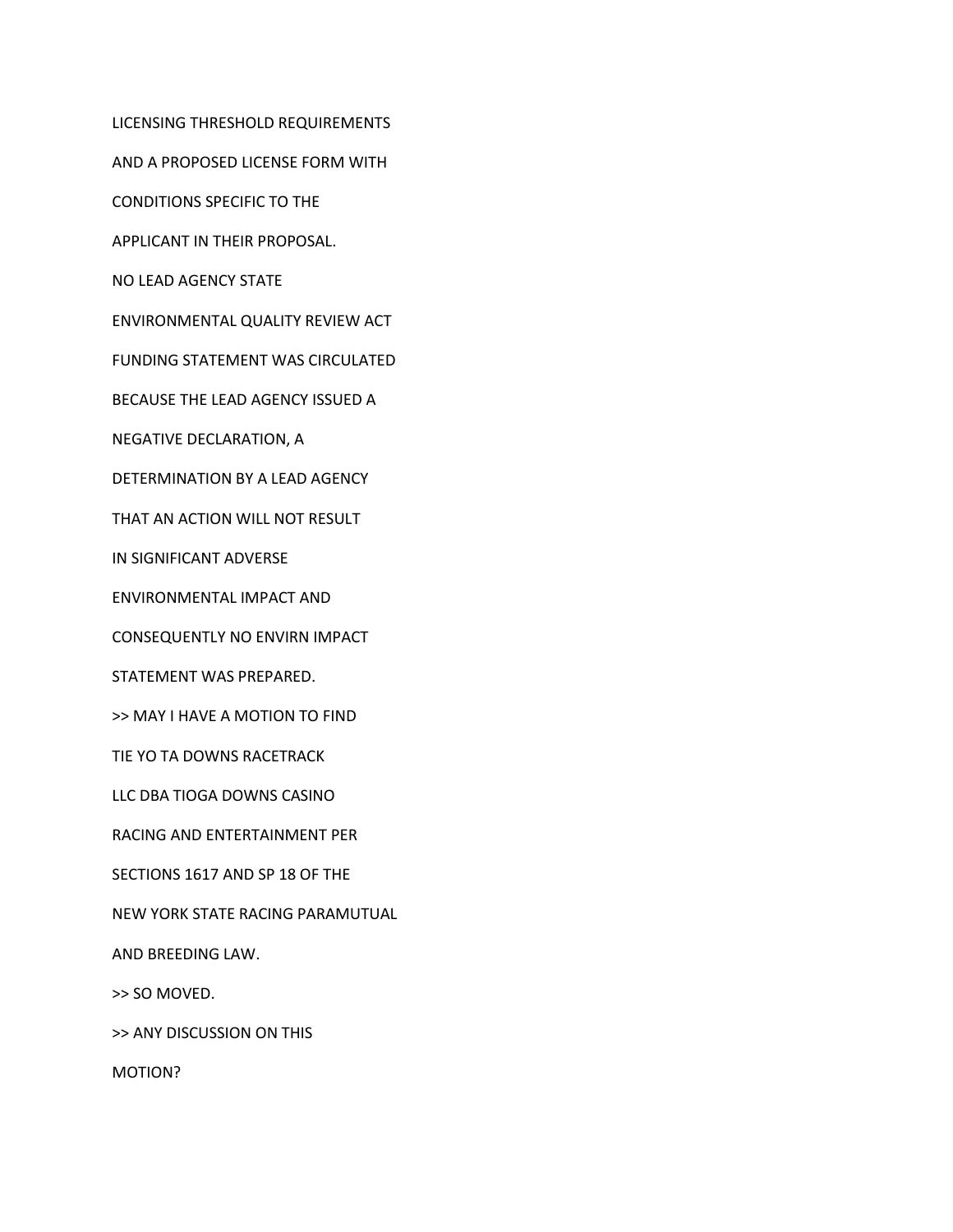HEARING NONE, SECOND?

>> SECOND.

>> ALL IN FAVOR?

>> AYE.

>> ANY OPPOSED?

THE MOTION CARRIES.

MAY I HAVE A MOTION TO FIND THE

APPLICATION AS AMENDED SUBMITTED

TIOGA DOWN RACETRACK LLC BDA

TIOGA DOWNS CASINO RACING AND

ENTERTAINMENT AS MEETING THE

MINIMUM LICENSING THRESHOLDS SET

FORTH IN SECTIONS 1316 OF THE

NEW YORK STATE RACING,

PARAMUTUAL WAGERING AND READING

THEM ALL?

>> SO MOVED.

>> SECOND.

>> ANY DISCUSSION ON THE MOTION?

HEARING NONE, ALL IN FAVOR?

>> AYE.

>> ANY OPPOSED?

THE MOTION CARRIES.

MAY I HAVE A MOTION TO EXECUTE

THE GAMING FACILITY LICENSE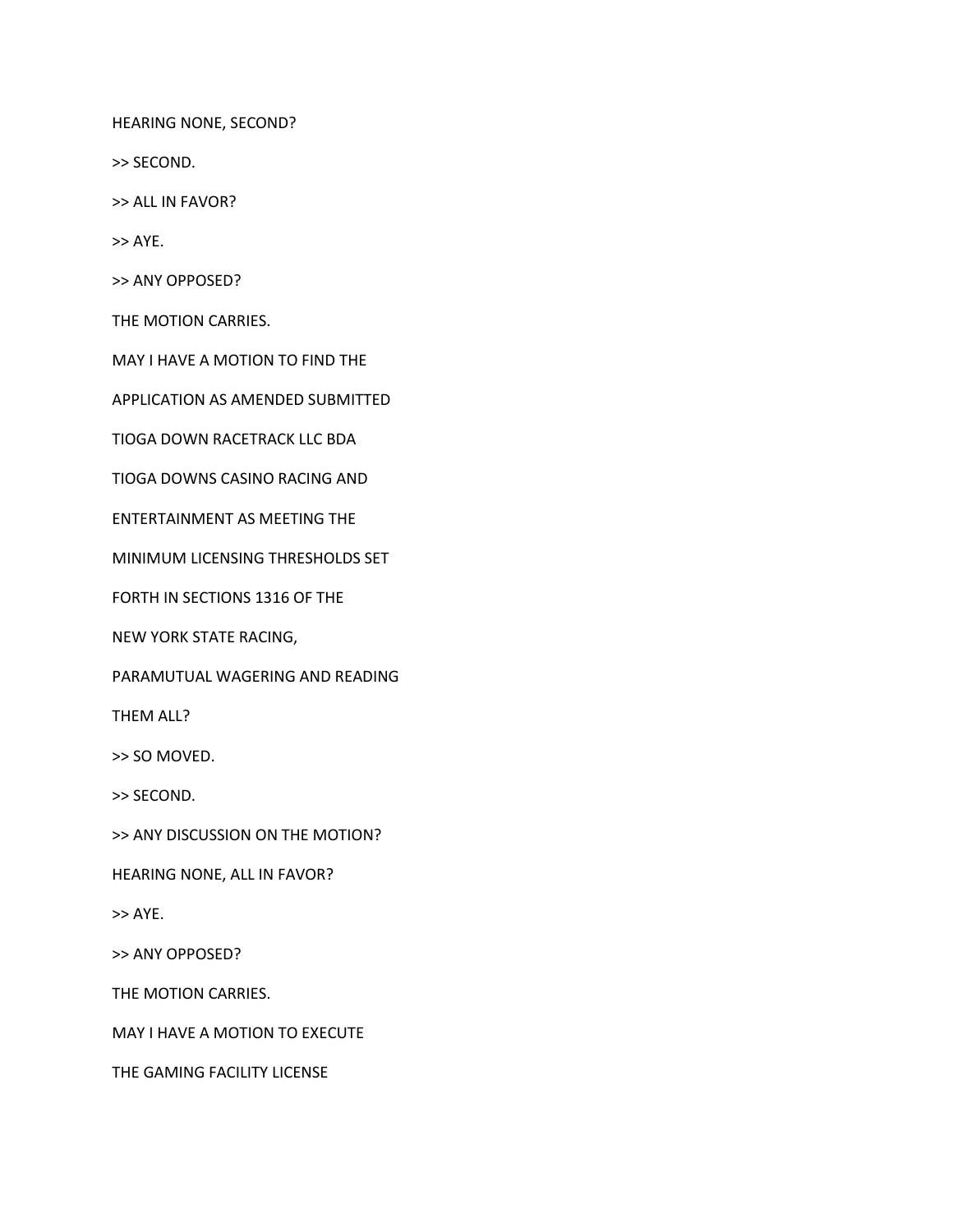AWARD FOR TIOGA DOWNS RACETRACK

LLC DBA TIOGA DOWNS CASINO

RACING AND ENTERTAINMENT

PURSUANT TO SECTION 1311 OF THE

NEW YORK STATE RACING AND

BREEDING LAW?

>> SO MOVED.

>> SECOND.

>> ANY DISCUSSION ON THE MOTION?

HEARING NONE, ALL IN FAVOR?

>> AYE.

>> ANY OPPOSED?

THE MOTION CARRIES.

NOW WE HAVE ANY OLD BUSINESS,

RIGHT?

>> THERE'S NONE ON THE AGENDA.

>> OKAY, AND NEW BUSINESS.

WE HAD SOME QUESTIONS CONCERNING

STAFF'S DETERMINATION OF

GRANTING INTERACTIVE FANTASY

SPORTS TEMPORARY REGISTRATION.

THERE'S BEEN A NUMBER GRANTED

AND WE WANTED TO KNOW WHAT WENT

INTO THAT DISTRIBUTION.

>> CERTAINLY.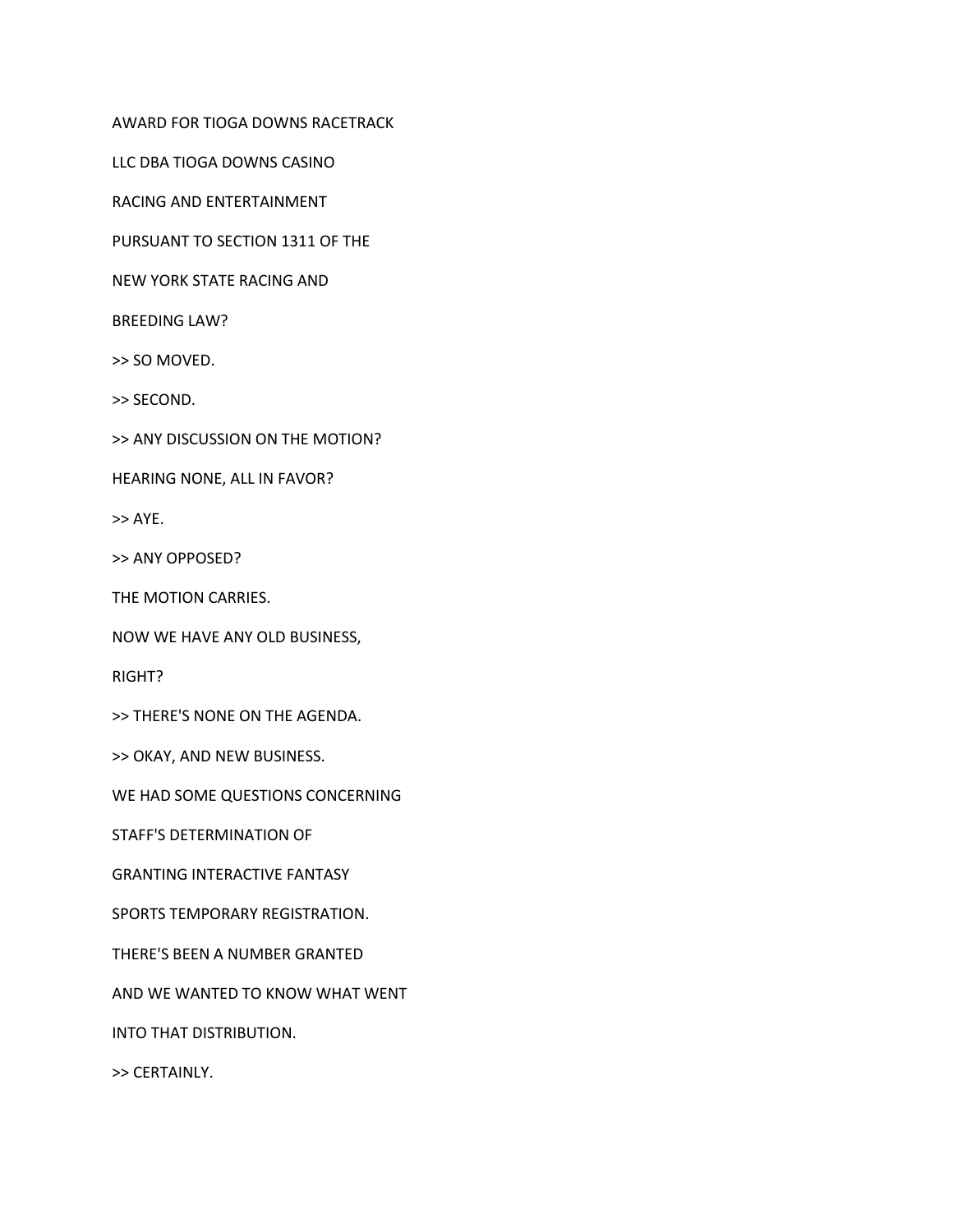ONE OF THE THINGS THAT WE FOUND

IS BRAD FISCHER, WHO YOU ARE

FAMILIAR WITH WHO HANDLES A LOT

OF OUR EXTERNAL AFFAIRS AND

WORKED CONSISTENTLY IN THE

COMMERCIAL CASINO PROCESS HAS

BEEN NAMED AS THE ACTING

DIRECTOR OF THE OFFICE OF

INTERACTIVE FANTASY SPORTS

REGULATION.

MR. FISCHER WOULD LIKE TO

ADDRESS THE PROCESS THAT HE

UNDERTOOK FOR INDIVIDUALS WITHIN

ED'S OFFICE AND OTHERS IN THE

AGENCY UNDER MR. FISCHER.

>> THANK YOU.

I RECEIVED 15 APPLICATIONS THUS

FAR, FIVE OF WHICH HAVE BEEN

APPROVED.

THE PROCESS WAS AN APPLICATION

FOR A TEMPORARY PERMIT CREATED

AT 23 COMPONENTS TO IT, WHICH

FOLLOWED PORTIONS OF THE

STATUTE, AND THOSE CONDITIONS IN

GENERAL MEASURE OF CUSTOMER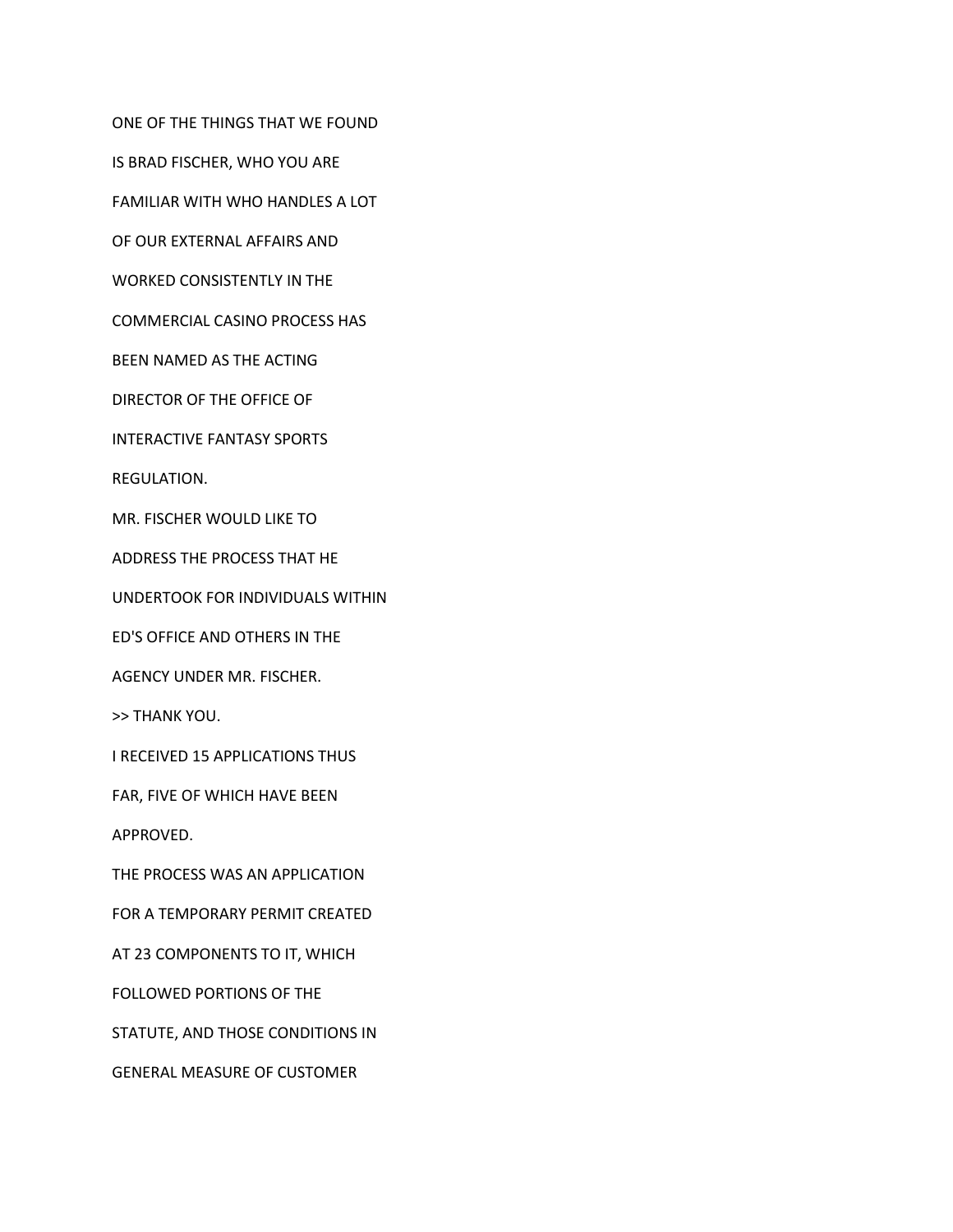PROTECTIONS, PROVISIONS TO

SCREEN OUT PROHIBITED PLAYERS,

SELF-EXCLUDED PLAYERS AND

MINORS, REQUIRED SEGREGATION OF

CUSTOMER FUNDS, PRIVACY

SAFEGUARDS AND INFORMATION ABOUT

PROBLEMS WITH GAMING ASSISTANCE.

IN ALL OF THE APPLICATIONS THAT

HAVE BEEN RECEIVED, THERE'S BEEN

A ITERATIVE PROCESS BETWEEN THE

COMMISSION AND THE APPLYING

PARTY.

OFTENTIMES IT'S GONE FOR A

NUMBER OF ROUNDS WHERE AN

APPLYING PARTY HAS SUBMITTED AND

THERE ARE NUMEROUS EITHER

DEFICIENCIES IN THE EXHIBITS OR

CERTAIN CLARIFYING QUESTIONS

THAT STAFF HAS AND INFORMATION

POSED THEY RECEIVED SUPPLEMENTAL

INFORMATION, THIS MAY GO ON

UPWARDS OF FOUR ROUNDS,

COMMUNICATIONS, UNTIL STAFF HAS

FELT THAT THE APPLICATION

SATISFIES THE REQUIREMENT FOR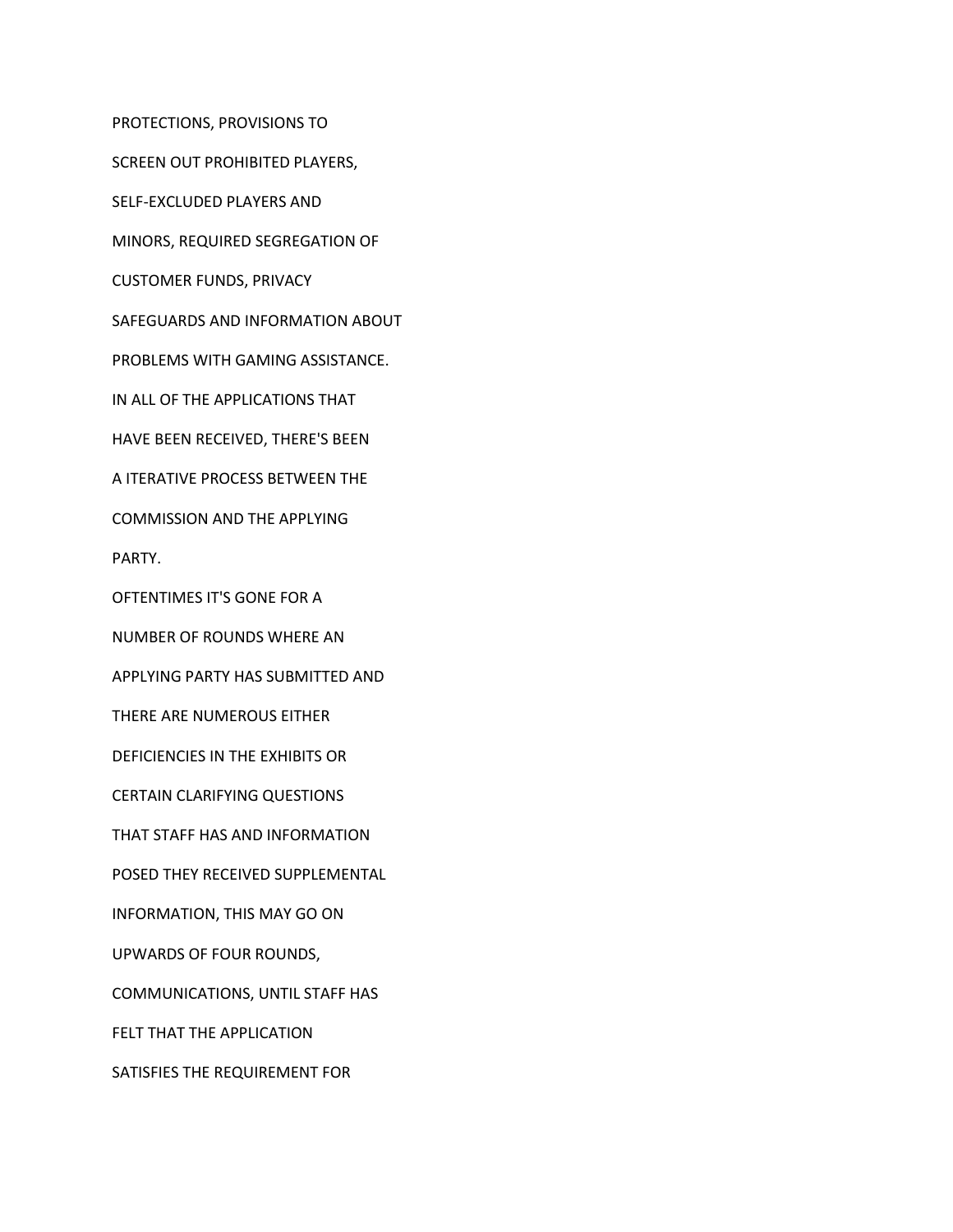THE STATUTE, AND ALSO IN

ACCORDANCE WITH THE STATUTE AND

THE APPLICATION FOR A TEMPORARY

PERMANENT SALE.

AND I'D BE HAPPY TO ANSWER ANY

QUESTIONS.

>> BRAD, COULD YOU TALK ABOUT

WHO WORKED ON THIS?

>> I, ALONG WITH A NUMBER OF

MEMBERS, THREE OTHER ATTORNEYS

FROM COUNSEL'S OFFICE AND ALSO

WITH THE GENERAL COUNSEL, MR.

BYRNES, IN VETTING THE EXHIBITS

AND COLLABORATIVELY WORKING TO

MAKE SURE THAT THE NEEDS OF THE

STATUTE ARE SATISFIED.

>> JOHN, ANY QUESTIONS TO YOU

GUYS?

>> NO.

>> NO.

>> GOOD.

SO NO OTHER NEW BUSINESS TO

CONSIDER?

>> NONE.

>> LET ME JUST SAY THIS, IF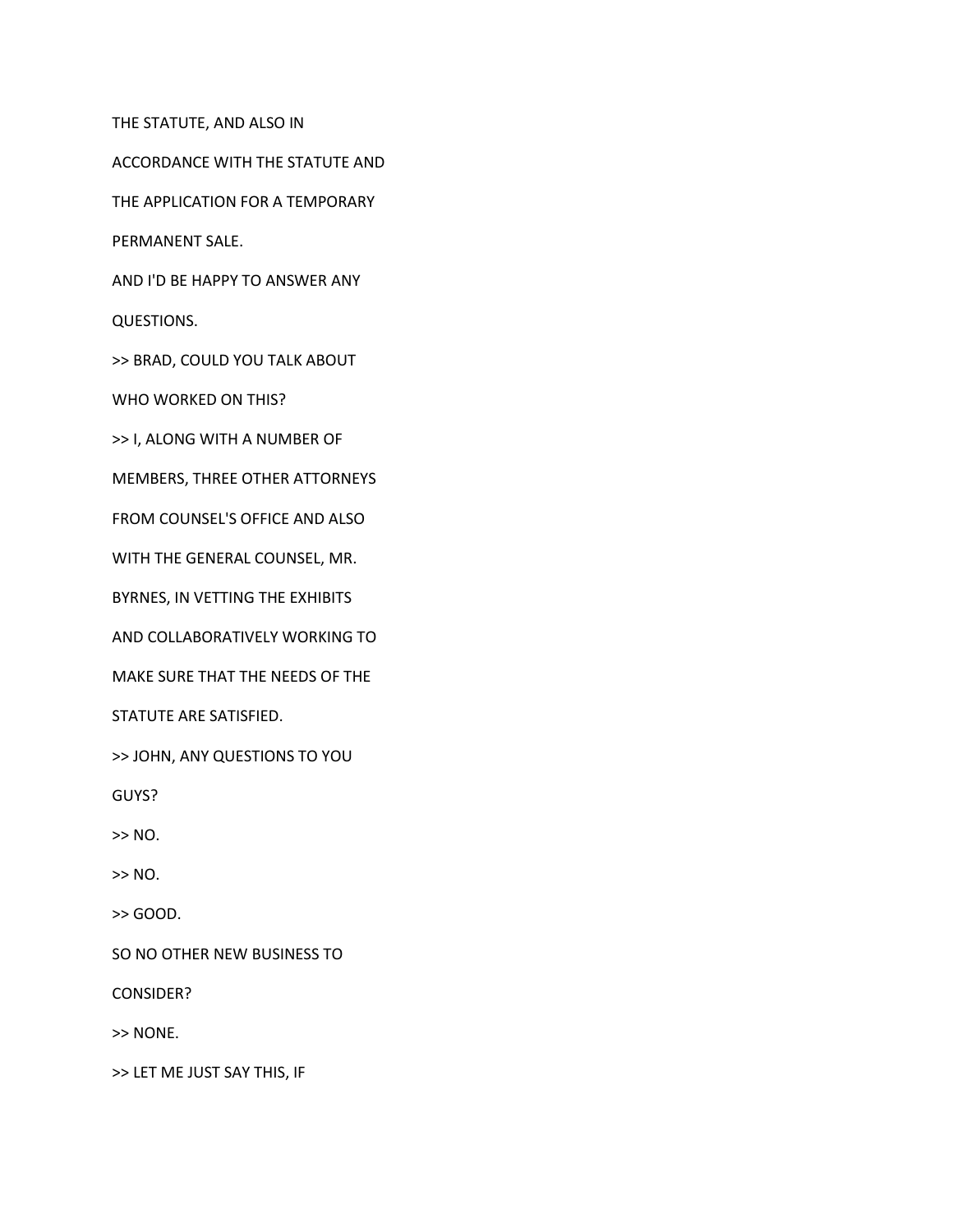ANYONE HAD ANY QUESTIONS ABOUT

THE AMOUNT OF WORK BEING DONE ON

THE CASINOS IT'S PRETTY CLEAR

THE STAFF IS DOING A TREMENDOUS

AMOUNT OF WORK AND THEY ARE TO

BE COMMENDED FOR THAT AND ALSO

DOING A TREMENDOUS AMOUNT OF

WORK ON NEW RESPONSIBILITY THAT

WE NOW HAVE, WHICH IS THE

REGULATION OF THE FANTASY SPORTS

BETTING.

YOU GUYS HAVE DONE AN

OUTSTANDING JOB.

IT IS A LOT OF WORK AND A TON OF

WORK TO BE DONE.

SO THANKS.

SO THAT CONCLUDES TODAY'S

PUBLISHED AGEN DA.

OH, WE HAVE TO DECIDE WHEN WE'RE

GOING TO MEET, RIGHT?

TENTATIVELY SCHEDULED FOR THE

26th OF SEPTEMBER?

SO YOU ADVISE, KRISTEN, ABOUT

YOUR AVAILABILITY, EVERYONE?

ON THE 26th.